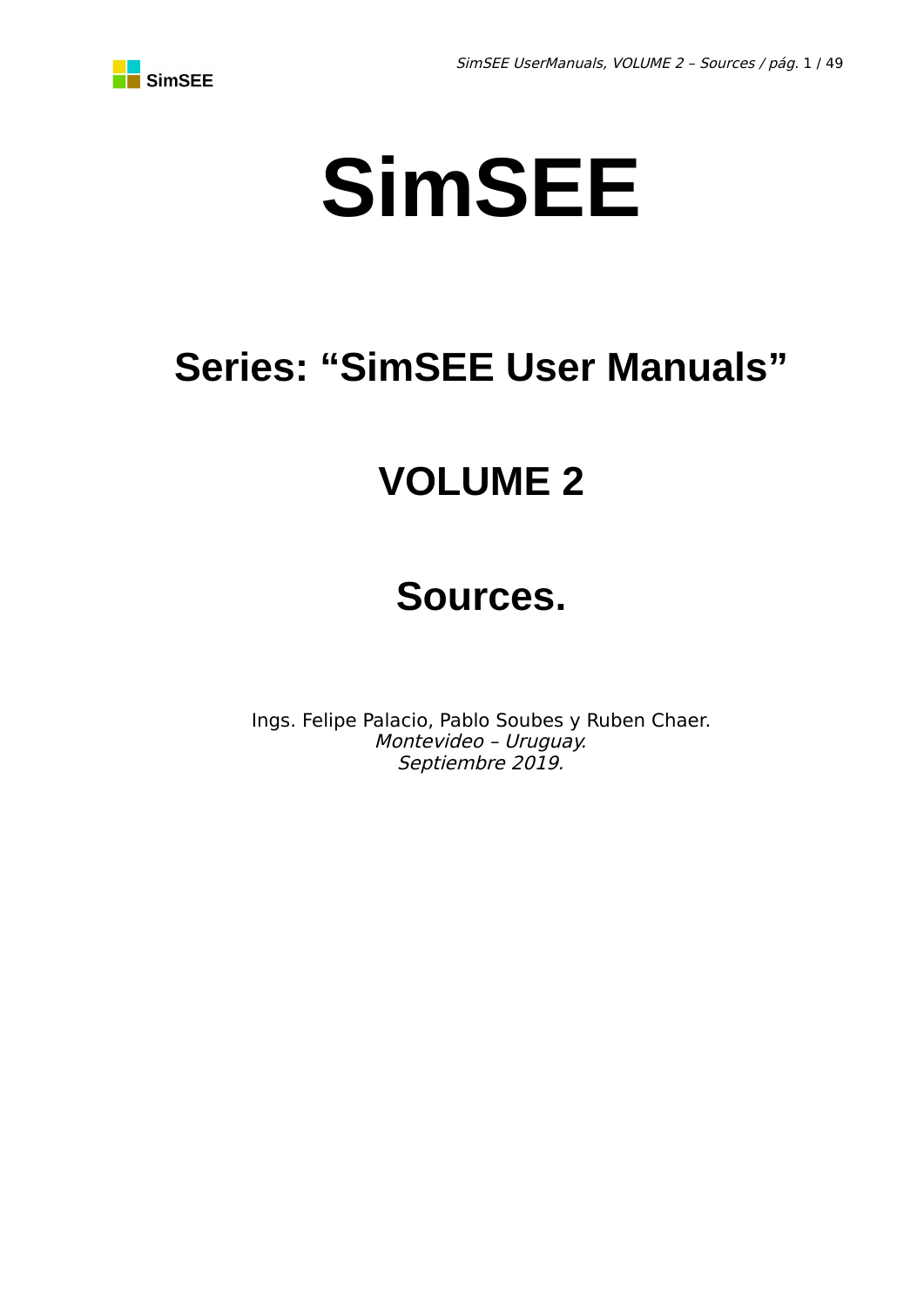

### Index.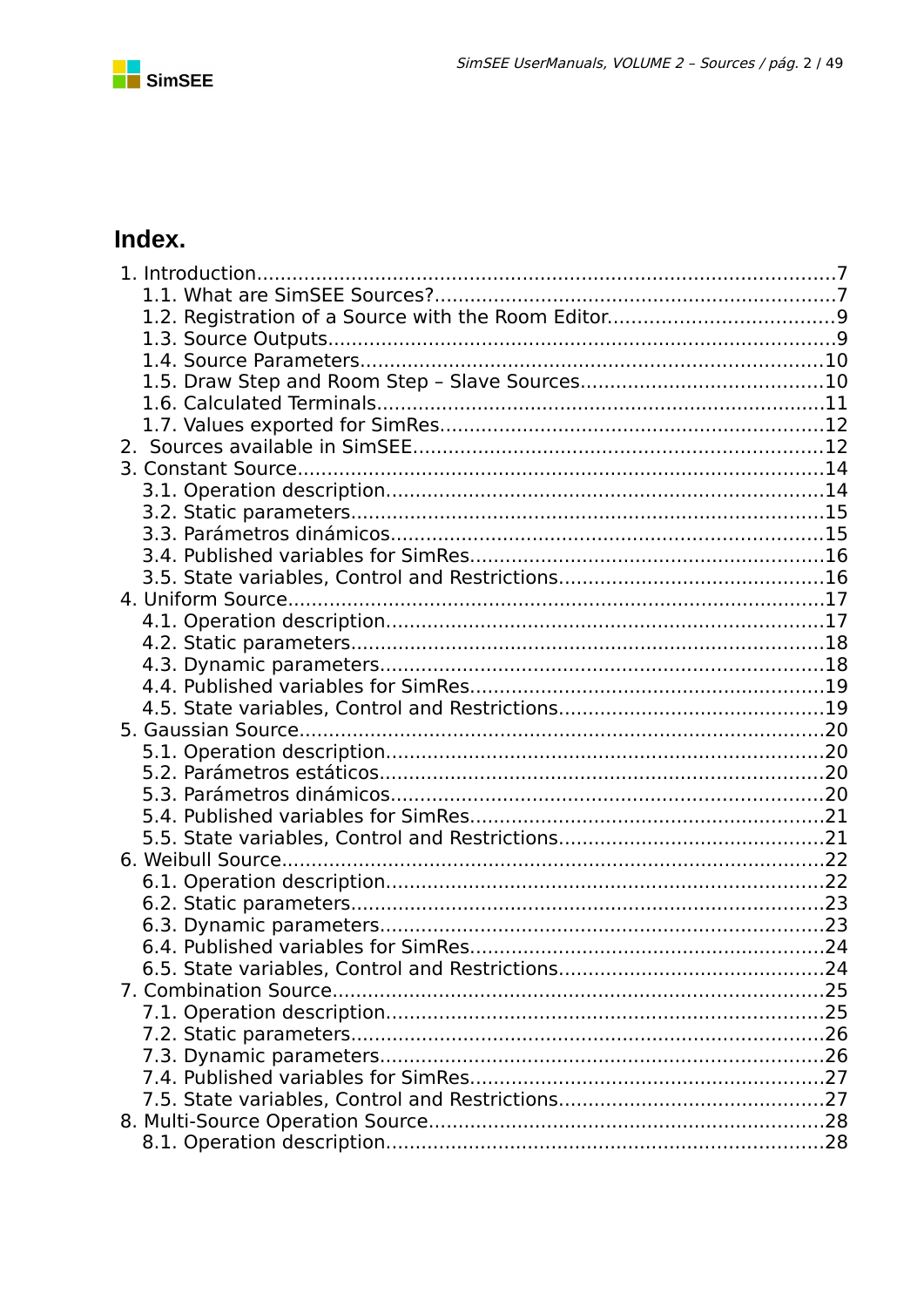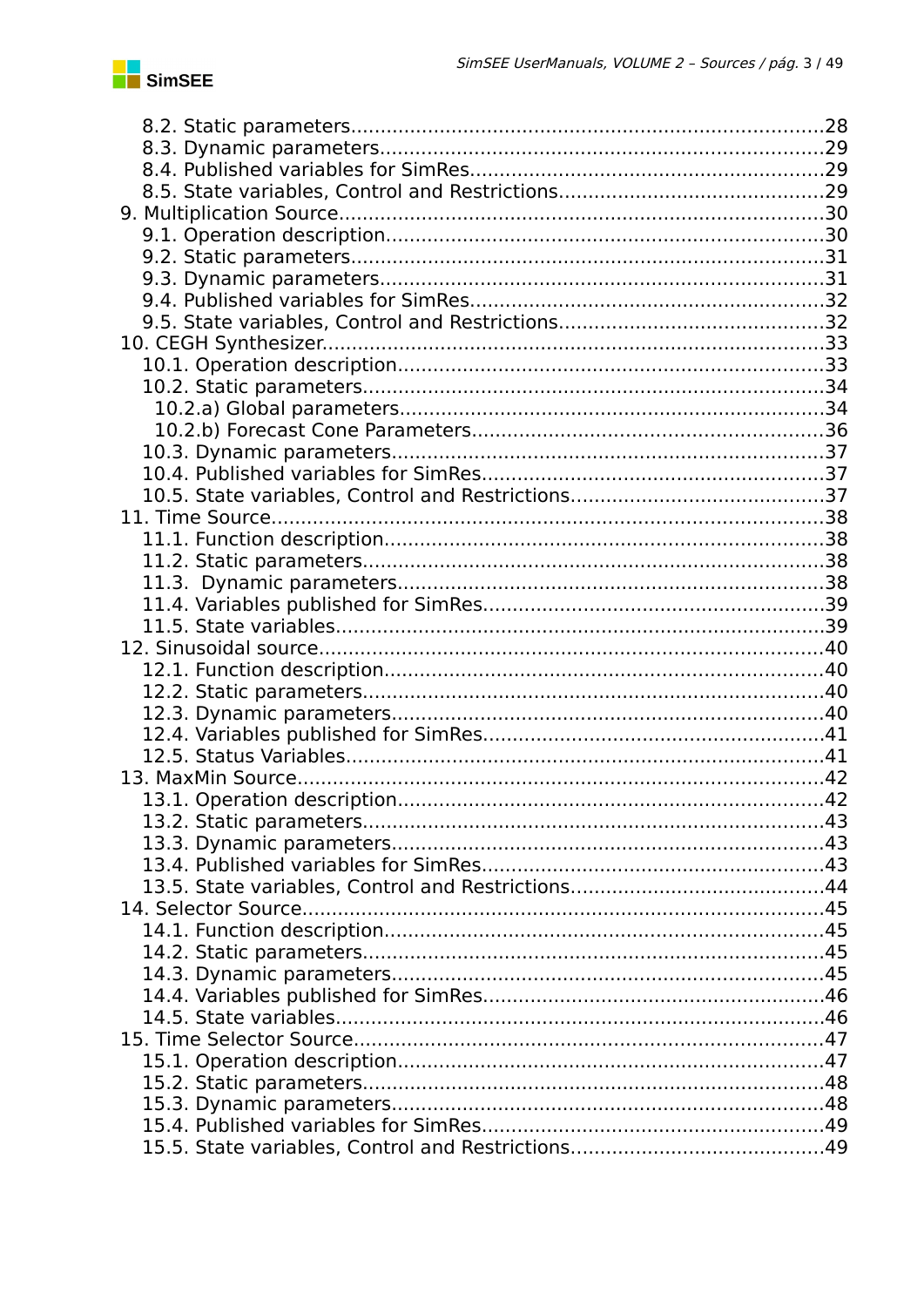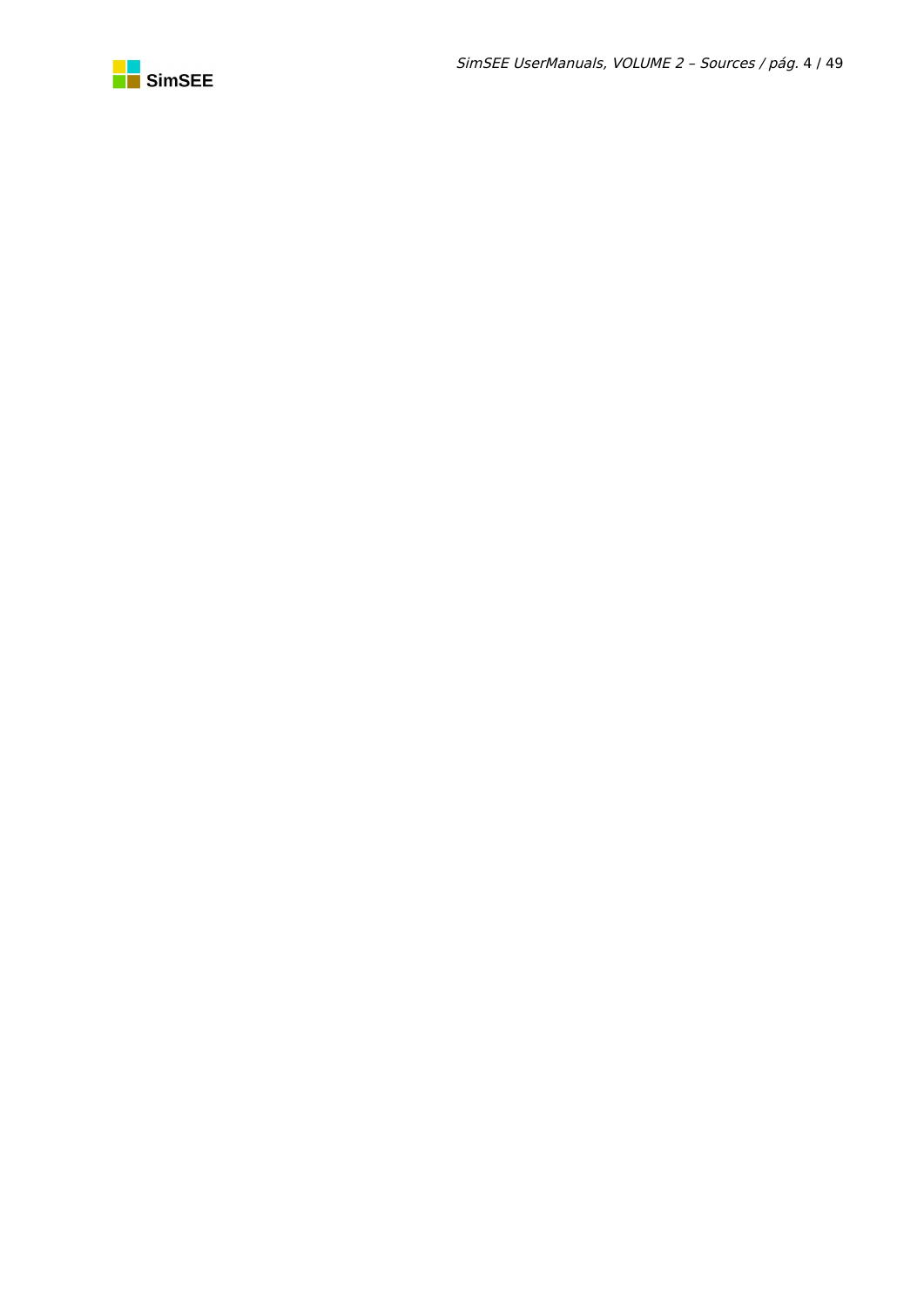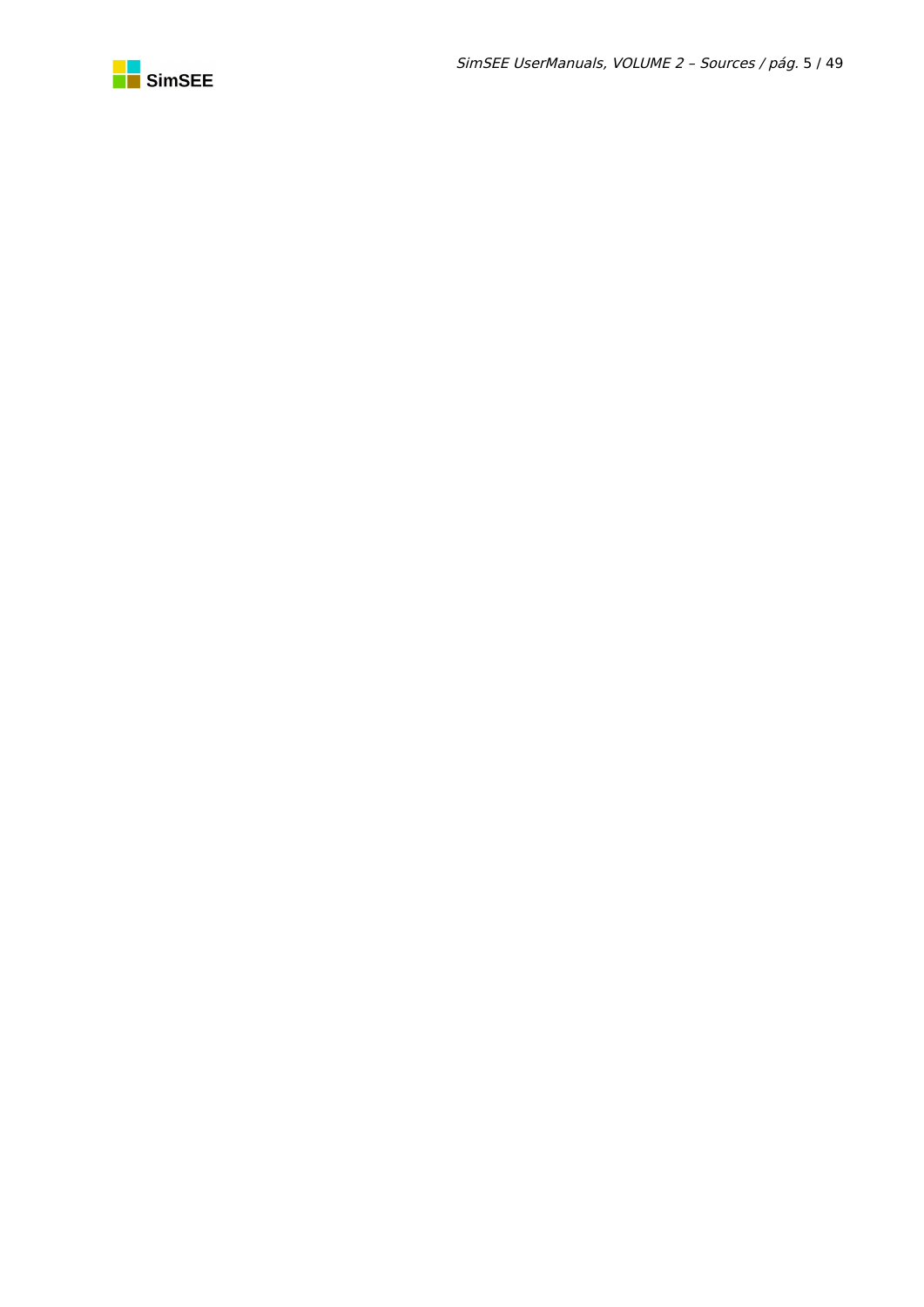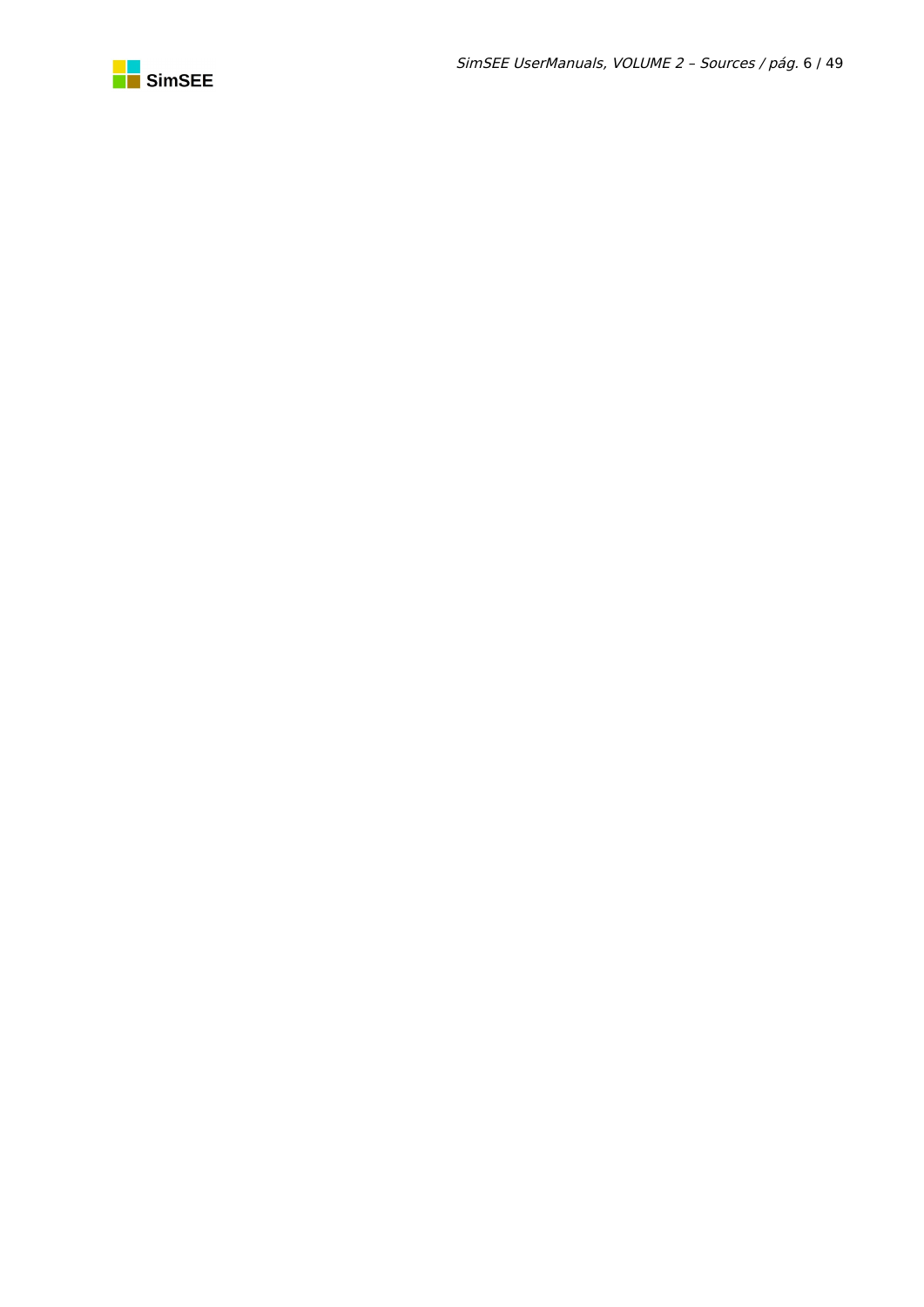

## <span id="page-6-1"></span> **1. Introduction.**

This is Volume 2 of the "SimSEE User Manuals" and is intended to document the Sources available in SimSEE to serve as a quick reference manual for the user.

#### <span id="page-6-0"></span> **1.1. What are SimSEE Sources?**

Sources are number generating entities. The origin of the word "source" is in the sense of "signal generating source" (see Fig.[1\)](#page-6-2).



<span id="page-6-2"></span>Fig. 1: Fuente generadora de señales.

A source has one or more Terminals to which the Actors or other Sources that need to take the values generated by the source can be "wired". They constitute a tool that allows the user to define different functions, so that their results can be used by the different Actors involved in a SimSEE Playroom.

For example, it may be desirable that the variable costs specified in the dynamic parameter records of the Thermal Generators, instead of being fixed and invariant values, be affected by an index that takes into account the variation of those prices over time. Thus an index could be obtained that is the result of a function that reflects the type of fuel used by each Actor (Fuel Oil, Gas Oil, Natural Gas, etc.) so that their costs change automatically when considering different price projections for each fuel.

An example of a dynamic parameter record of a generator in which a Source has been specified as an index to affect the variable generation cost is shown in Fig.[2](#page-7-0). The declared variable cost for the 6th C. Batlle thermal power plant, which operates at Fuel Oil, will be affected by the "iFO" index that will export in its "fuel" terminal a value that will index that variable cost, as well as the payment for energy if it had any defined.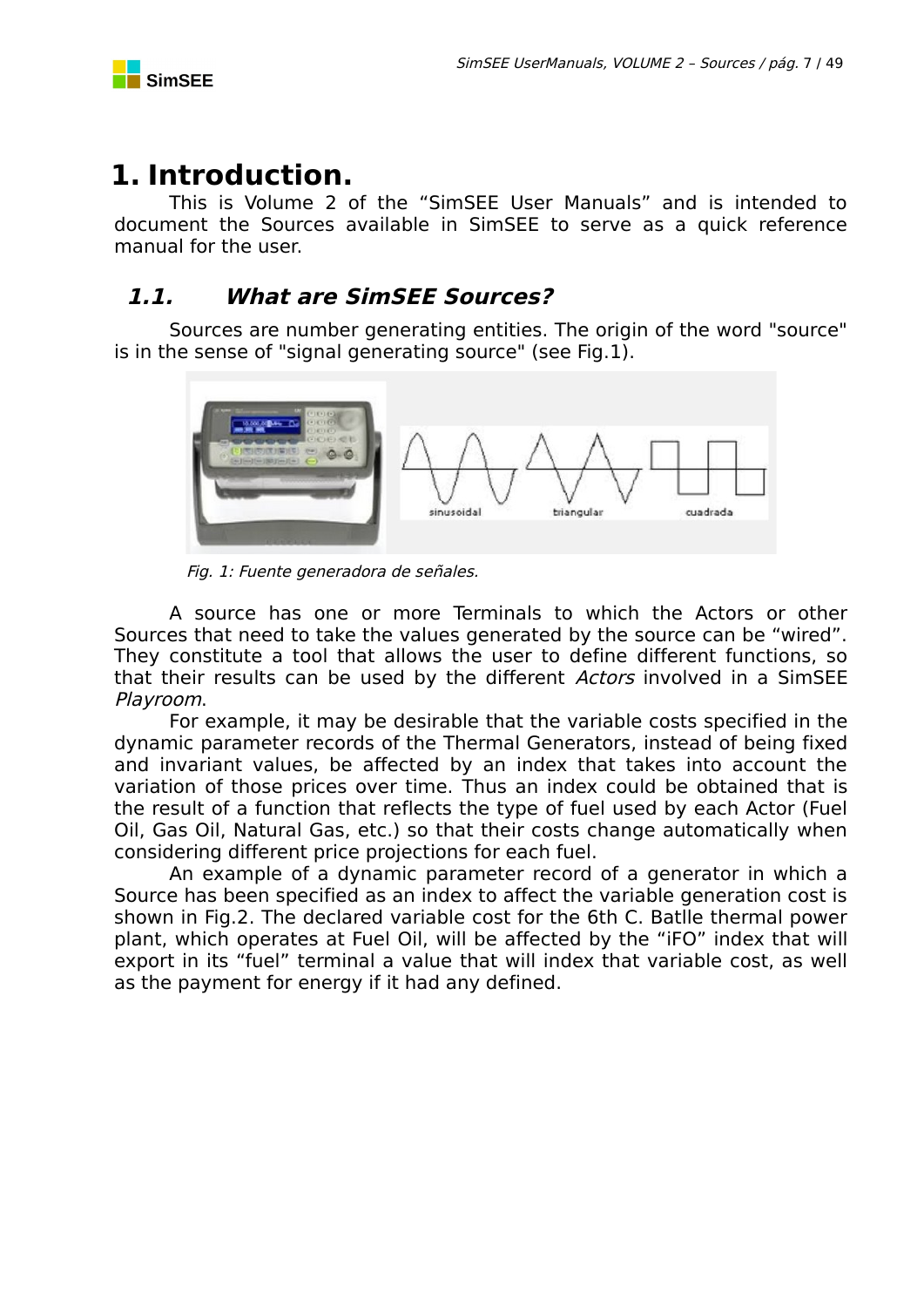

| Editando "CB-6ta-FOP" Generador térmico básico                        |                                      |
|-----------------------------------------------------------------------|--------------------------------------|
| Nombre del Generador   CB-6ta-FOP                                     | ?<br>$\Omega$                        |
| Editar ficha de "CB-6ta-FOP" Generador térmico básico                 | lж<br>回<br>$\Box$                    |
| Fecha de inicio (dd/MM/yyyy ł 11/04/2015                              | $\mathbf 0$<br>Capá:                 |
| Periodica?                                                            |                                      |
| Inicio del Periodo:<br>$\Box$                                         | Ciclos Activa                        |
| Fin del Periodo:<br>0                                                 | Ciclos Inactiva                      |
| Largo del Período:   1<br>Años                                        | Desplazamiento                       |
| Potencia maxima[MW]                                                   | 113                                  |
| Costo variable[USD/MWh]                                               | 209.1                                |
| Coeficiente de disponibildad fortuita[p.u.]                           | 0,85                                 |
| Tiempo de reparación[horas]                                           | 360                                  |
| EMaxPaso[MWh]:                                                        |                                      |
| Indice de Precios por Combustible[p.u. del precio]:                   | iFO.                                 |
| Borne:                                                                | combustible                          |
| 0<br>Pago por potencia [USD/MWh]:<br>Pago por energia [USD/MWh]:<br>0 | (Adicional al CV e igual indexación) |
|                                                                       | Guardar Cambios<br>Cancelar          |

<span id="page-7-0"></span>Fig. 2: Example of using a Source as a price index.

That index can be implemented as a Source that models an expected increase in the prices of said fuel, for example. 10% per year for subsequent years. Fig.[3](#page-7-1) shows an example.

| Editando "iFO" Fuente constante                                        |  |  |  |  |
|------------------------------------------------------------------------|--|--|--|--|
| Nombre de la Fuente iFO<br>?<br>£apa:<br>0                             |  |  |  |  |
| Duración del Paso de Sorteo[h]: 0                                      |  |  |  |  |
| ▼ Resumir Promediando (aplicable si es esclavizada en un sub-muestreo) |  |  |  |  |
| Bornes:<br>Agregar Borne                                               |  |  |  |  |
| Nombre del Borne                                                       |  |  |  |  |
| combustible                                                            |  |  |  |  |
|                                                                        |  |  |  |  |
|                                                                        |  |  |  |  |
| Fichas:<br>Ver Expandida<br>Agregar Ficha                              |  |  |  |  |
| Información adicional<br>Periodica?<br>Fecha de Inicio                 |  |  |  |  |
| $Value = 1$<br>NO<br>Auto<br>B                                         |  |  |  |  |
| 01/01/2014<br>$Value = 1.1$<br>NO                                      |  |  |  |  |
| 01/01/2015<br>Valor= 1,21<br>NΟ                                        |  |  |  |  |
|                                                                        |  |  |  |  |

<span id="page-7-1"></span>Fig. 3: Source example with growth index projection.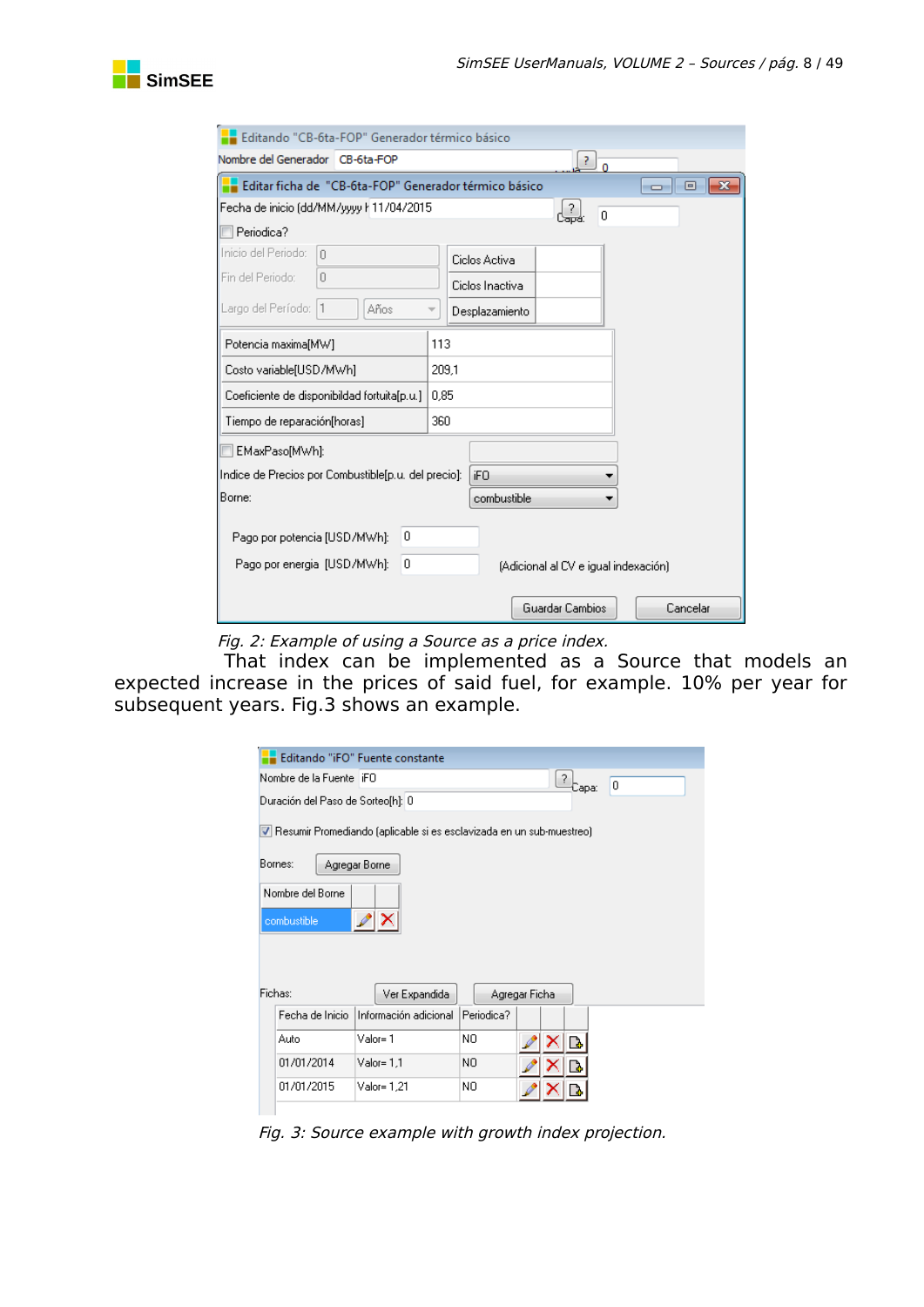

#### <span id="page-8-1"></span> **1.2. Registration of a Source with the Room Editor.**

See the "Sources Tab" section of Volume 1 of this Manuals for details on how to register a source in the Room Editor.

#### <span id="page-8-0"></span> **1.3. Source Outputs.**

The Sources have the results of their operation accessible in a Terminal (analogy suggested with the electrical connection terminals see Fig.[4\)](#page-8-4) to which the entities that require the use of the values generated by the Source can be connected.

The user can edit the terminals and assign them a name, if desired. Otherwise, they will be called "Default Terminal". When an Actor (or other Source) uses a Source, it must always

<span id="page-8-4"></span>

Fig. 4: Bornera.

indicate its name, and also the "terminal" to which it will be connected. That is to say, it must indicate the Source and the Terminal to which it is connected to take the generated values.

To fix ideas, Fig[.5](#page-8-3) shows the form of a Source that models the contributions of hydraulic flows to the Bonete, Palmar and Salto dams and Fig[.6](#page-8-2) shows the form of the Actor who uses it.

When a "Hydraulic Generator" Actor needs to use the results of contributions generated by this Source, he must indicate which of the 3 Terminals or outputs he chooses: if for example. it is the Bonete central, it will choose the "Bonete" terminal in order to have as input the output that the Source presents in that terminal, as shown in Fig.[6](#page-8-2).

| Archivo De Datos:                       | \simsee\datos_comunes\sintetizadores\fuentesHidroUY_1VE_BPS50ov3.txt<br>Buscar                                       |  |
|-----------------------------------------|----------------------------------------------------------------------------------------------------------------------|--|
|                                         |                                                                                                                      |  |
|                                         | Duración del Paso de Sorteo[h]:   168<br>?<br>/ Resumir Promediando (aplicable si es esclavizada en un sub-muestreo) |  |
|                                         | Tipo de Esclavización: Sin Esclavizar<br>Duración del Paso de Tiempo[h]: 168<br>?                                    |  |
|                                         |                                                                                                                      |  |
|                                         |                                                                                                                      |  |
|                                         | Valores Iniciales para Simulación (por paso de sorteo) y conos de PRONOSTICOS:                                       |  |
|                                         |                                                                                                                      |  |
| Borne                                   | Valores iniciales y quía del pronóstico, NPCC NPLC NPSA NPAC<br>pelp.u.1 NRet.                                       |  |
| Trayectorias del estado real.<br>Bonete | n<br>n<br>n<br>n<br>0.5<br>541.0                                                                                     |  |
| Palmar                                  | $\mathbf 0$<br>0<br>505.0<br>0<br>n<br>0.5                                                                           |  |

<span id="page-8-3"></span>Fig. 5: Ejemplo fuente de aporets hidráulicos a Bonete, Palmar y Salto Grande.

|                                                    | Editando "Bonete" Hidroeléctrica con embalse |      |               |   |
|----------------------------------------------------|----------------------------------------------|------|---------------|---|
| Nombre del Generador Bonete                        |                                              |      | <b>COUNTY</b> | ? |
| Nodo                                               | Montevideo                                   |      |               |   |
|                                                    |                                              |      |               |   |
|                                                    |                                              |      |               |   |
|                                                    |                                              |      |               |   |
|                                                    |                                              |      |               |   |
| Variables de Estado:<br>Fuente De Aportes: Lluvias |                                              |      |               |   |
|                                                    | Bonete                                       |      |               |   |
| Valorizado Manual                                  |                                              |      |               |   |
| Borne:<br>Altura Inicial[m]:                       |                                              | 77,5 |               |   |

<span id="page-8-2"></span>Fig. 6: Example of use of the Source of contributions by the Bonete plant.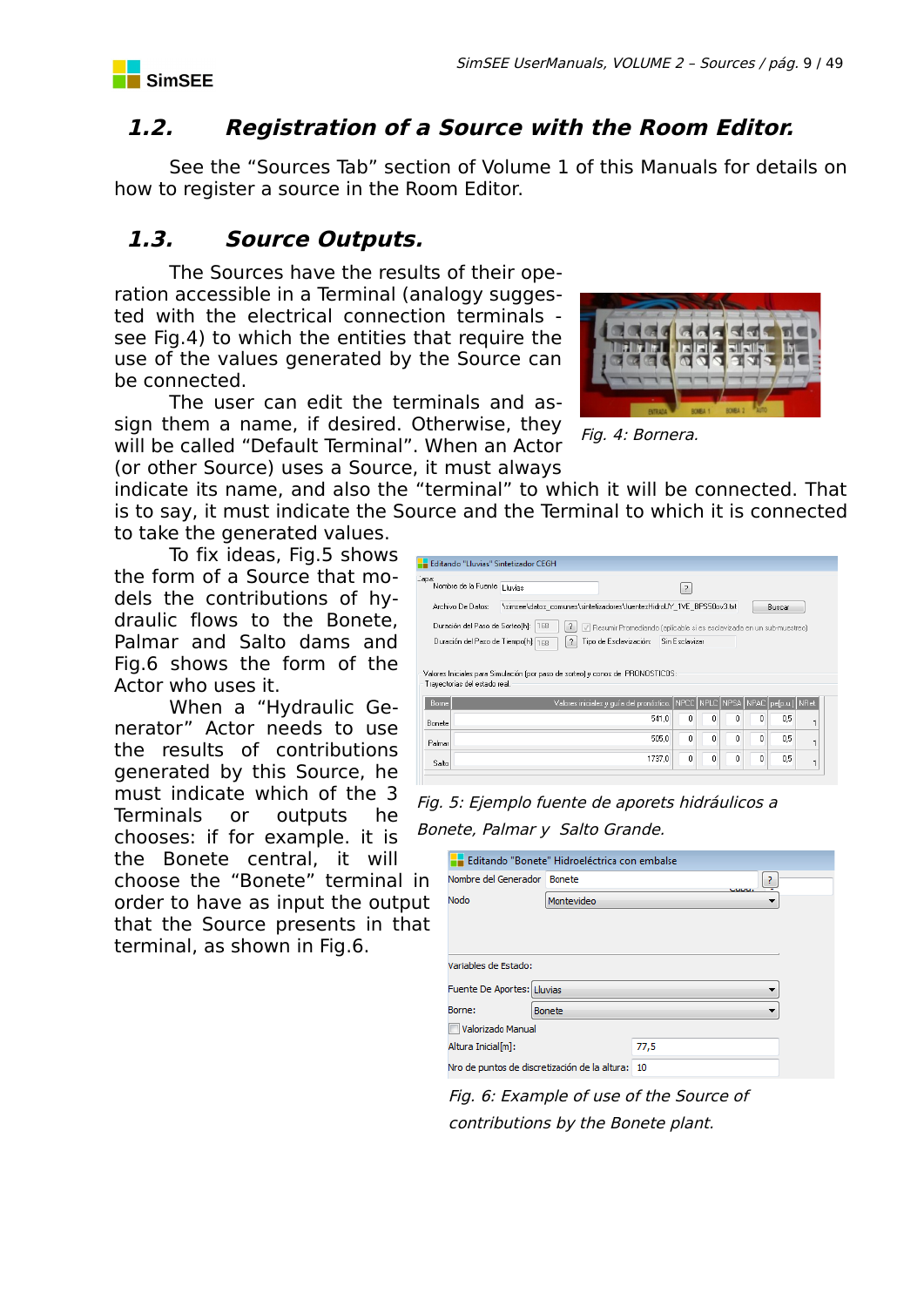

#### <span id="page-9-1"></span> **1.4. Source Parameters.**

Sources are configured by parameters that can be static or dynamic. Static parameters are defined in the main form of the source and dynamic parameters are defined in specific forms for editing the dynamic parameter records associated with the type of Source.

The fixed parameters common to all Sources are: the **Name**, which allows you to specify an identifier with which to refer to the Source, the **Layer**, which allows you to indicate the layer to which the Source belongs and the **Draw Step**, which is described in section [1.5](#page-9-0). The rest of the static and dynamic parameters are specific to each type of Source and are detailed in the corresponding sections.

#### <span id="page-9-0"></span> **1.5. Draw Step and Room Step – Slave Sources.**

A static parameter common to all Sources is the "Duration of the Draw Step (h)". It indicates the cadence in hours for which the Source model was designed.

To set ideas, if a source was configured to generate the average weekly value of the hydraulic flows to the dams, its "natural rate" will be 168 h and when configuring that source it should be set as Duration of the Draw Step (h) 168 hours.

However, this source can be used in a room whose integration time is weekly, monthly, daily, hourly or any other. So, if the passage of the room (this is the integration step) does not coincide with the cadence for which the particular source was designed, some adaptation of the behavior of the source must be made (or not use it in a room whose passage is not equal to the draw of the source). SimSEE provides a powerful automatic source adaptation mechanism described later in this section.

By default, when registering a Source, it is set to 0 (zero), indicating that the draw step will have the same duration of the Simulation step, in which case a value will be drawn in each of its steps and there will be a SYNCH-RONOUS SOURCE adapted to the passage of the Room without any auxiliary mechanism.

If the draw step is different (greater or lesser) from the passage of time of the Room, the adaptation mechanism is activated and the Source will be "enslaved" by another Source that will generate the values according to the Room steps.

If the passage of time in the Room is less than the Source draw step, an OVER-SAMPLED SOURCE will be available (in the sense that values are required more frequently than the natural rate of the source). The enslavement mechanism involves creating another source capable of taking the original source as a slave, sampling it with its natural cadence and generating values with the frequency required by the passage of time in the Room, linearly interpolating between two values obtained from the enslaved Source.

If the time step of the Room is greater than the draw step of the Source, there will be a SUB-SAMPLED SOURCE (in the sense that values are required less frequently than the natural cadence of the source). The enslavement mechanism involves creating another Source capable of collecting the values ge-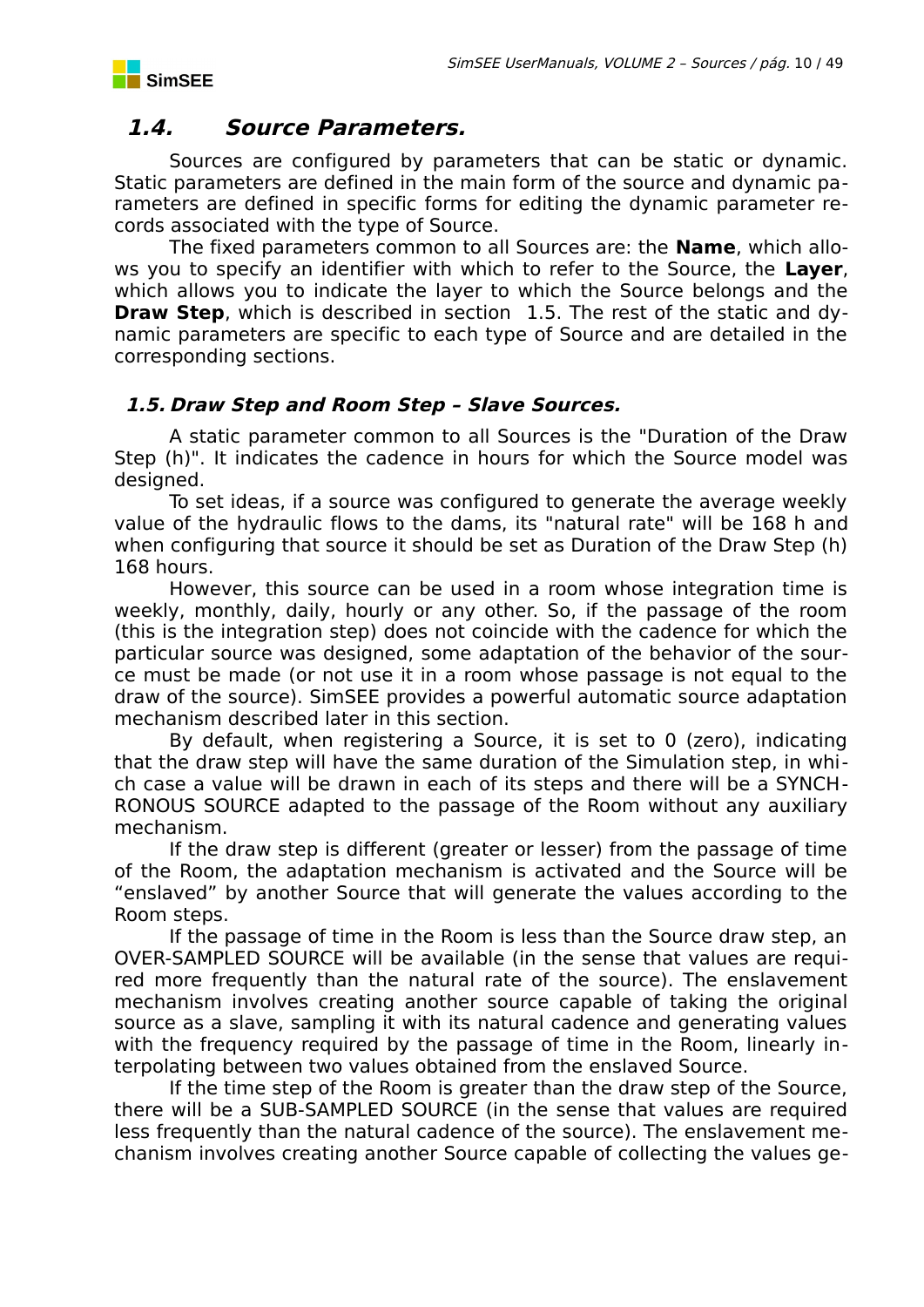

nerated by the original Source within the Room time step and summarizing them in a single value, available to entities that want to use it. Regarding the way of performing the summary, SimSEE implements two mechanisms: 1) Make a simple average of the collected values and 2) Randomly select any of the collected values with equal probability. The user must select which of the two mechanisms best models the behavior of the modeling process. These two summarizing options have special significance when the enslaved Source is a source that represents a stochastic process. As an example, suppose a Source that tries to model the hourly power of the set of wind farms installed in national territory and that this source is used in a weekly step room. If there is sufficient filtering capacity of the system to absorb all variations of the wind power, the averaging mechanism may be used, but if there are doubts about the ability of the system to absorb the variations, the mechanism of selecting a random value is preferable. as a way to have maximum variance in the value. In practice it may be worthwhile, if in doubt, to execute in the two modalities because reality is surely between the two and thus have a measure of the error made in modeling.

In both enslavement mechanisms, a Source is created with the same definition of terminal as the original, which supplants the original and enslaves it. All entities that were connected to the original are automatically connected to the slave source at the Simulator's runtime.

The edition form of the CEGH Synthesizer Type Sources (see Fig.[5](#page-8-3)) explicitly shows a "type of enslavement" box that, in the case of the Synchronous Source, will indicate "Unclaimed", for the Oversampled Source it will indicate "Oversampled" and in the case of the Subsampled Source it will indicate "Subsampled". In case of being "Subsampled", the box that allows to mark or unmark "Summarize averaging" is activated. If the type of summary is marked it will be averaging and otherwise it will be any of the random values.

An example of an Oversampled Source is a CEGH synthesizer that generates weekly average hydraulic flow rates of contributions to be used as input by the "Hydroelectric Generators" Actors in a daily step Room.

An example of a Subsampled Source is a CEGH synthesizer that generates hourly wind speeds used in a weekly time step Room.

#### <span id="page-10-0"></span> **1.6. Calculated Terminals.**

This section describes a feature of the SimSEE platform that although it may be transparent to the user, it is relevant to understand the generic operation of the Sources.

When the user connects an Entity (Actor or Source) to a terminal of a Source, it does so to one of the terminals published by the Source. There are times when the value that one would like to have on the part of the Entity is not exactly that generated by the Source but that it would be desirable to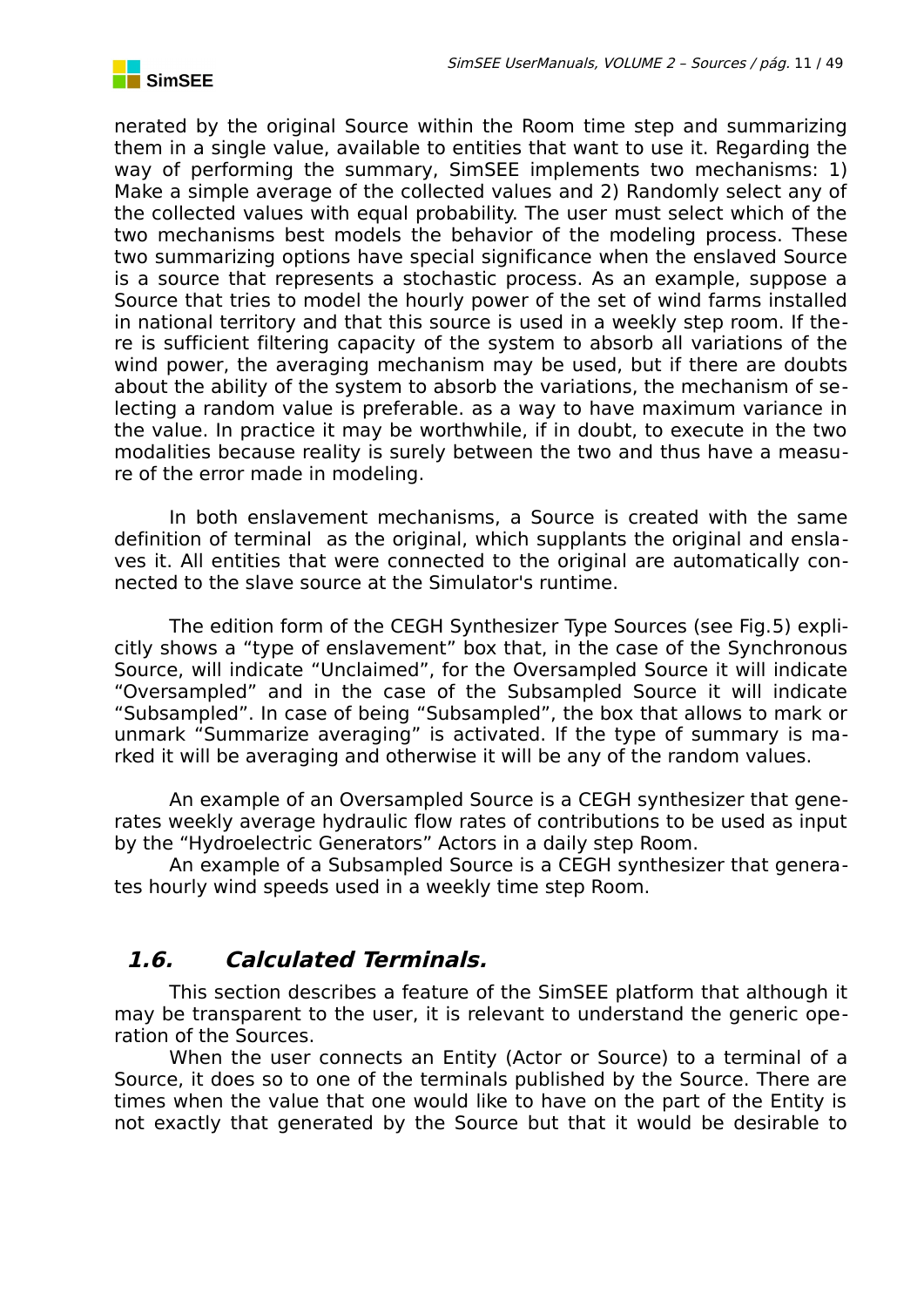

have a value transformed by a certain characteristic function of the Entity that is connected.

A typical example of this is the wind farms connected to an hourly wind source. The Source generates hourly wind speeds in its terminals, the Wind Farm would have to transform the speed into Power hour by hour using the characteristic Speed-Power curve of the aero-generators and then integrate that power to calculate the available energy for each time band inside of the time step.

With the objective of "independentizing" as far as possible the models of the Actors of the work of carrying out the transformation and integration, SimSEE has implemented in a generic way the possibility that the Entity that connects to a Source requests it to add a Calculated terminal to the terminal of the Source and for that it provides the Source with the transformation function that must be applied to the terminal to which it is connected to generate the Calculated Terminal. This mechanism allows to take advantage of the application of the enslavement mechanisms described in sec. [1.5](#page-9-0) that is applied over the entire terminal block.

#### <span id="page-11-1"></span> **1.7. Values exported for SimRes.**

All sources export their terminal directly into the SimRes simulation results file (for more details on the file see section 4.5 "Results Files" in Volume 1 of the SimSEE User Manuals).

The variables corresponding to the terminal block are exported with the name "Terminal [1]", "Terminal [2]", ... and so on until the terminal block is completed.

The content of each terminal of the terminal block is indicated in the description of the specific models.

## <span id="page-11-0"></span> **2. Sources available in SimSEE.**

The *Source* models currently available on the SimSEE platform are:

- <span id="page-11-12"></span>Constant Source. (sec. [Error: no se encontró el origen de la referencia](#page-11-12))
- Uniform Source. (sec. [Error: no se encontró el origen de la referencia](#page-11-11))
- Gaussian Source. (sec.[Error: no se encontró el origen de la referencia\)](#page-11-10)
- <span id="page-11-11"></span><span id="page-11-10"></span><span id="page-11-9"></span>Weibull Source. (sec. [Error: no se encontró el origen de la referencia](#page-11-9))
- Combination Source. (sec. [Error: no se encontró el origen de la referen](#page-11-8)[cia\)](#page-11-8)
- <span id="page-11-8"></span>Product Source. (sec. [Error: no se encontró el origen de la referencia](#page-11-7))
- <span id="page-11-7"></span><span id="page-11-6"></span><span id="page-11-5"></span>CEGH Synthesizer. (sec. [Error: no se encontró el origen de la referencia\)](#page-11-6)
- Tiempo Source. (sec. [Error: no se encontró el origen de la referencia\)](#page-11-5)
- Sinusoid Source. (sec. [Error: no se encontró el origen de la referencia](#page-11-4))
- <span id="page-11-4"></span><span id="page-11-3"></span>Maxmin Source. (sec. [Error: no se encontró el origen de la referencia](#page-11-3))
- <span id="page-11-2"></span>Selector Source. (sec. [Error: no se encontró el origen de la referencia\)](#page-11-2)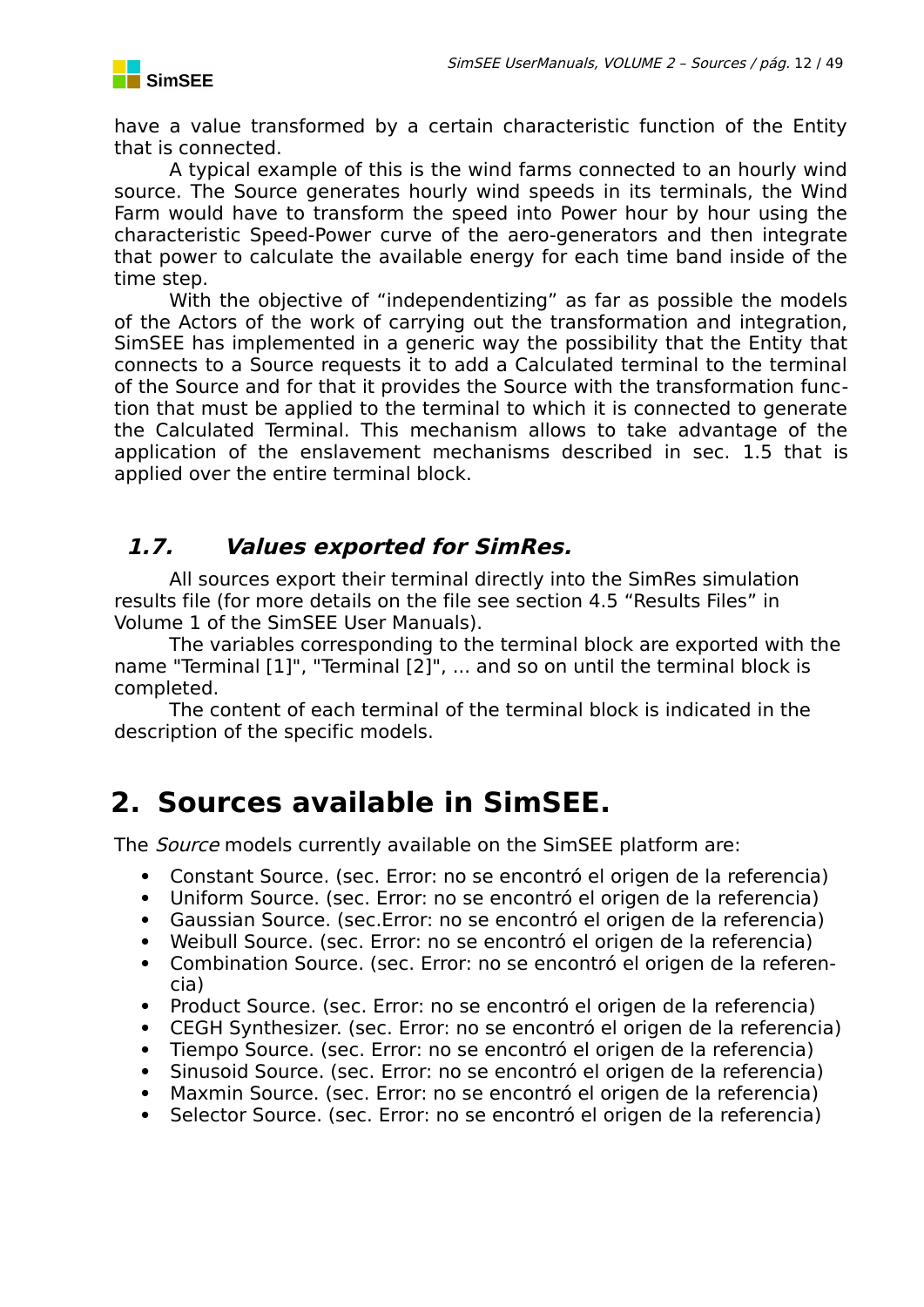

<span id="page-12-0"></span> Time selector Source. (sec. [Error: no se encontró el origen de la referen](#page-12-0)[cia\)](#page-12-0)

They cover a wide spectrum of functionalities, from modeling different probability distributions (uniform, Gaussian, Weibull), through the implementation of a set of basic functionalities (linear combination, product, sinusoid, maxmin, selector), to a particular case of Sources that allow modeling and reproducing the statistical behavior of historical data series (CEGH synthesizer)

**TFuenteConstante TFuenteUniforme** TFuenteGaussiana TFuenteWeibull TFuenteCombinacion **TFuenteProducto** TFuenteSintetizadorCEGH TFuenteTiempo **TFuenteSinusoide** TFuenteMaxMin TFuenteSelector TFuenteSelector\_horario

**Nueva por documentar:** TFuenteOperacionMultiFuente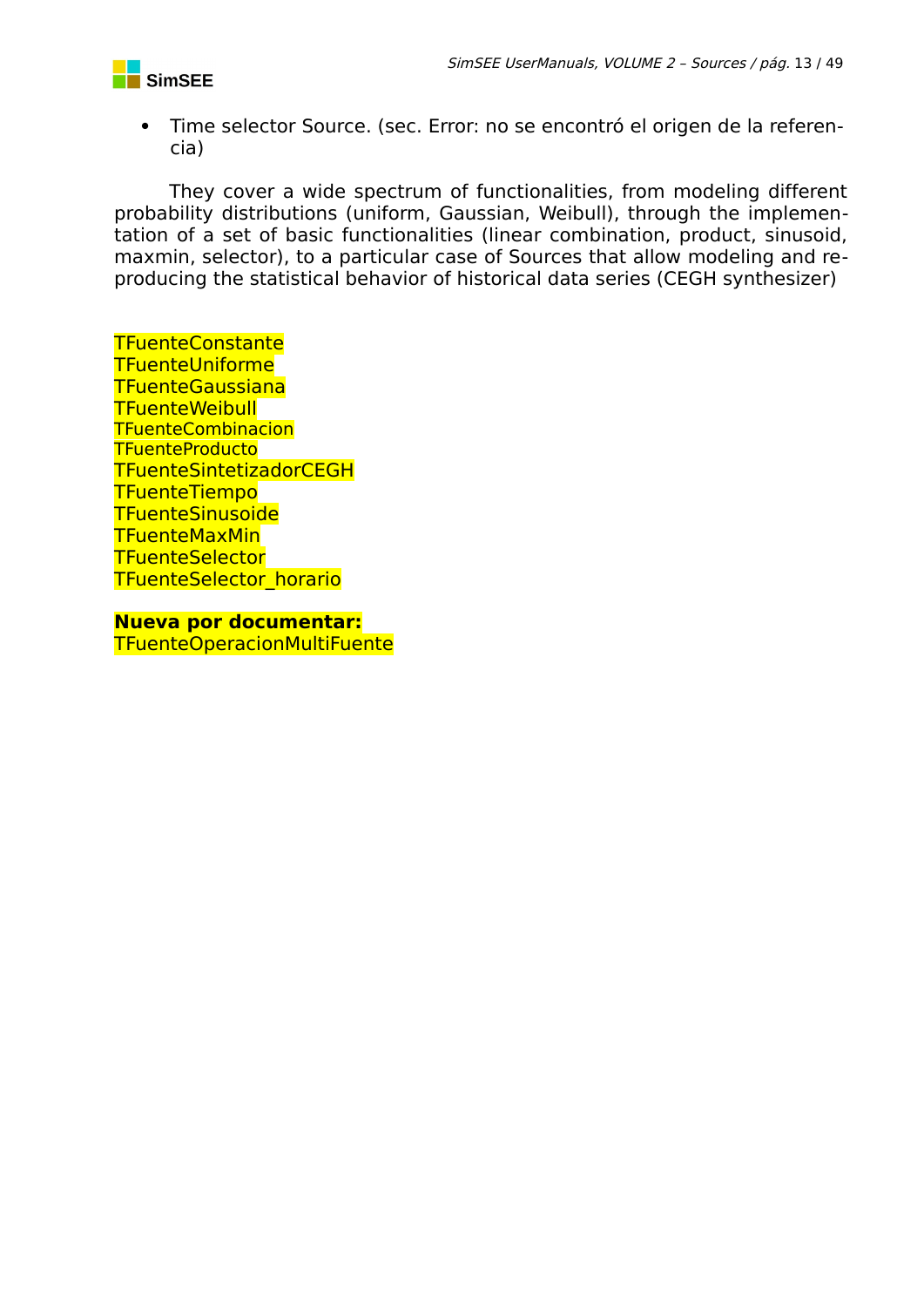

## <span id="page-13-1"></span> **3. Constant Source.**

Constant Sources generate "constant by sections" values in their output terminal. The "constant" value is specified as a dynamic parameter tab, so it can be modified over time (see [Fig. 7](#page-13-2)).



<span id="page-13-2"></span>Fig. 7: Example of Constant Source output.

#### **3.1. Operation description.**

<span id="page-13-0"></span>The registration form of the Constant Sources is presented below: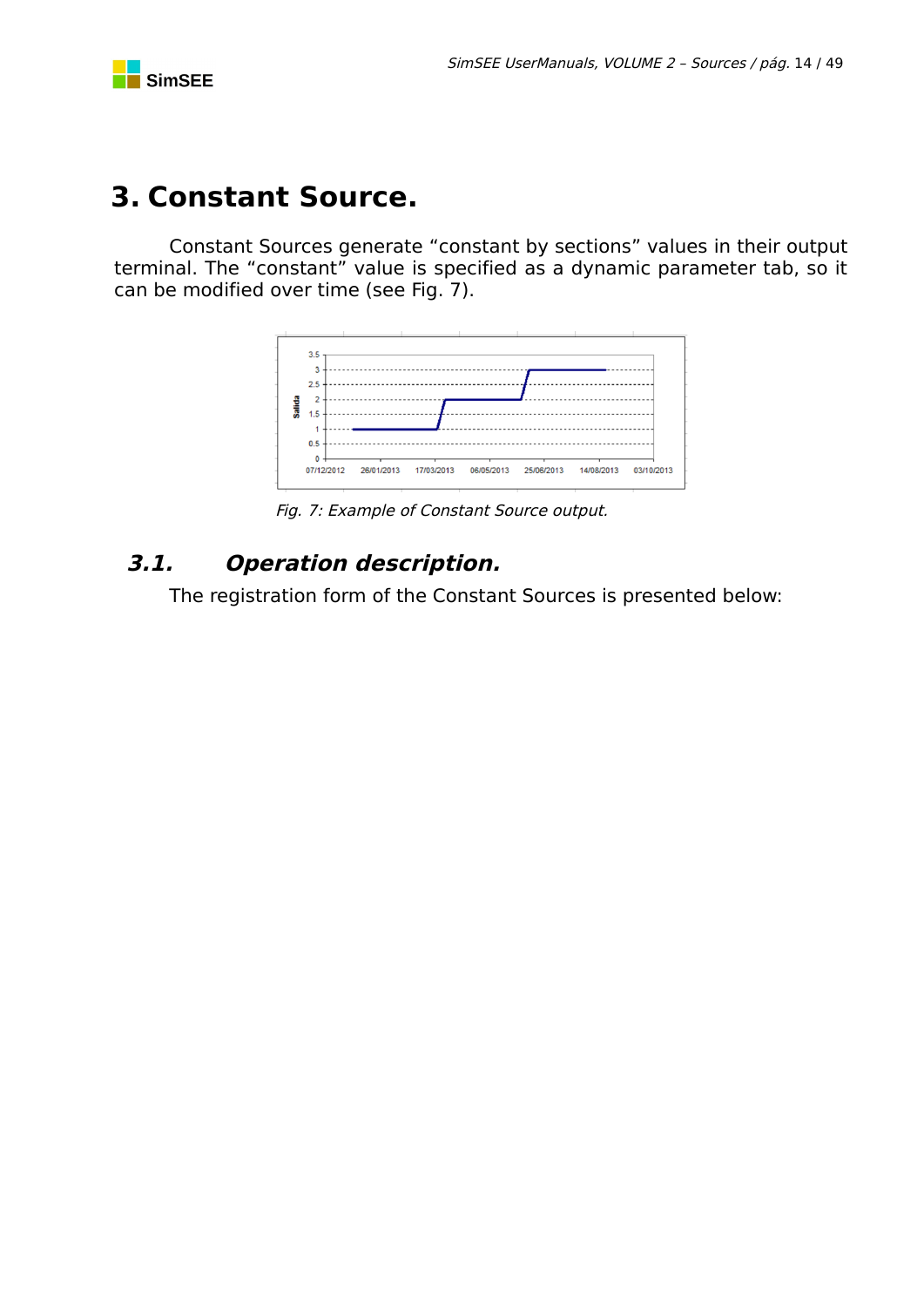

|                                                                                                      | Ξ<br>×<br>Alta de Constant source                       |  |  |
|------------------------------------------------------------------------------------------------------|---------------------------------------------------------|--|--|
| ď<br>Cloudable                                                                                       |                                                         |  |  |
| Name of the Source:                                                                                  | Ŧ.                                                      |  |  |
| Duration of the Draw Step [h]: 0<br>√ Summarize Averaging (applicable if enslaved in a sub-sampling) |                                                         |  |  |
| Terminals:                                                                                           | <b>Add Terminal</b>                                     |  |  |
| Terminal name<br>Borne Por Defecto<br>$\boldsymbol{\times}$                                          |                                                         |  |  |
|                                                                                                      |                                                         |  |  |
| Records:<br>View expanded                                                                            | <b>Add Record</b><br>Import from .ods<br>Export to .ods |  |  |
|                                                                                                      |                                                         |  |  |
|                                                                                                      |                                                         |  |  |
|                                                                                                      |                                                         |  |  |
|                                                                                                      |                                                         |  |  |
|                                                                                                      |                                                         |  |  |
|                                                                                                      |                                                         |  |  |
|                                                                                                      |                                                         |  |  |
| Save changes                                                                                         | Cancel                                                  |  |  |

The general features of the Source are described in the document General Characteristics of the Sources.

#### <span id="page-14-1"></span> **3.2. Static parameters.**

The static parameters are the Source Name and the Duration of the draw step.

#### <span id="page-14-0"></span> **3.3. Parámetros dinámicos.**

The dynamic parameters of the Source are defined within the Records panel, when adding a new Record. In a new dynamic parameters Record, the effective start date and its periodicity must be defined. Additionally, a list of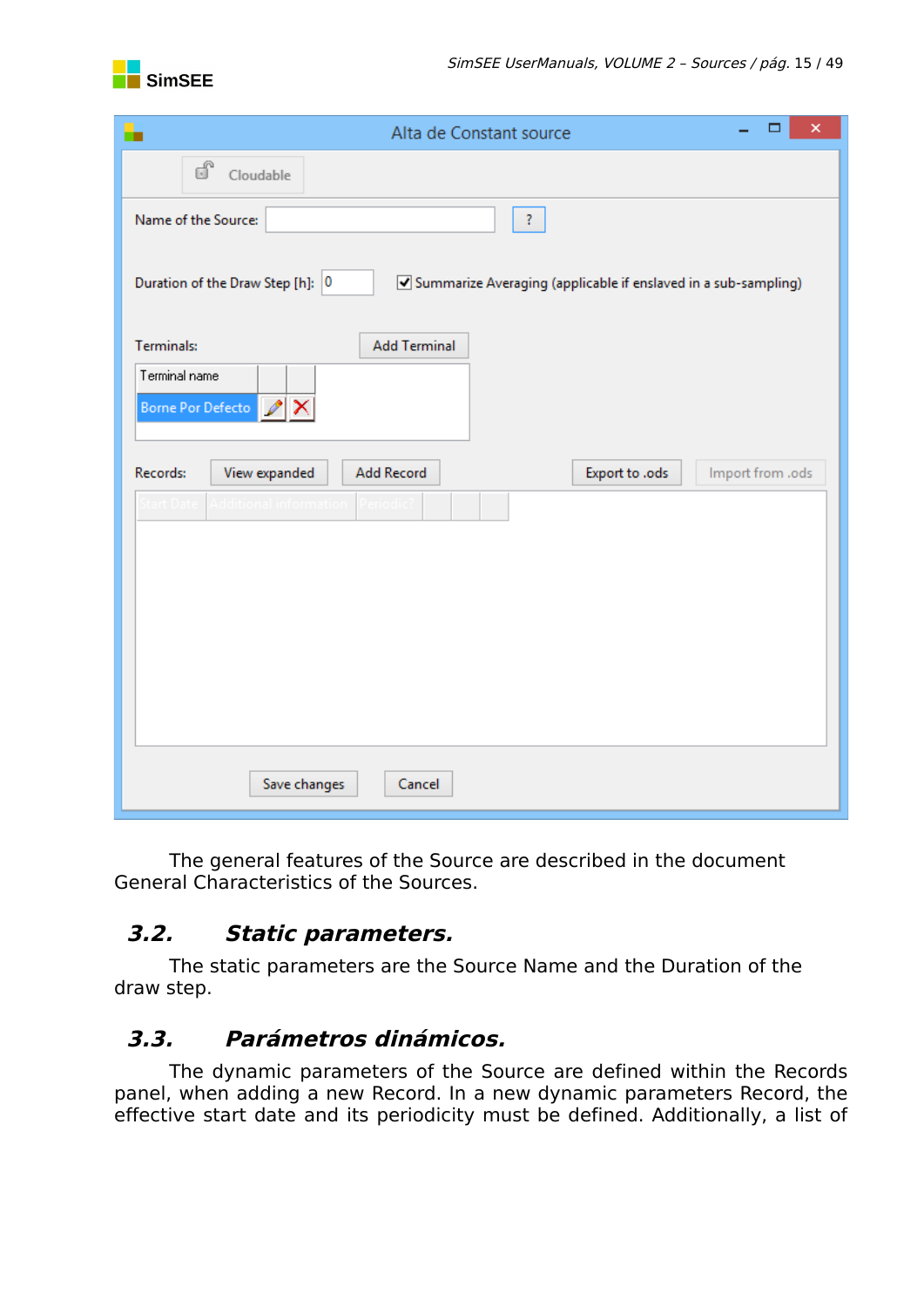

technical parameters that define the characteristics of the Actor must be specified. The registration panel of a new Record is shown below:

|                           | The registration panel of a new Record is shown below: |                |
|---------------------------|--------------------------------------------------------|----------------|
|                           | <b>Edit Constatn Source Record</b>                     | ×<br>÷         |
| Date: (dd/MM/yyyy h:nn) 0 | Shet: 0                                                | ď<br>Cloudable |
| Periodic?                 |                                                        |                |
| Value:                    |                                                        |                |
| Save changes<br>Cancel    |                                                        |                |

The output value of the terminal must be specified in the "Value" box.

#### **3.4. Published variables for SimRes.**

<span id="page-15-1"></span>The Source allows to publish the following variables:

| <b>Name</b> | <b>Time Post</b> | Description               |
|-------------|------------------|---------------------------|
| Terminal[1] | No               | Value of Terminal output. |

#### <span id="page-15-0"></span> **3.5. State variables, Control and Restrictions.**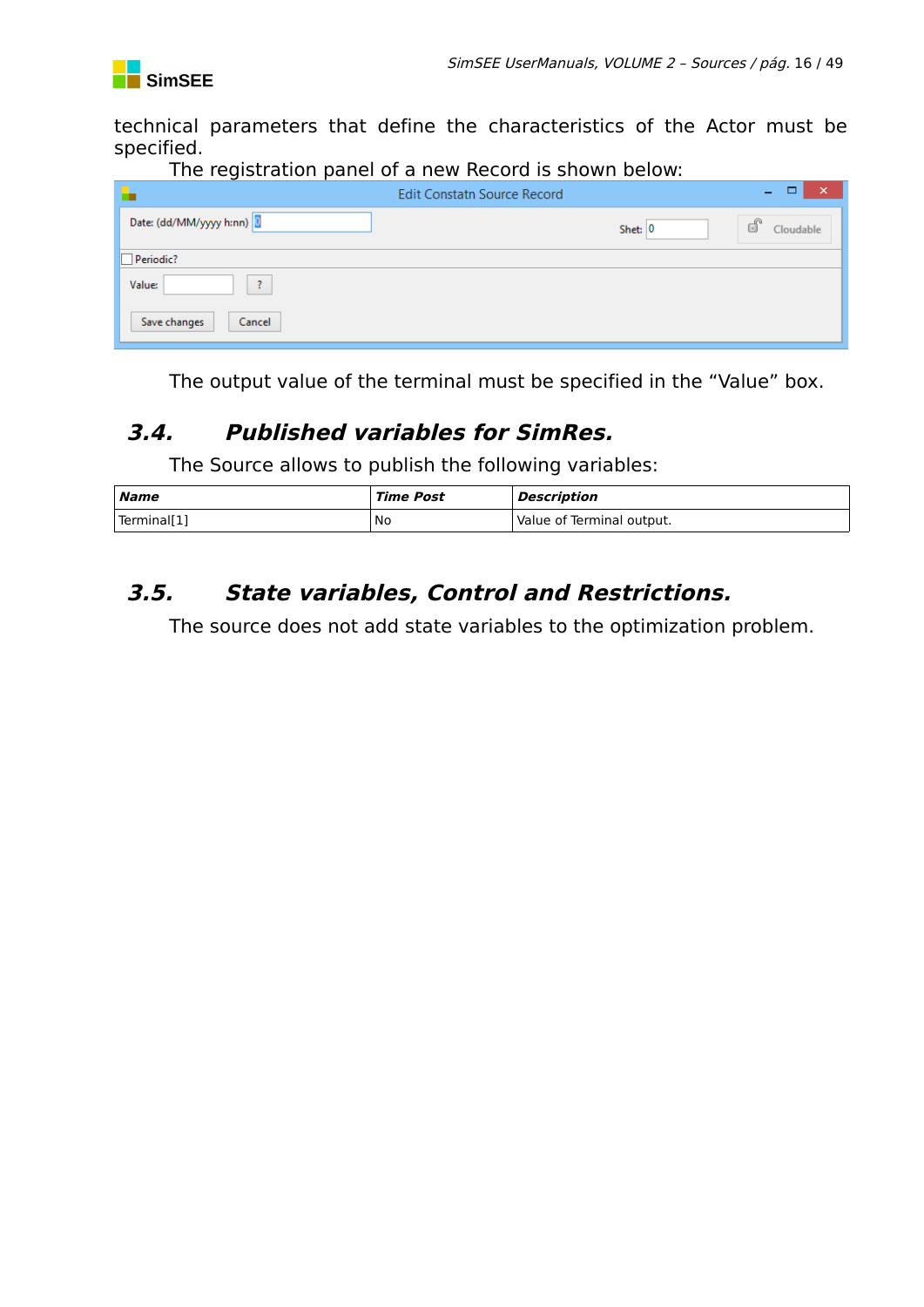

## <span id="page-16-1"></span> **4. Uniform Source.**

Uniform Sources generate random values uniformly distributed over a range that is specified by user as a dynamic parameter [\(Fig. 8\)](#page-16-2).



<span id="page-16-2"></span>Fig. 8: Uniform distribution

#### **4.1. Operation description.**

<span id="page-16-0"></span>The registration form of the Time Selector Source is presented below: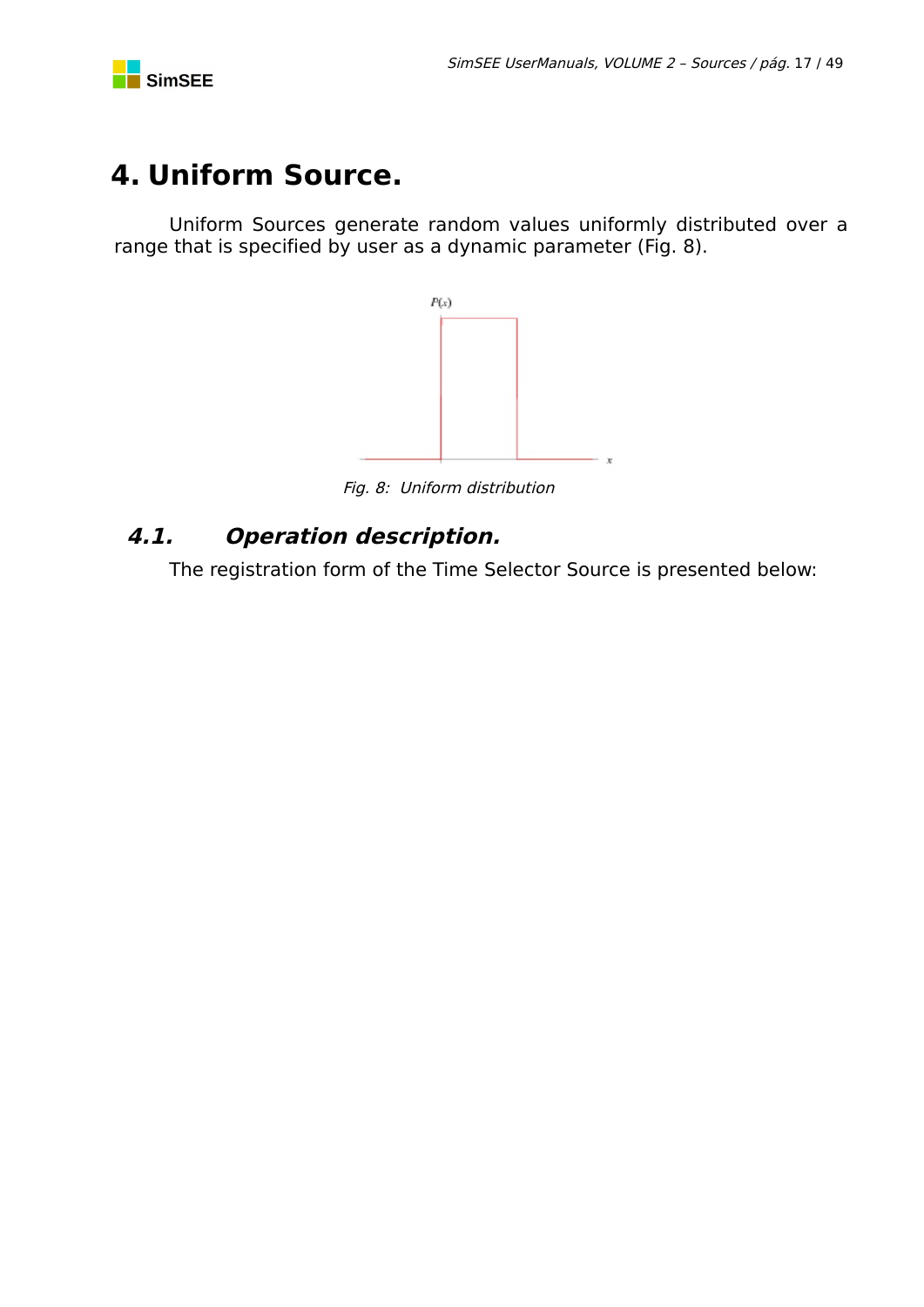

|                                                | ×<br>□<br>Alta de Uniform source                                 |
|------------------------------------------------|------------------------------------------------------------------|
| ď<br>Cloudable                                 |                                                                  |
| Name of the Source:                            | Ĩ.                                                               |
| Duration of the Draw Step [h]: 0               | √ Summarize Averaging (applicable if enslaved in a sub-sampling) |
| Terminals:                                     | <b>Add Terminal</b>                                              |
| Terminal name<br><b>Borne Por Defecto</b><br>× |                                                                  |
| Records:<br>View expanded                      | <b>Add Record</b>                                                |
|                                                |                                                                  |
|                                                |                                                                  |
|                                                |                                                                  |
|                                                |                                                                  |
|                                                |                                                                  |
|                                                |                                                                  |
|                                                |                                                                  |
| Save changes                                   | Cancel                                                           |

The general features of the Source are described in the document General Characteristics of the Sources.

#### <span id="page-17-1"></span> **4.2. Static parameters.**

The static parameters are the Source Name and the Duration of the draw step.

#### <span id="page-17-0"></span> **4.3. Dynamic parameters.**

The dynamic parameters of the Source are defined within the Records panel, when adding a new Record. In a new dynamic parameters Record, the effective start date and its periodicity must be defined. Additionally, a list of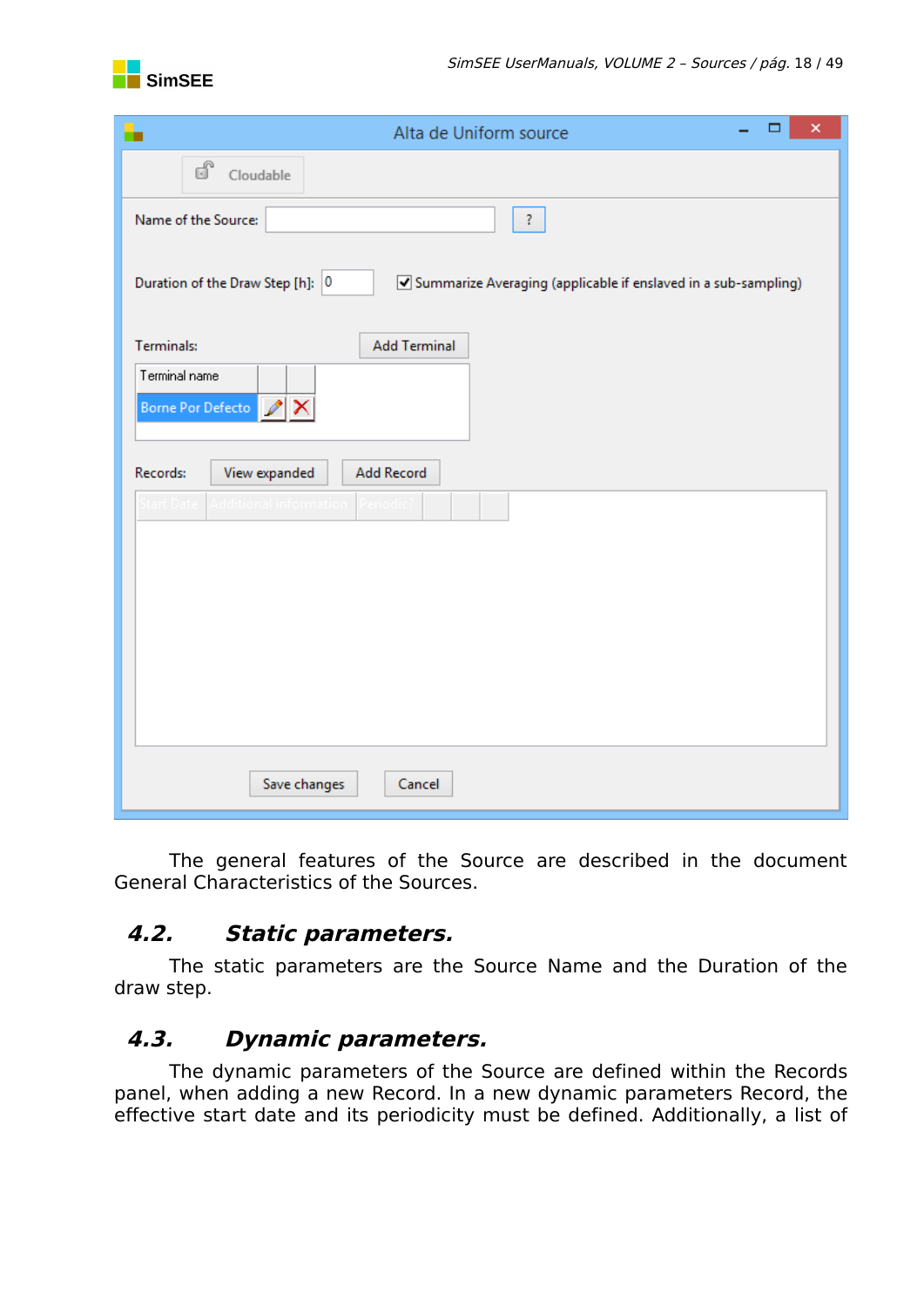

technical parameters that define the characteristics of the Actor must be specified.

The registration panel of a new Record is shown below:

|                        | □<br>$\boldsymbol{\mathsf{x}}$<br>÷<br><b>Edit Uniform Source</b> |
|------------------------|-------------------------------------------------------------------|
| Date: 0                | ď<br>Cloudable<br>Shet: $ 0$                                      |
| Periodic?              |                                                                   |
| Mínimo<br>Máximo       | $\mathbf{?}$                                                      |
| Save changes<br>Cancel |                                                                   |

The "Minimum" and "Maximum" parameters specified in the form correspond to the low and upper bounds of the Uniform Distribution.

#### **4.4. Published variables for SimRes.**

<span id="page-18-1"></span>The Source allows to publish the following variables:

| Name                     | <b>Time Post</b> | <b>Description</b>        |
|--------------------------|------------------|---------------------------|
| <sup> </sup> Terminal[1] | N0               | Value of Terminal output. |

#### <span id="page-18-0"></span> **4.5. State variables, Control and Restrictions.**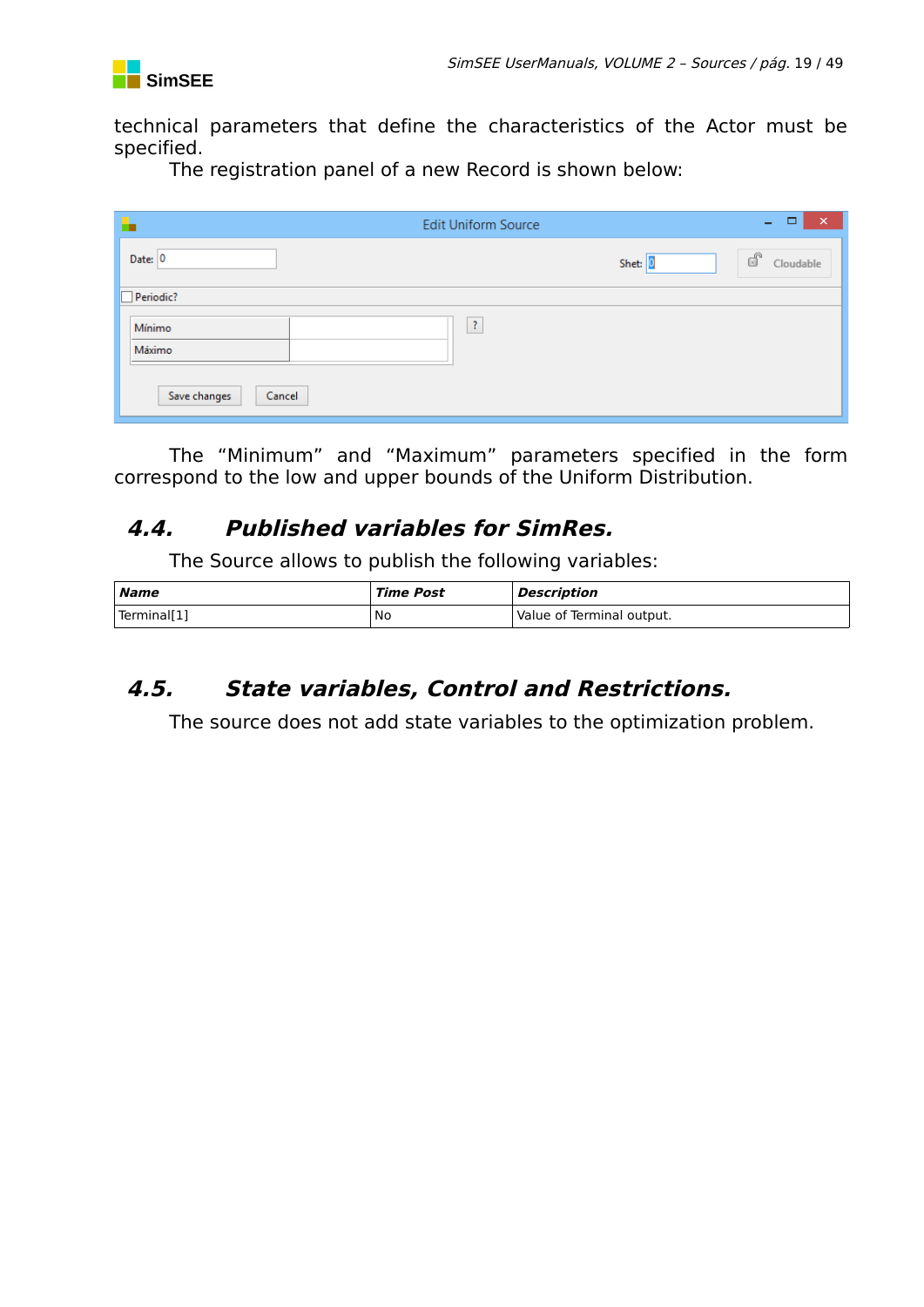

## <span id="page-19-3"></span> **5. Gaussian Source.**

This Source generates random values that present a Gaussian Distribution (see [Fig. 9\)](#page-19-4). The expected value and variance must be specified, so that the source generates values with that distribution.

<span id="page-19-4"></span>

Fig. 9: Normal distribution.

#### <span id="page-19-2"></span> **5.1. Operation description.**

The registration form of the Gaussian Source is presented below:

The general features of the Source are described in the document General Characteristics of the Sources.

|                                                                            | $\Box$<br>$\boldsymbol{\mathsf{x}}$<br>Alta de Uniform source    |
|----------------------------------------------------------------------------|------------------------------------------------------------------|
| $\overline{\mathbb{S}}^n$ Cloudable                                        |                                                                  |
| Name of the Source:                                                        | $\overline{\mathcal{E}}$                                         |
| Duration of the Draw Step [h]: 0                                           | ☑ Summarize Averaging (applicable if enslaved in a sub-sampling) |
| Terminals:<br>Terminal name<br>$\mathscr{D}$ $\times$<br>Borne Por Defecto | <b>Add Terminal</b>                                              |
| Records:<br>View expanded                                                  | <b>Add Record</b>                                                |
|                                                                            |                                                                  |
| Save changes                                                               | Cancel                                                           |

#### <span id="page-19-1"></span> **5.2. Parámetros estáticos.**

The static parameters are the Source Name and the Duration of the draw step.

#### <span id="page-19-0"></span> **5.3. Parámetros dinámicos.**

The dynamic parameters of the Source are defined within the Records panel, when adding a new Record. In a new dynamic parameters Record, the effective start date and its periodicity must be defined. Additionally, a list of technical parameters that define the characteristics of the Actor must be specified.

The registration panel of a new Record is shown below: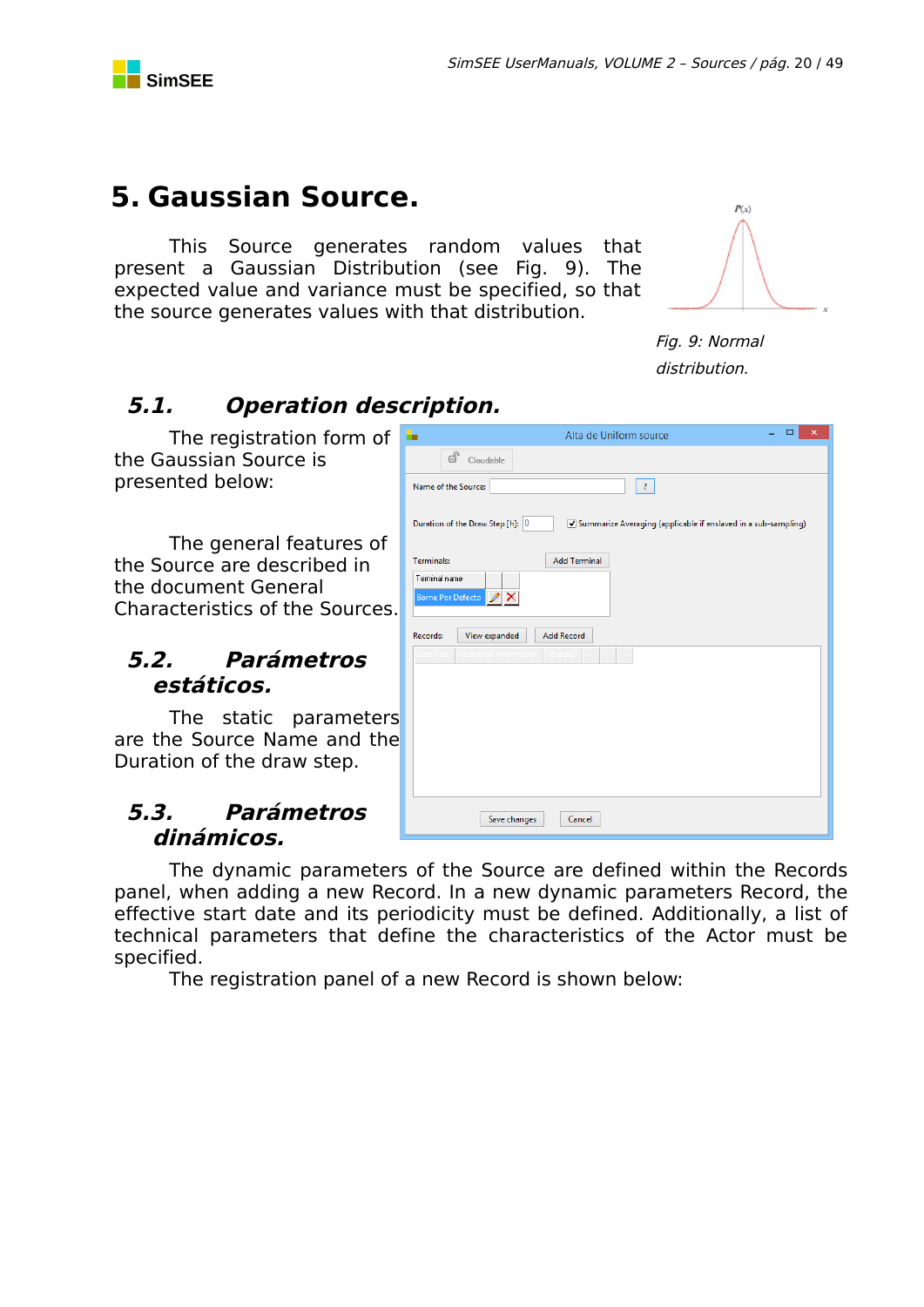

| <b>Edit Gaussian Source Record</b><br>т                      | □<br>×<br>$\equiv$        |
|--------------------------------------------------------------|---------------------------|
| Date: (dd/MM/yyyy h:nn)                                      | ď<br>Cloudable<br>Shet: 0 |
| Periodic?                                                    |                           |
| $\overline{\mathbf{?}}$<br><b>Expected value</b><br>Variance |                           |
| Save changes<br>Cancel                                       |                           |

The "Expected Value" and "Variance" of the normal distribution must be specified.

#### **5.4. Published variables for SimRes.**

<span id="page-20-1"></span>The Source allows to publish the following variables:

| <b>Name</b>             | <b>Time Post</b> | Description               |
|-------------------------|------------------|---------------------------|
| Terminal <sup>[1]</sup> | No               | Value of Terminal output. |

#### <span id="page-20-0"></span> **5.5. State variables, Control and Restrictions.**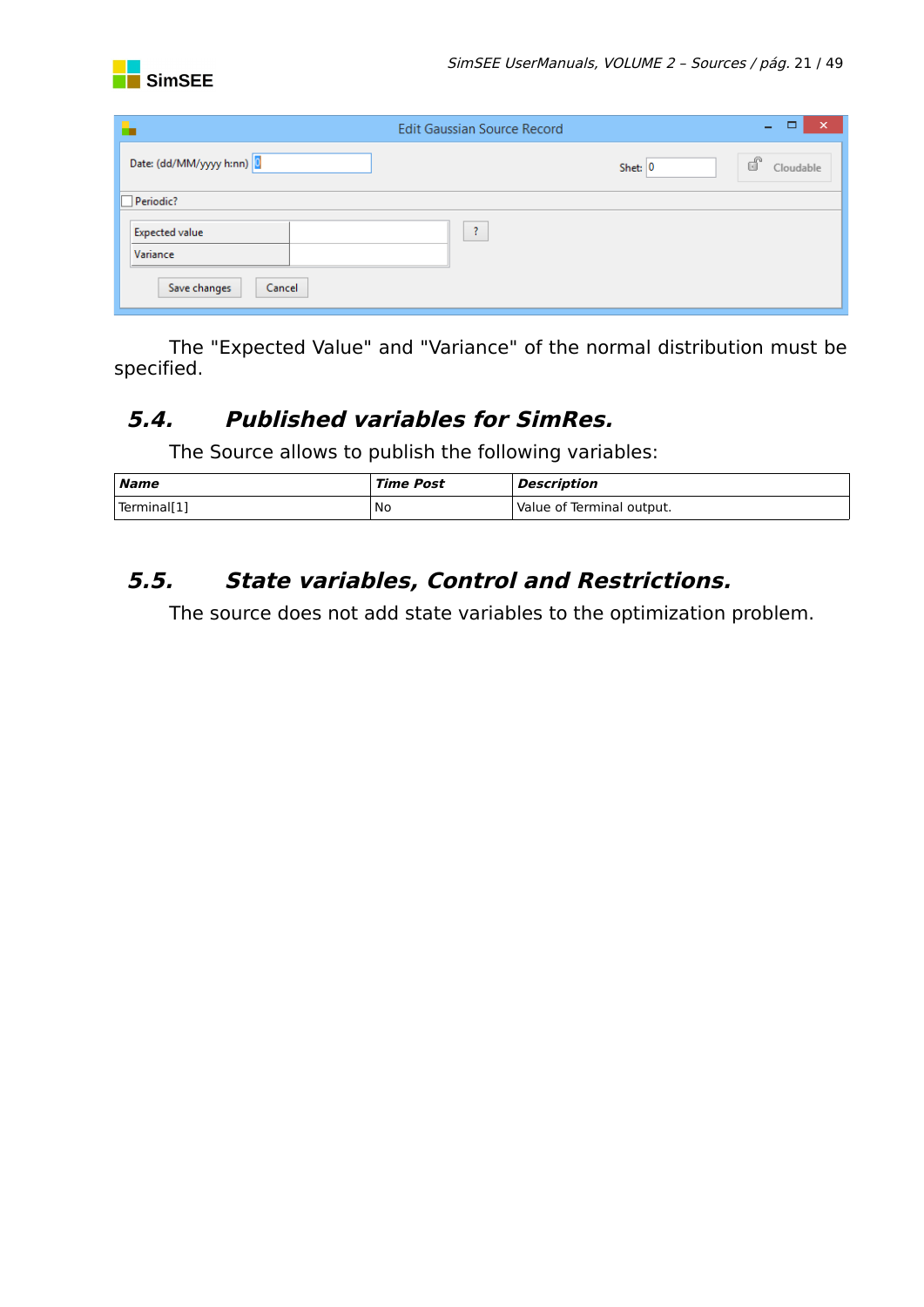



## <span id="page-21-1"></span> **6. Weibull Source.**

This Source generates a random Weibull variable as shown in [Fig. 10](#page-21-2). The Expected value  $(\mu)$  and constant k (form factor) of the Weibull probability density function must be specified.



<span id="page-21-2"></span>Fig. 10: Weibull probability density function

#### **6.1. Operation description.**

<span id="page-21-0"></span>The registration form of the Weibull Source is presented below: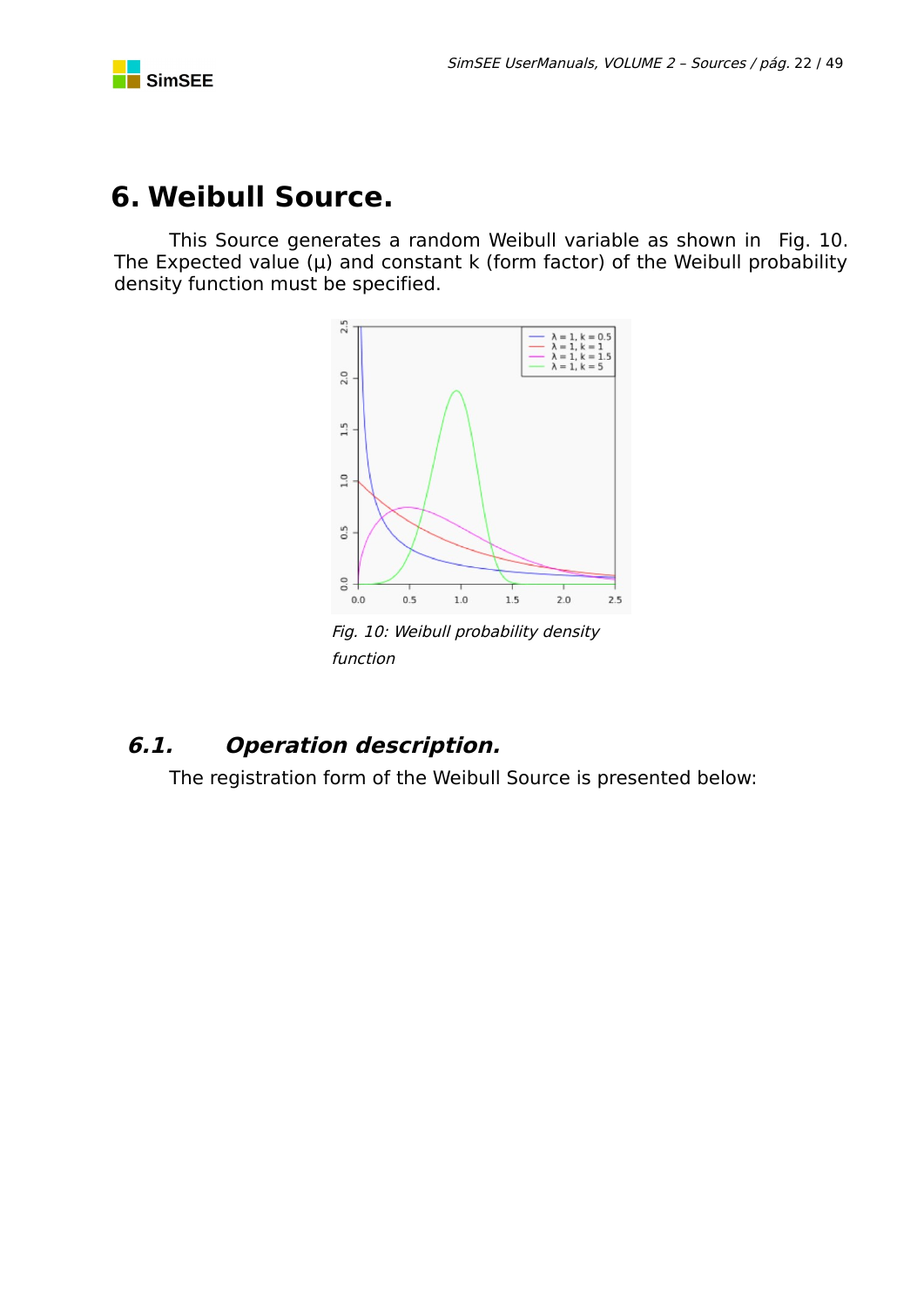

| ×<br>□<br>Alta de Weibull source                                                                     |  |  |  |
|------------------------------------------------------------------------------------------------------|--|--|--|
| ď<br>Cloudable                                                                                       |  |  |  |
| Name of the Source:<br>$\overline{\mathbf{?}}$                                                       |  |  |  |
| Duration of the Draw Step [h]: 0<br>○ Summarize Averaging (applicable if enslaved in a sub-sampling) |  |  |  |
| Terminals:<br><b>Add Terminal</b>                                                                    |  |  |  |
| Terminal name                                                                                        |  |  |  |
| $\mathscr{P} \mathsf{X}$<br>Terminal                                                                 |  |  |  |
|                                                                                                      |  |  |  |
| Records:<br>View expanded<br><b>Add Record</b>                                                       |  |  |  |
|                                                                                                      |  |  |  |
|                                                                                                      |  |  |  |
|                                                                                                      |  |  |  |
|                                                                                                      |  |  |  |
|                                                                                                      |  |  |  |
|                                                                                                      |  |  |  |
|                                                                                                      |  |  |  |
|                                                                                                      |  |  |  |
| Save changes<br>Cancel                                                                               |  |  |  |

The general features of the Source are described in the document General Characteristics of the Sources.

#### <span id="page-22-1"></span> **6.2. Static parameters.**

The static parameters are the Source Name and the Duration of the draw step.

#### <span id="page-22-0"></span> **6.3. Dynamic parameters.**

The dynamic parameters of the Source are defined within the Records panel, when adding a new Record. In a new dynamic parameters Record, the effective start date and its periodicity must be defined. Additionally, a list of technical parameters that define the characteristics of the Actor must be specified.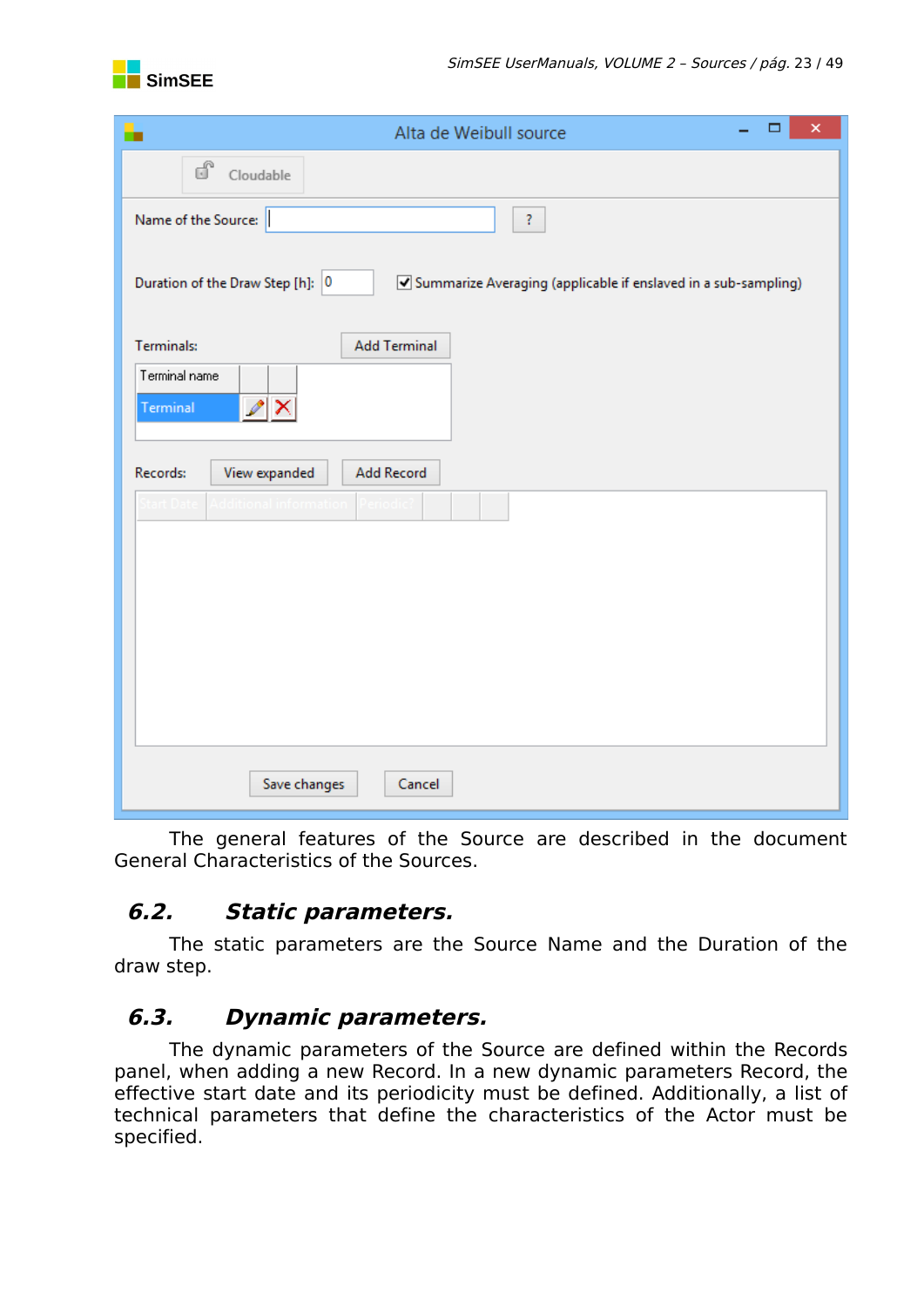

The registration panel of a new Record is shown below:

| <b>Edit Weibull Source</b>                          | □<br>$\boldsymbol{\mathsf{x}}$<br>÷  |
|-----------------------------------------------------|--------------------------------------|
| Date: (dd/MM/yyyy h:nn) 0                           | $\mathbb{F}^n$<br>Cloudable<br>Shet: |
| Periodic?                                           |                                      |
| $\mathbf{?}$<br><b>Expected value</b><br>K constant |                                      |
| Save changes<br>Cancel                              |                                      |

The Expected value  $(\mu)$  and constant k (form factor) of the Weibull probability density function must be specified.

The cumulative distribution function of the Weibull distribution used by the Source is:

$$
F(x;k,\lambda) = \begin{cases} 1 - e^{-(x/\lambda)^{k}}; \text{ si } x \ge 0\\ 0; \text{ si } x = 0 \end{cases}
$$

Where  $k$  is the "shape parameter" and  $\lambda$  the "scale parameter".

The expected value of the Weibull distribution can be calculated as:

$$
E(X) = \lambda \Gamma(1 + \frac{1}{k})
$$

#### **6.4. Published variables for SimRes.**

<span id="page-23-1"></span>The Source allows to publish the following variables:

| <b>Name</b> | <b>Time Post</b> | Description               |
|-------------|------------------|---------------------------|
| Terminal[1] | No               | Value of Terminal output. |

#### <span id="page-23-0"></span> **6.5. State variables, Control and Restrictions.**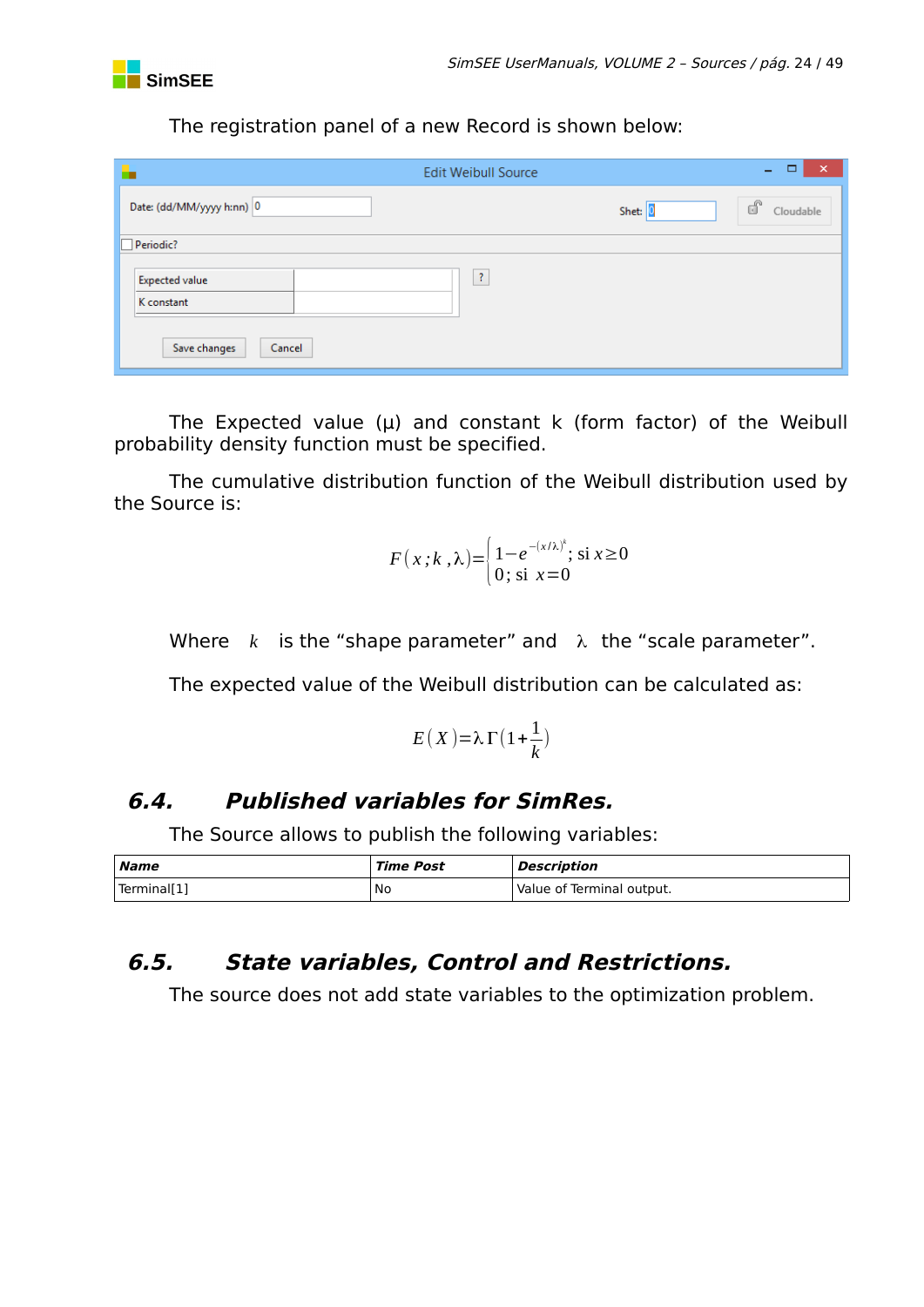

## <span id="page-24-1"></span> **7. Combination Source.**

This Source generates an output value as a result of adding two terminals of other Sources with weighting coefficients, as shown in [Fig. 11.](#page-24-2)



<span id="page-24-2"></span>Fig. 11: Combination Source.

#### **7.1. Operation description.**

<span id="page-24-0"></span>The registration form of the Combination Source is presented below: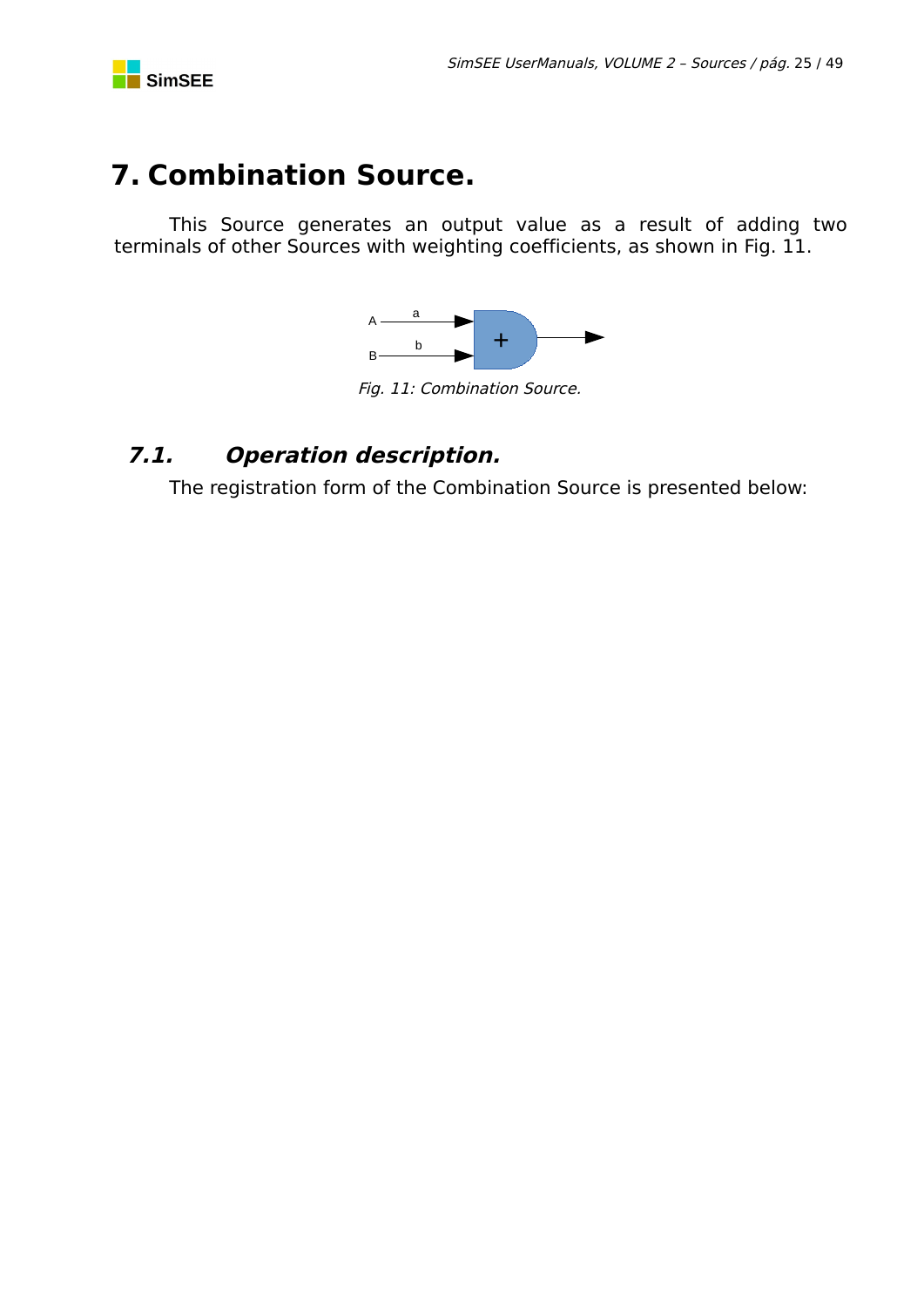

|                                  | Ξ<br>×<br>Alta de Combination source                             |  |
|----------------------------------|------------------------------------------------------------------|--|
| ď<br>Cloudable                   |                                                                  |  |
| Name of the Source:              | Ŧ.                                                               |  |
| Duration of the Draw Step [h]: 0 | ☑ Summarize Averaging (applicable if enslaved in a sub-sampling) |  |
| Terminals:                       | <b>Add Terminal</b>                                              |  |
| Terminal name                    |                                                                  |  |
| <b>Borne Por Defecto</b>         | ×                                                                |  |
| Records:<br>View expanded        | <b>Add Record</b>                                                |  |
|                                  |                                                                  |  |
|                                  |                                                                  |  |
|                                  |                                                                  |  |
|                                  |                                                                  |  |
|                                  |                                                                  |  |
|                                  |                                                                  |  |
|                                  |                                                                  |  |
| Save changes<br>Cancel           |                                                                  |  |

The general features of the Source are described in the document General Characteristics of the Sources.

#### <span id="page-25-1"></span> **7.2. Static parameters.**

The static parameters are the Source Name and the Duration of the draw step.

#### <span id="page-25-0"></span> **7.3. Dynamic parameters.**

The dynamic parameters of the Source are defined within the Records panel, when adding a new Record. In a new dynamic parameters Record, the effective start date and its periodicity must be defined. Additionally, a list of technical parameters that define the characteristics of the Actor must be specified.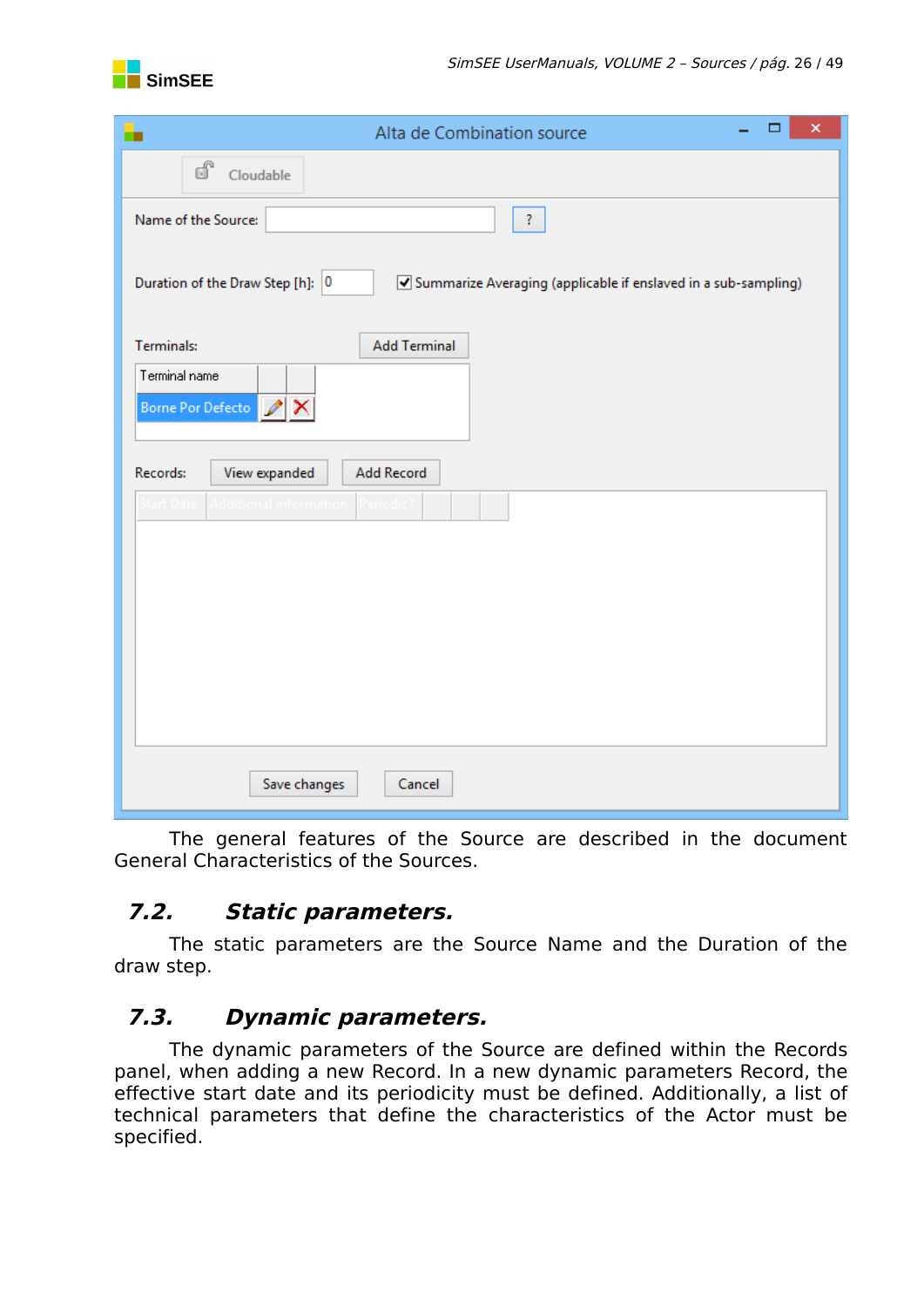

The registration panel of a new Record is shown below:

| $\boldsymbol{\mathsf{x}}$<br>$\equiv$<br><b>Combination Source Record</b> |                 |                   |  |
|---------------------------------------------------------------------------|-----------------|-------------------|--|
| Date: (dd/MM/yyyy h:nn) 0                                                 | ď<br>Shet: 0    | Cloudable         |  |
| Periodic?                                                                 |                 |                   |  |
| $a:$ ?<br>Source A:                                                       | Termina A:<br>v | 3<br>$\checkmark$ |  |
| $b:$ ?<br>Source B:                                                       | Termnal B:<br>v | $\mathbf{v}$      |  |
| Save changes<br>Cancel                                                    |                 |                   |  |

The Sources A and B and the selected terminals A and B to combine must be specified in the form. It must also be specified the weighting coefficients (a and b) that are applied to the respective Terminals (A and B) of the Sources. The value of the output Terminal ( *TerminalR* ) is obtained as the weighted linear combination of both imput terminals, as shown in [Fig. 11.](#page-24-2)

*TerminalR*=*a* .*TerminalA*+*b* .*TerminalB* ec.1 Combination Source

operation equation.

#### **7.4. Published variables for SimRes.**

<span id="page-26-1"></span>The Source allows to publish the following variables:

| <b>Name</b> | <b>Time Post</b> | Description               |
|-------------|------------------|---------------------------|
| Terminal[1] | No               | Value of Terminal output. |

#### <span id="page-26-0"></span> **7.5. State variables, Control and Restrictions.**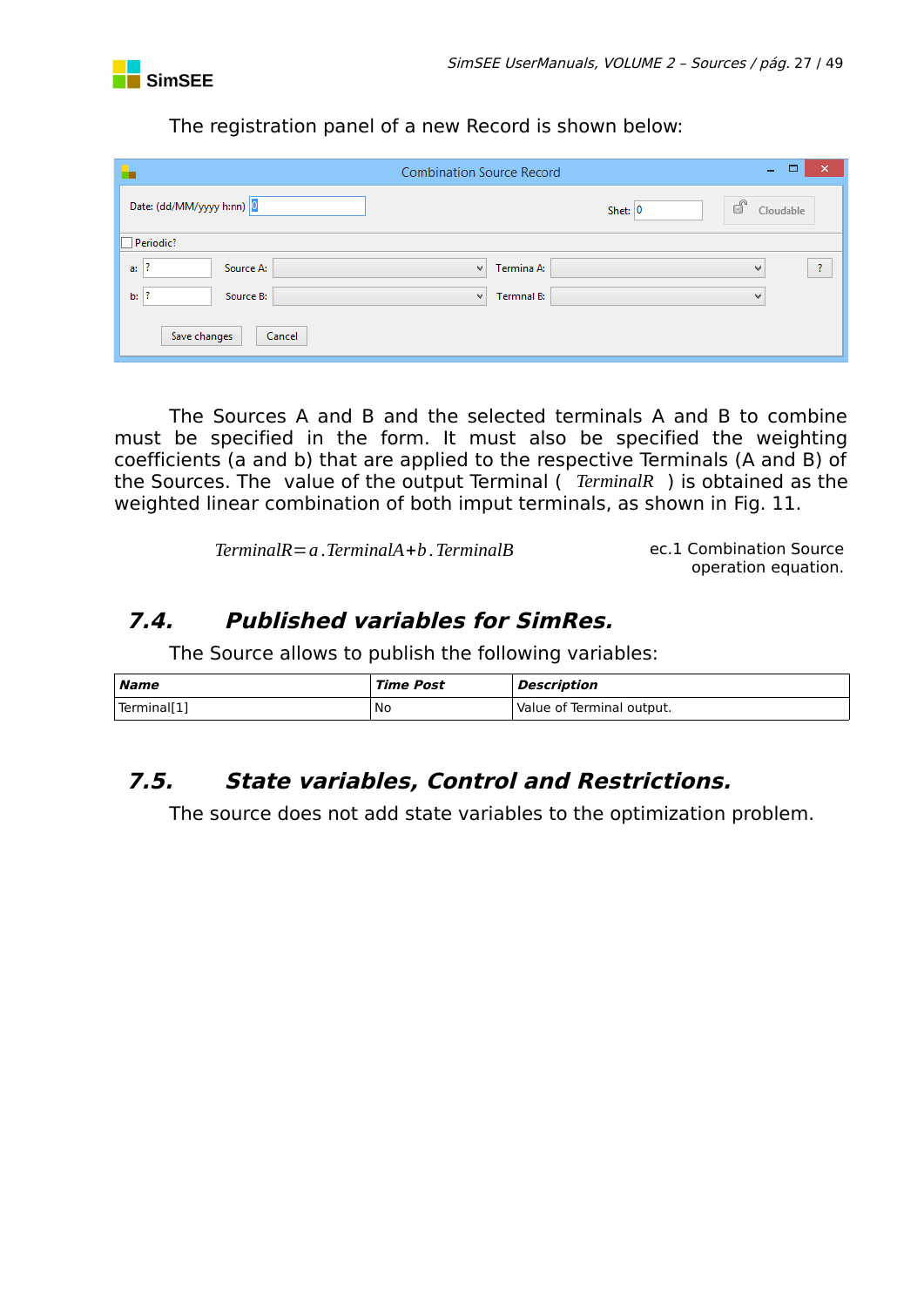

## <span id="page-27-1"></span> **8. Multi-Source Operation Source.**

This Source allows operations between user-defined sources in an expression editor.

#### <span id="page-27-0"></span> **8.1. Operation description.**

The registration form of the Multi-Source Operation Source is presented below:

| $   \times$<br>Alta de Multi-Source Operation source                                                 |                                            |  |
|------------------------------------------------------------------------------------------------------|--------------------------------------------|--|
| $\mathbb{G}$ Cloudable                                                                               |                                            |  |
| Nombre de la Fuente<br>$\,$ ? $\,$                                                                   |                                            |  |
| Duration of the Draw Step [h]: 0<br>☑ Summarize Averaging (applicable if enslaved in a sub-sampling) |                                            |  |
| Input Sources                                                                                        | Bornes de salida                           |  |
| cbBorne<br>- Seleccione una fuente -<br>$\checkmark$<br>$\checkmark$                                 | Add Terminal                               |  |
| Nombre de la variable: eNombreVar<br>Add                                                             | Terminal name                              |  |
|                                                                                                      | $\mathbb{Z}^{\times}$<br>Borne Por Defecto |  |
|                                                                                                      |                                            |  |
|                                                                                                      |                                            |  |
|                                                                                                      |                                            |  |
| Fichas de parámetros dinámicos.                                                                      |                                            |  |
|                                                                                                      |                                            |  |
| View expanded<br>Add Record<br>Records:                                                              |                                            |  |
| dditional information<br>art Date<br>rerinci                                                         |                                            |  |
|                                                                                                      |                                            |  |
|                                                                                                      |                                            |  |
|                                                                                                      |                                            |  |
|                                                                                                      |                                            |  |
|                                                                                                      |                                            |  |
|                                                                                                      |                                            |  |
|                                                                                                      |                                            |  |
| Save changes<br>Cancel                                                                               |                                            |  |

The general features of the Source are described in the document General Characteristics of the Sources.

#### <span id="page-27-2"></span> **8.2. Static parameters.**

The main static parameters are the Source Name and the Duration of the draw step.

In the "Input sources" panel, you must select the terminals associated with the sources that will be considered as inputs of the operations. Each terminal must be assigned to a "Variable Name" and added to the list of input variables by pressing the "Add" button.

In the "Output terminals" panel you must create the terminals that will be considered as source outputs. To do this you must press the "Add Terminal" button and then edit the default name by pressing the pencil button.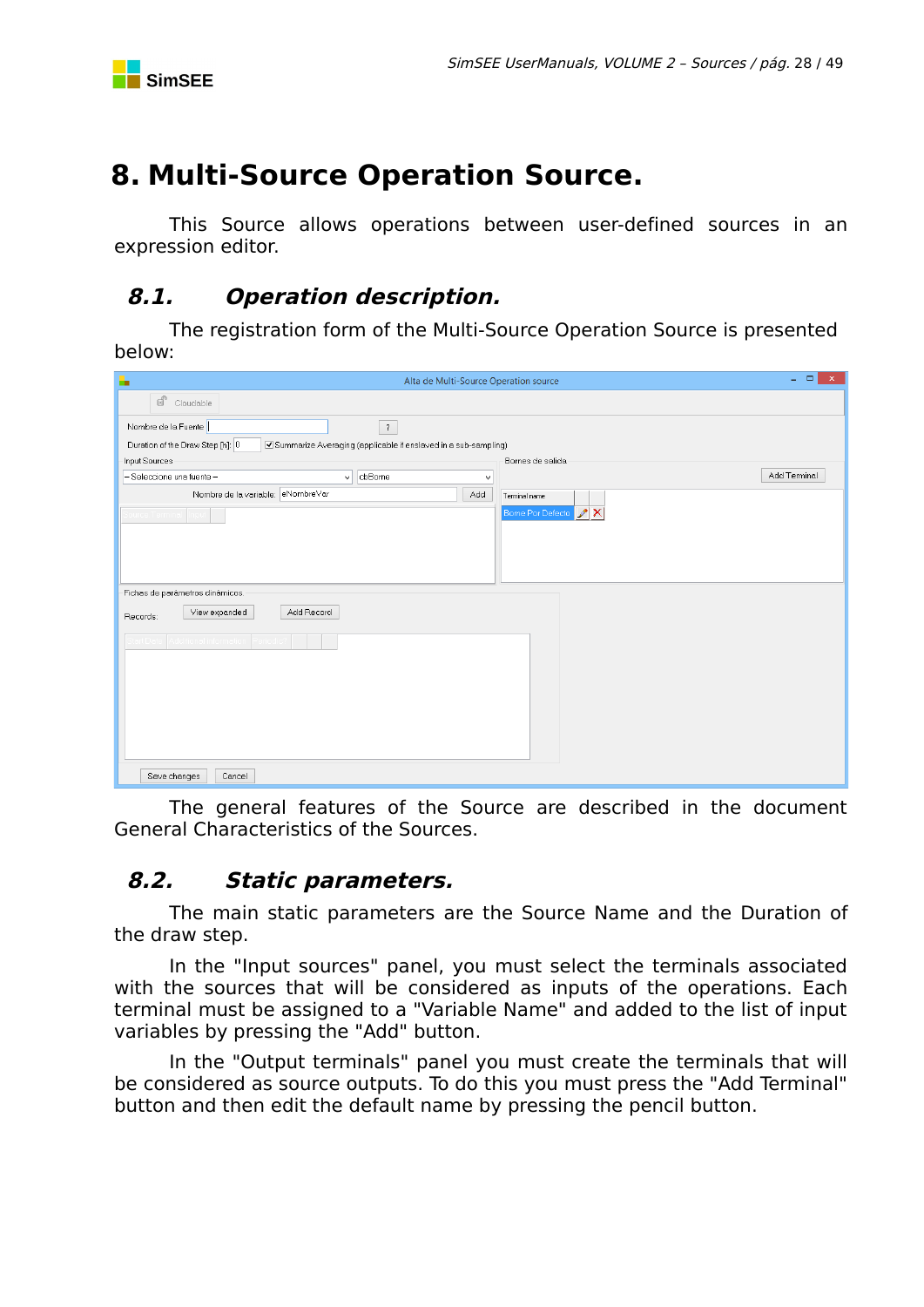

#### <span id="page-28-2"></span> **8.3. Dynamic parameters.**

The dynamic parameters of the Source are defined within the Records panel, when adding a new Record. In a new dynamic parameters Record, the effective start date and its periodicity must be defined. Additionally, a list of technical parameters that define the characteristics of the Actor must be specified.

The registration panel of a new Record is shown below:

| a.                                                                                               | 도 <b>ㅎ </b><br><b>Combination Source Record</b>                                                                                                                         | $\propto$      |
|--------------------------------------------------------------------------------------------------|-------------------------------------------------------------------------------------------------------------------------------------------------------------------------|----------------|
| Date: (dd/MM/yyyy h:nn) auto                                                                     | $\overline{\mathbb{S}}^n$ Cloudable<br>$\begin{tabular}{ c c } \hline & \multicolumn{1}{ c }{\textbf{Shet:}} & \multicolumn{1}{ c }{\textbf{O}}\\ \hline \end{tabular}$ |                |
| Periodic?                                                                                        |                                                                                                                                                                         |                |
| Expresion                                                                                        |                                                                                                                                                                         |                |
| $\mathbf{1}$<br>$a = 2 * b;$<br>$\sqrt{2}$<br>$c = a * a;$<br>$\overline{\mathbf{3}}$<br>$d = 1$ |                                                                                                                                                                         |                |
| $\langle$                                                                                        |                                                                                                                                                                         | $\sim$<br>$\,$ |
| Save changes                                                                                     | $\overline{\mathcal{X}}$<br>Cancel                                                                                                                                      |                |

In the "Expression" panel you must add the operations you want to perform on the input variables to obtain the user-defined output variables.

#### **8.4. Published variables for SimRes.**

<span id="page-28-1"></span>The Source allows to publish the following variables:

| Name              | <b>Time Post</b> | Description                 |
|-------------------|------------------|-----------------------------|
| NameTerminal<br>- | Νo               | Source value of Terminal i. |

#### <span id="page-28-0"></span> **8.5. State variables, Control and Restrictions.**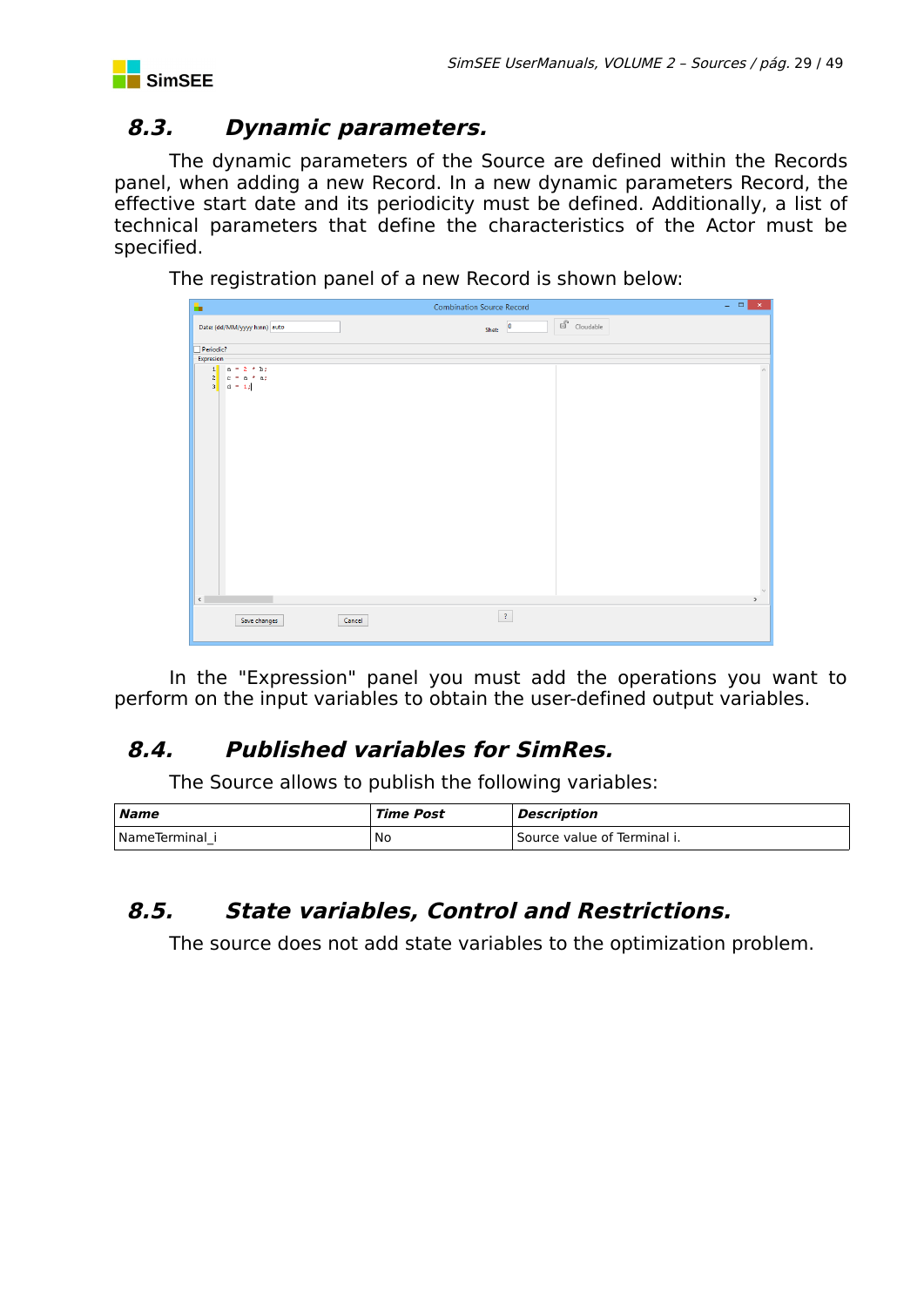

## <span id="page-29-1"></span> **9. Multiplication Source.**

The Multiplication Source calculates the product of the values of two terminals of two Sources as shown in [Fig. 12](#page-29-2). Source and terminals of Sources must be specified by user.



<span id="page-29-2"></span>Fig. 12: Multiplication Source.

#### **9.1. Operation description.**

<span id="page-29-0"></span>The registration form of the Multiplication Source is presented below: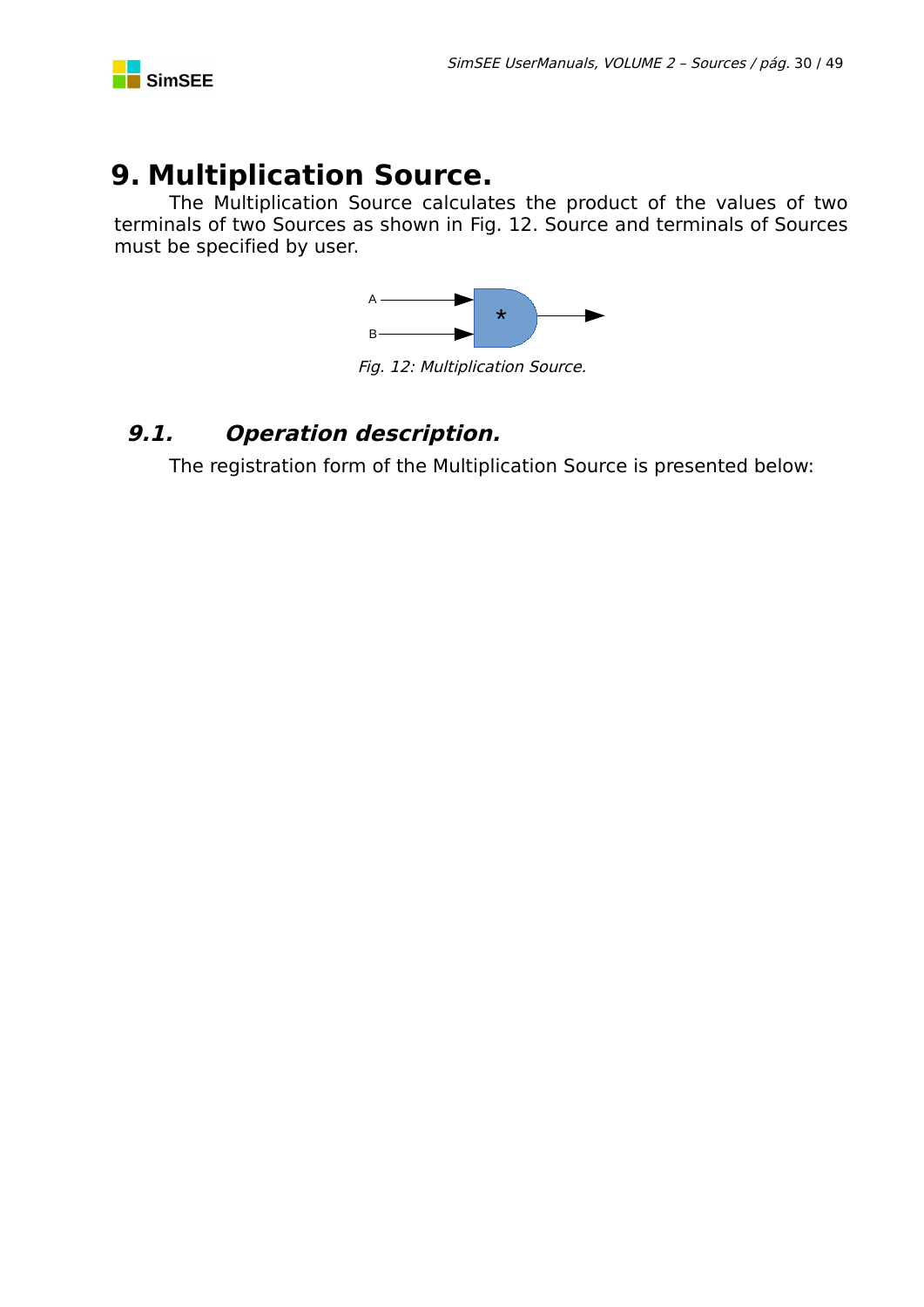

|                                                             | Ξ<br>×<br>Alta de Multiplication source                          |  |  |  |
|-------------------------------------------------------------|------------------------------------------------------------------|--|--|--|
| ď<br>Cloudable                                              |                                                                  |  |  |  |
| Name of the Source:                                         | ?                                                                |  |  |  |
| Duration of the Draw Step [h]: 0                            | √ Summarize Averaging (applicable if enslaved in a sub-sampling) |  |  |  |
| Terminals:                                                  | <b>Add Terminal</b>                                              |  |  |  |
| Terminal name<br>Borne Por Defecto<br>$\boldsymbol{\times}$ |                                                                  |  |  |  |
| Records:<br>View expanded                                   | <b>Add Record</b>                                                |  |  |  |
|                                                             |                                                                  |  |  |  |
|                                                             |                                                                  |  |  |  |
|                                                             |                                                                  |  |  |  |
|                                                             |                                                                  |  |  |  |
|                                                             |                                                                  |  |  |  |
|                                                             |                                                                  |  |  |  |
|                                                             |                                                                  |  |  |  |
| Save changes                                                | Cancel                                                           |  |  |  |

The general features of the Source are described in the document General Characteristics of the Sources.

#### <span id="page-30-1"></span> **9.2. Static parameters.**

The static parameters are the Source Name and the Duration of the draw step.

#### <span id="page-30-0"></span> **9.3. Dynamic parameters.**

The dynamic parameters of the Source are defined within the Records panel, when adding a new Record. In a new dynamic parameters Record, the effective start date and its periodicity must be defined. Additionally, a list of technical parameters that define the characteristics of the Actor must be specified.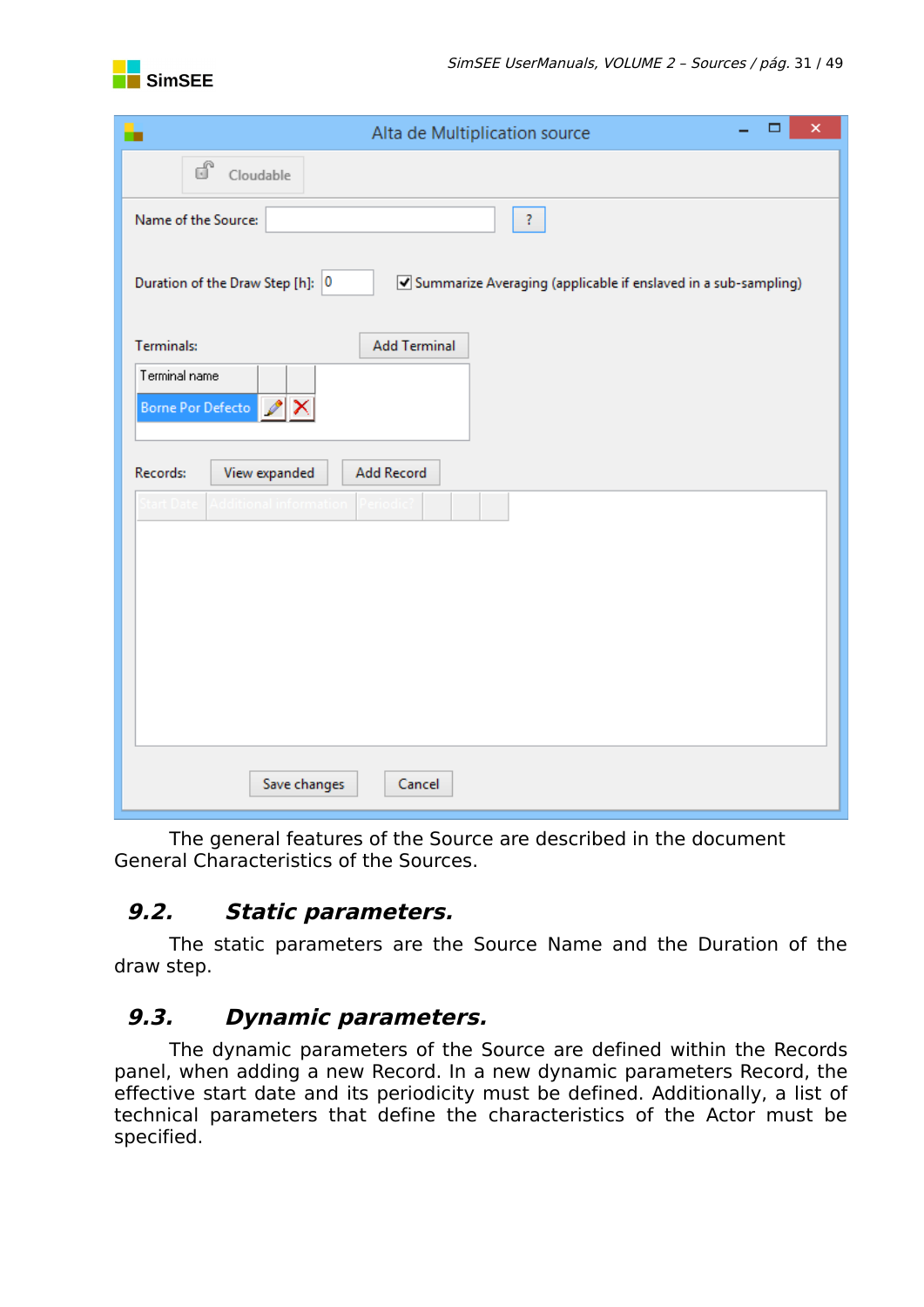

The registration panel of a new Record is shown below:

|                           | EditarFichaFuenteProducto |                   | □<br>ГX,<br>$\equiv$ |
|---------------------------|---------------------------|-------------------|----------------------|
| Date: (dd/MM/yyyy h:nn) 0 |                           | Shet: 0           | ď<br>Cloudable       |
| Periodic?                 |                           |                   |                      |
| Source A:<br>v            | Termina A:                | 3<br>$\mathbf{v}$ |                      |
| Source B:<br>v            | Termnal B:                | $\mathcal{A}$     |                      |
| Save changes<br>Cancel    |                           |                   |                      |

Source and terminals of Sources must be specified by user in the form. The result terminal *TerminalR* is obtained by multiplying the inputs terminals A and B as shown in [ec.2](#page-31-2).

*TerminalR*=*TerminalA*.*TerminalB* ec.2 Multiplication Source

<span id="page-31-2"></span>result.

#### **9.4. Published variables for SimRes.**

<span id="page-31-1"></span>The Source allows to publish the following variables:

| <b>Name</b> | <b>Time Post</b> | Description               |
|-------------|------------------|---------------------------|
| Terminal[1] | No               | Value of Terminal output. |

#### <span id="page-31-0"></span> **9.5. State variables, Control and Restrictions.**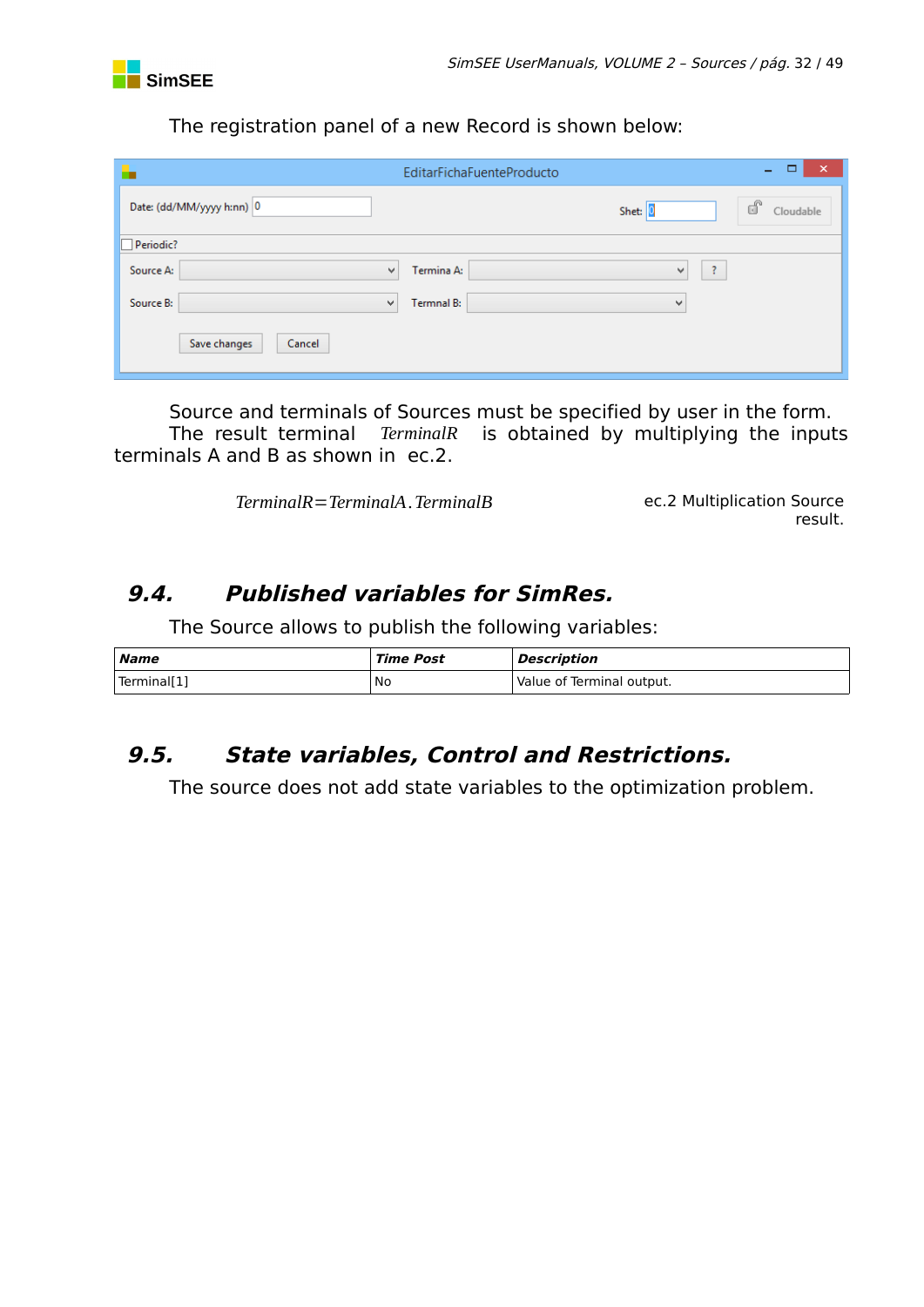

## <span id="page-32-1"></span> **10. CEGH Synthesizer.**

The "CEGH Synthesizer" Sources are useful to model multivariable stochastic processes in which it is necessary to represent the correlation between the variables both instantaneously and with their past.

The use of this model is essential for the SimSEE platform because it allows modeling phenomena such as hydraulic contributions to dams, wind speeds, solar radiation, dependence on demand with temperature, etc..

The acronym CEGH means "Correlations in Gaussian Space with Histogram". The reader who requires to deepen the theoretical aspects can read the Technical Report: Chaer, Ruben. (2015). Fundamentos del modelado CEGH de procesos aleatorios. 10.13140/RG.2.1.4637.8081. [\(https://www.researchgate.net/publication/279515834\\_Fundamentos\\_del\\_mod](https://www.researchgate.net/publication/279515834_Fundamentos_del_modelado_CEGH_de_procesos_aleatorios) [elado\\_CEGH\\_de\\_procesos\\_aleatorios\)](https://www.researchgate.net/publication/279515834_Fundamentos_del_modelado_CEGH_de_procesos_aleatorios)

#### <span id="page-32-0"></span> **10.1. Operation description.**

To create a CEGH model based on historical data series (for example, historical water inflows to dams), the "AnalisisSerial" [SimSEE\_mu5\_AnalisisSerial] program must be used. This program is supplied with the SimSEE platform.

The operating scheme of a CEGH synthesizer is shown in [Fig. 13](#page-32-2).



#### <span id="page-32-2"></span>Fig. 13: CEGH synthesizer.

The first block of the diagram in [Fig. 13](#page-32-2) corresponds to the Gaussian white noise generator "rbg" that generates a vector  $r_k$  with independent components that feeds the linear system "SL". The "SL" system output *x<sup>k</sup>* is a vector whose components are self-correlated as an effect of the linear system. The fact that components of  $r_k$  are independent Gaussians imply that the components of *x<sup>k</sup>* are also Gaussian (although correlated and affected by system "SL") because linear systems generate Gaussian outputs when they are fed by Gaussian white noise. Finally, the "H" block transforms the *x<sup>k</sup>* Gaussians into the *y<sup>k</sup>* vector by reproducing the Histograms of amplitudes of the process to be modeled.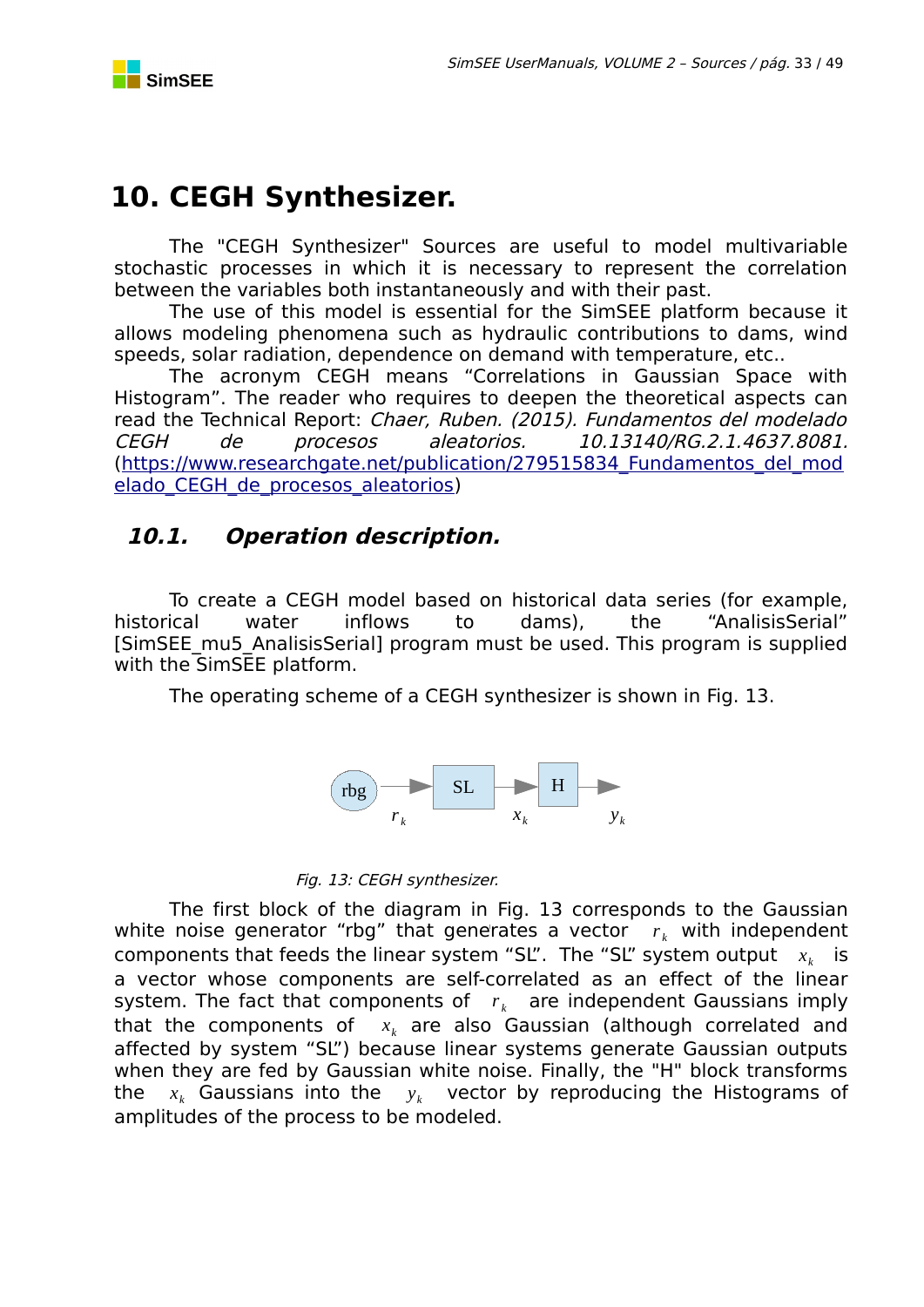

The main idea of the CEGH syntesyser is to find a transformation  $H^{-1}$ that transform the input data series used for the identification of the model to output series in a "Gaussian world" and in that Gaussian world to identify the linear system "SL" that when fed by Gaussian white noise it generates the same global Gaussian process. This identification is done by the AnalisisSerial program.

The idea behind the CEGH syntesyser is to find a model capable of generating series with the same histogram of the original series and that mantain the correlation between the series and the series with themselves.

#### <span id="page-33-1"></span> **10.2. Static parameters.**

#### <span id="page-33-0"></span> **10.2.a) Global parameters**

An example of the main form of a Synthesizer Source is shown in [Fig.](#page-33-2) [14.](#page-33-2) There is a box in the form to specify the Name of the Source.

| Editando "PEoIPSol" CEGH synthesizer<br>m                                                                                                                                                                                                                                                                                                                                                                                                                                                                                                                                        | $\mathbf{x}$<br>- - 1                  |
|----------------------------------------------------------------------------------------------------------------------------------------------------------------------------------------------------------------------------------------------------------------------------------------------------------------------------------------------------------------------------------------------------------------------------------------------------------------------------------------------------------------------------------------------------------------------------------|----------------------------------------|
| F.<br>Cloudable                                                                                                                                                                                                                                                                                                                                                                                                                                                                                                                                                                  |                                        |
| Name of the Source: PEoIPSol<br>$\mathcal{R}$<br>Data file: SintetizadorCEGH_PEol_PSol_Temp.txt<br>v<br>Duration of the Draw Step [h]:<br>ş.<br>√ Summarize Averaging (applicable if enslaved in a sub-sampling)<br>Type of Enslavement: Without enslaving<br>Time Step Duration [h]:<br>$\overline{\mathbf{?}}$<br>$\overline{\mathbf{?}}$<br><b>Explore</b><br>Import<br>Use simplified cone model.<br>$\overline{?}$<br>Initial Values for Simulation (by raffle step) and FORECAST cones:                                                                                    |                                        |
| Scenarios for predicting current state trajectories.<br>Starting date: 2019-11-15 12:00:00                                                                                                                                                                                                                                                                                                                                                                                                                                                                                       | Number of steps to plot:               |
| Scenario: Escenario 1<br>Probability: 1<br>$\checkmark$<br>p.u.<br>Borne<br><b>NPCC</b><br><b>NPLC</b><br><b>NPSA</b><br>NPAC NRet.<br>ai[p.u.]<br>Valores iniciales y guía del pronóstico.<br>0.096; 0.103; 0.110; 0.108; 0.095; 0.083; 0.076; 0.079; 0.093; 0.121;<br>164<br>$\mathbf{0}$<br>200<br>0<br>0.2<br>PEol<br>1.000; 1.000; 1.000; 1.000; 1.000; 0.734; 0.430; 0.165; 0.008; 0.000;<br>164<br>0<br>0<br>200<br>0.2<br>PSol<br>23.564; 24.511; 25.103; 25.323; 25.329; 24.763; 23.944; 21.734; 19.2<br>164<br>$\mathbf{0}$<br>$\mathbf{0}$<br>200<br>0.2<br>Temp<br>1 | Current Scenario<br>○ Complex<br>Graph |
| <b>Forecasting Supplier</b><br><b>GET</b><br>url                                                                                                                                                                                                                                                                                                                                                                                                                                                                                                                                 |                                        |
| Simulate using historical data?<br>Synchronize with Historical<br>Historical Data: <none><br/>Use the following model for optimization. CEGH model file for Opt:   SintetizadorCEGH_PEol_PSol_Temp.txt<br/>-Random Seed<br/>٧<br/>Save changes<br/>Cancel</none>                                                                                                                                                                                                                                                                                                                 |                                        |

<span id="page-33-2"></span>Fig. 14: CEGH synthesyser form.

The file containing the CEGH model (generated from the Analisisserial program) must be specified at the top of the form in the "Data File" line. The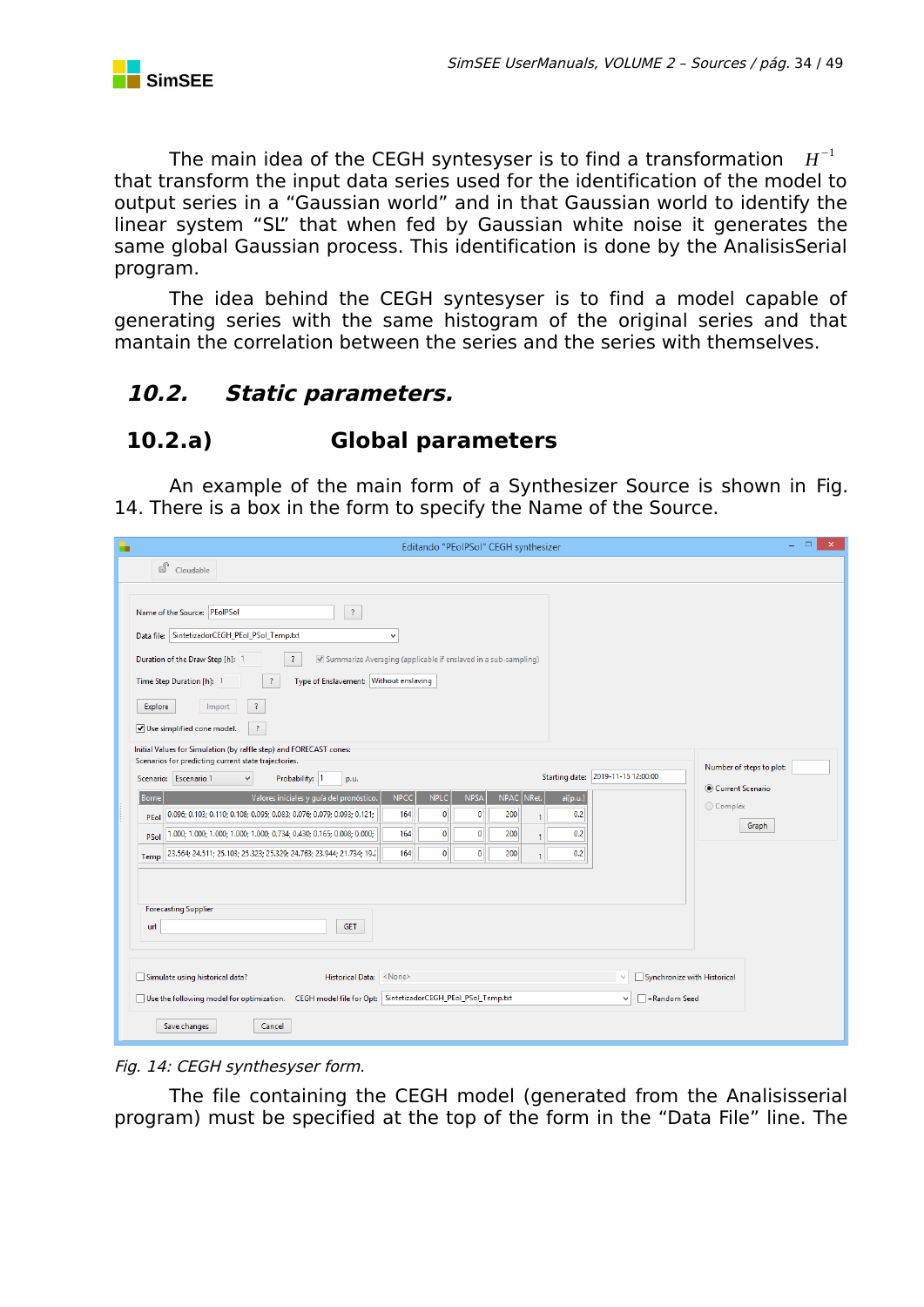

CEGH model must be chosen from the list of files added to the room in the "Files" editor tab.

When the CEGH file is loaded, the "Duration of the draw step" and "Type of enslavement" boxes are completed automatically. In the example of [Fig.](#page-33-2) [14,](#page-33-2) as the duration of the Draw Step coincides with the Simulation Step (set by the Room) there is no enslavement of the Source.

By clicking on the "Export" button a file in .xlt format (plain text, separated by tabs) is created in the SimSEE temporary folder. This file contains the forecast cone data in a format that can be interpreted by the CEGH source and be edited, adjusting biases, Guide and factors and subsequently imported by clicking on the "Import" button. If it is desired to use the imported file for the CEGH Source, the "Use simplified cone model" box must be unchecked. Warning: This function is recommended only for advanced users. For linear cone adjustments, guide or start date changes it is recommended to use the lower panel that is enabled when checking the box "Use simplified cone model".

Below, in the panel "Initial Values for Simulation and FORECASTS cones" the forecast scenarios with their respective probabilities of occurrence must be specified. Basically, the Synthesizer forecast cones allows to define for each terminal of all the scenarios a 50% probability Guide and an attenuator of the variance. The number of steps in which the guide is considered and the speed with which the values skewed by the forecast depend only on the model output based on historical information are regulated with the NPPC, NPLC, NPSA and NPAC parameters as described in [10.2.b.](#page-35-0)

The "Simulate with Historical data" checkbox enables to use the historical series from a file selected in the corresponding combobox.

The "Synchronize with Historical" checkbox is rarely used and allows to reproduce a specific section of the story in order to check what the system's behavior might have been. The Room simulation Horizon must be included in the horizon covered by the loaded historical data.

The historical series are only considered for the Simulation stage. The selected CEGH model is always used for the Optimization stage.

At the end of the form you can specify another CEGH model file to be used only at the Optimization stage instead of the file specified at the top of the form. This functionality was incorporated to be able to calculate an Operation Policy (calculation that takes place during Optimization) with a given model of a stochastic process and then to be able to perform the simulation with another model, as a way of estimating the benefit of improving the information of a model. When simulating with historical data a loop is made so that when the historical data end is reached it starts again from the beginning. The first chronicle used for the simulation corresponds to the first year of historical data, the second to the second year and when the end of data is reached it starts over from the beginning. If the "+ Random Seed" box is checked, instead of starting the simulation considering the historical data of the first year, simulation starts considering the data of year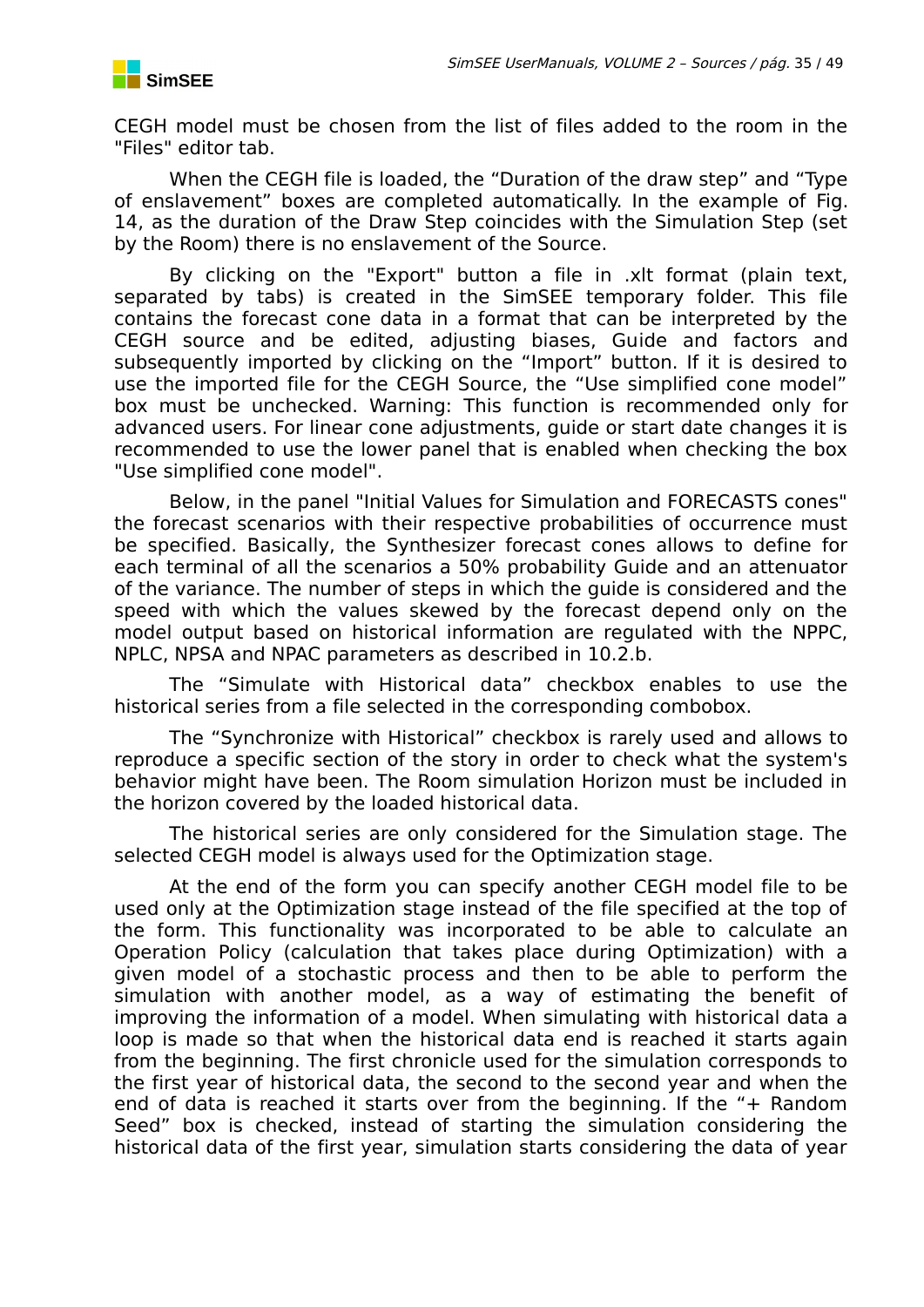

corresponding to the random seed. This is a way to consider a specific chronicle when simulating a single chronicle.

#### <span id="page-35-0"></span> **10.2.b) Forecast Cone Parameters**

As mentioned above, for each scenario it is possible to specify a "Forecasting cone"; a row for each output terminal of the CEGH Synthesizer source. The first column "Terminal" contains the names of the source output terminals. The second column "Initial values and forecast guide" must be completed by an array of numbers separated by ";" (semicolon) which must contain the initial values of the filter and a 50% probability Guide for each Terminal of the Source. The specified values of the array will be used for each draw step of the Source (the draw step duration may be different to Simulation time step). The number of initial values must be the same as the memory of the model. The initial value of the vector is associated with the "Starting Date" specified at the top of the panel.

The column "NRet" specifies the number of delays and therefore indicates how many values are necessary to initialize the CEGH model.

If more values than the NRet necessary to set the initial value of the linear system are introduced, they will be used as a guide for a "forecast cone". The "NPCC", "NPLC", "NPSA", "NPAC" and "ai" parameters will determine the shape of the cone.

The parameters that affect the calculation of biases and attenuators of the model are the values introduced as "forecast guide", as well as the NPCC, NPLC, NPSA and NPAC parameters. The NPCC and NPLC parameters determine how the mediatrix of cone is calculated. The NPSA and NPAC parameters determine the opening dynamics of the cone. The parameters specifications are detailed below:

- Forecast Guide: Vector containing the forecast values in addition to those necessary to initialize the filter. This vector will set the "mediatrix" of the evolution of the dynamic CONE of each Terminal output of the Source. By default, the input data vector set for each Terminal the 50% probability of exceeding value. For future versions of SimSEE, it is expected to be able to change the probability of exceeding value in the column "pe [p.u.]" to a value other than 0.5, but in the current SimSEE version is fixed in 0.5 (50 % ).
- NPCC: Number of Cone Control Steps. During this amount of draw step duration steps, the cone mediatrix is forced to follow the input guide's values. The NPCC number of steps in addition to the number of initial values must be equal to large of the Forecast Guide.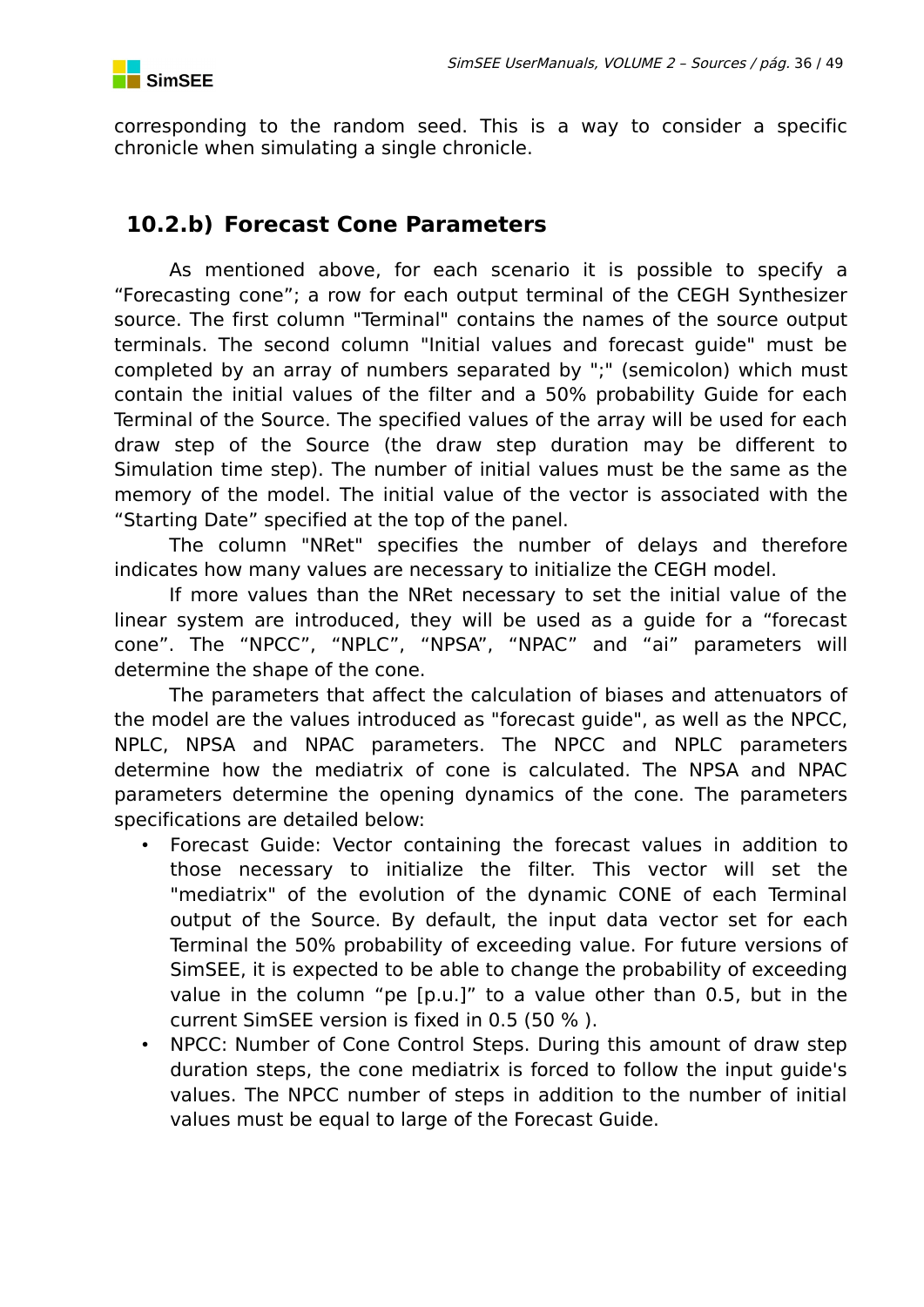

- NPLC: Number of Cone Release Steps. Number of steps, after completing the NPCC steps, in which the bias of each Termnial decays from the value of the last NPCC step to zero. The decay of bias is linear.
- NPSA: Number of Steps Without Opening. Number of "deterministic" steps at the beginning of the cone, these means, the amount of steps in which the forecast is considered to be deterministic. During the NPSA steps the cone is a single curve without cone opening and the "noise attenuators" are null. The NPSA value must be less than or equal to the NPCC value.
- NPAC: Number of Cone Opening Steps. Number of steps in which the "noise attenuators" rise from 0 (deterministic) to 1 (historical data series variance).
- ai: Initial "noise attenuators" (per unit).

Button "Graph" prints on screen a plot containing the frequencies of exceedance of the output series. If "Current scenario" is checked, the outputs from the current scenario are ploted; If "Complex" is checked, the scenario probability of ocurrence weighted average is plotted. The "Number of steps to be plotted" must be specified to select the time window of the plot.

#### **10.3. Dynamic parameters.**

<span id="page-36-2"></span>The CEGH Synthesizer Sources have no dynamic parameters.

#### **10.4. Published variables for SimRes.**

| <b>Name</b>         | <b>Time Post</b> | <b>Description</b>                                                                |
|---------------------|------------------|-----------------------------------------------------------------------------------|
| RB TerminalName i   | No               | White noise inputs of Terminal i.                                                 |
| Wa TerminalNumber i | No               | White noise inputs of Terminal i for the expansion of<br>reduced state variables. |
| X TerminalName i    | No               | Current step gaussian value of the state variable of<br>Terminal i.               |
| Y TerminalName i    | No               | Current step State variable value of Terminal i.                                  |
| Xs TerminalName i   | No               | Next step gaussian value of the State Variable of<br>Terminal i.                  |
| Ys TerminalName i   | No               | Next step value of the State Variable of Terminal i.                              |
| BC                  | No.              | Calculated Terminals.                                                             |
| XRed                | No               | Reduced State Variable.                                                           |

<span id="page-36-1"></span>The Source allows to publish the following variables:

#### <span id="page-36-0"></span> **10.5. State variables, Control and Restrictions.**

The state variables of the CEGH Synthesyser and its discretizations have to be specified in the CEGH model file.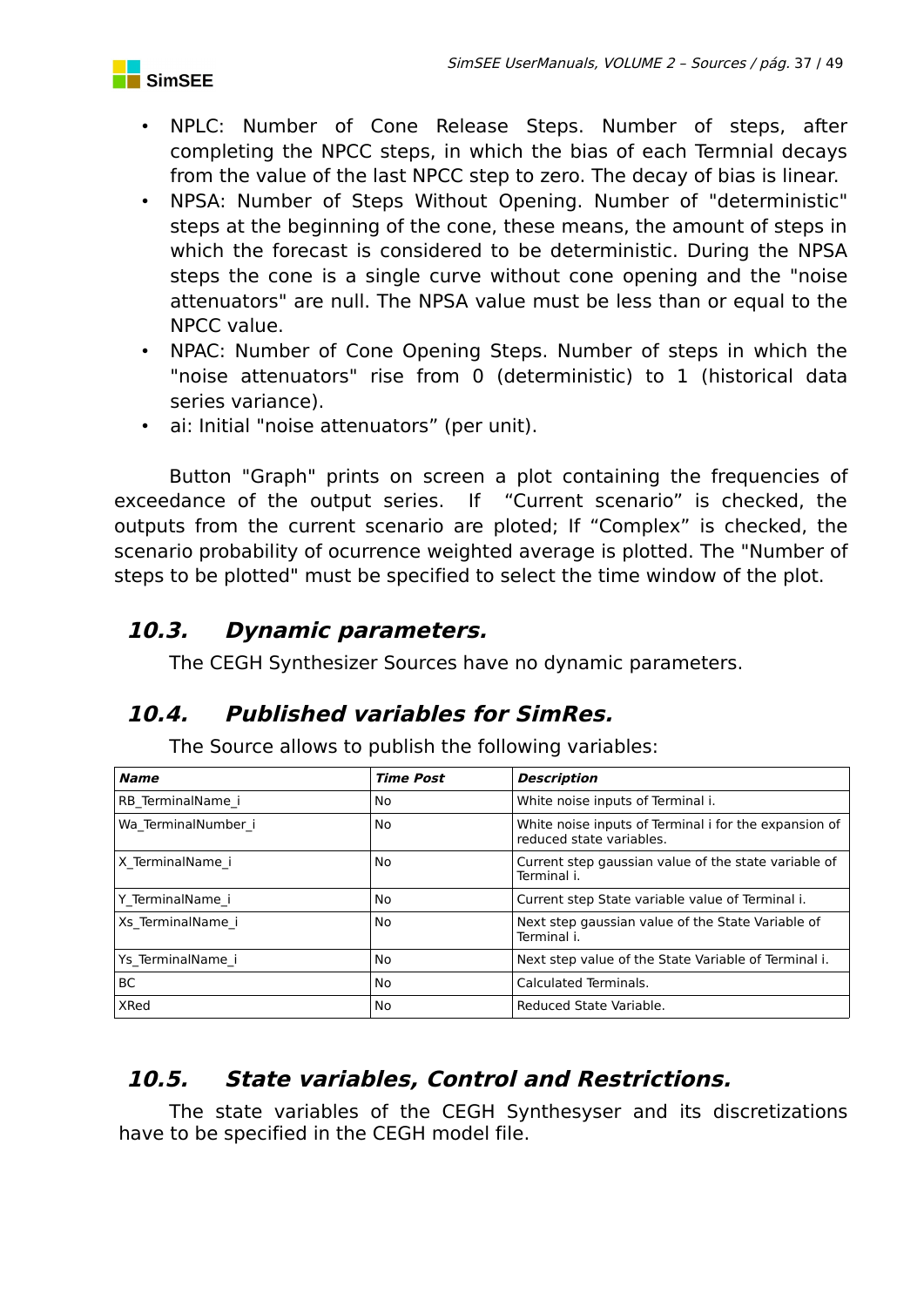

## <span id="page-37-3"></span> **11. Time Source.**

This Source generates the value in hours elapsed from a given moment that the user can specify. That is, it generates the distance in hours between the start of the current simulation / optimization step and a specified "temporary marker".



<span id="page-37-2"></span>The registration form of the Time Source is presented below:

| <b>New Time Source</b>                                                                                                      | □ | $\times$ |
|-----------------------------------------------------------------------------------------------------------------------------|---|----------|
| ď<br>Cloudable                                                                                                              |   |          |
| Name of the Source:<br>$\ddot{\cdot}$                                                                                       |   |          |
| Duration of the Draw Step [h]:<br>$\blacktriangleright$ Summarize Averaging (applicable if enslaved in a sub-sampling)<br>0 |   |          |
| Add Terminal<br>Terminals:                                                                                                  |   |          |
| Terminal name<br>Terminal<br>$\mathscr{P} \mathsf{X}$                                                                       |   |          |
|                                                                                                                             |   |          |
| Add Record<br>View expanded<br>Records:                                                                                     |   |          |
| Start Date Additional information Periodic?                                                                                 |   |          |
|                                                                                                                             |   |          |
|                                                                                                                             |   |          |
|                                                                                                                             |   |          |
|                                                                                                                             |   |          |
|                                                                                                                             |   |          |
|                                                                                                                             |   |          |
| Cancel<br>Save                                                                                                              |   |          |

The general functionalities of the Source are described in the document General Characteristics of the Sources.

#### <span id="page-37-1"></span> **11.2. Static parameters.**

The static parameters are the Source Name, Layer and Duration of the draw step.

#### <span id="page-37-0"></span> **11.3. Dynamic parameters.**

The dynamic parameters of the Source are defined within the Dynamics Parameters Records. When instantiating a new Dynamic Parameter Record, the validity start date of said Record and its periodicity must be defined.

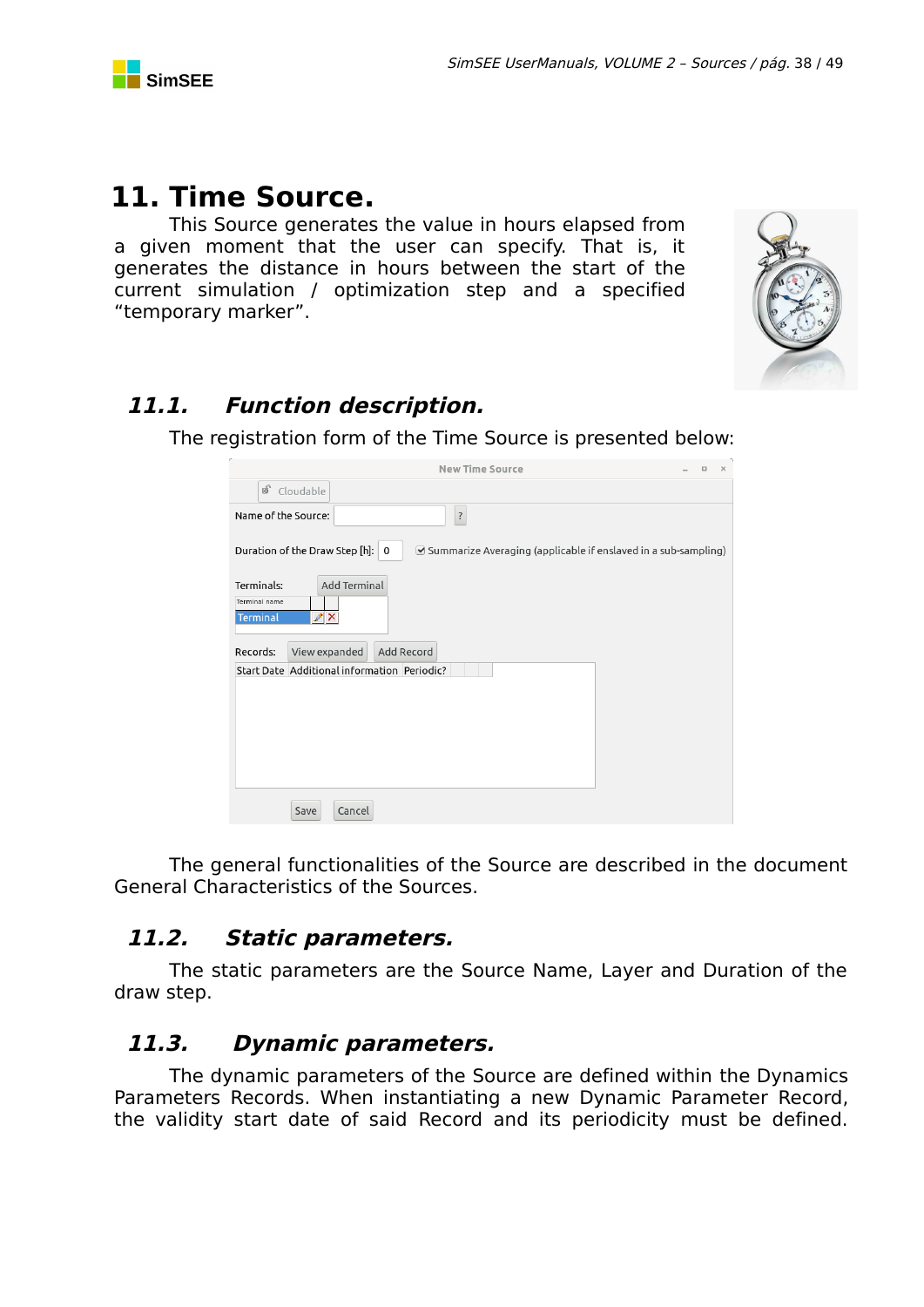

Additionally, a list of technical parameters that define the characteristics of the Source must be specified.

The registration panel of a Dynamic Parameters Record is shown below:

| -<br>-<br>EditarFichaFuenteTiempo             |            |           | $\Box$ |  |
|-----------------------------------------------|------------|-----------|--------|--|
| Date: (yyyy-MM-dd hh:nn:ss) 0                 | Layer: $0$ | cloudable |        |  |
| Periodic?                                     |            |           |        |  |
| Fechalnicial: 020-01-08<br>$\overline{\cdot}$ |            |           |        |  |
| Cancel<br>Save                                |            |           |        |  |

You must specify the "Initial Date" from which the distance in hours to the current simulation / optimization step is measured.

#### <span id="page-38-1"></span> **11.4. Variables published for SimRes.**

The Source allows publishing the following variables by post or time step:

| Name     | Time banded | Description          |
|----------|-------------|----------------------|
| Borne[1] | No          | Salida de la fuente. |

#### <span id="page-38-0"></span> **11.5. State variables.**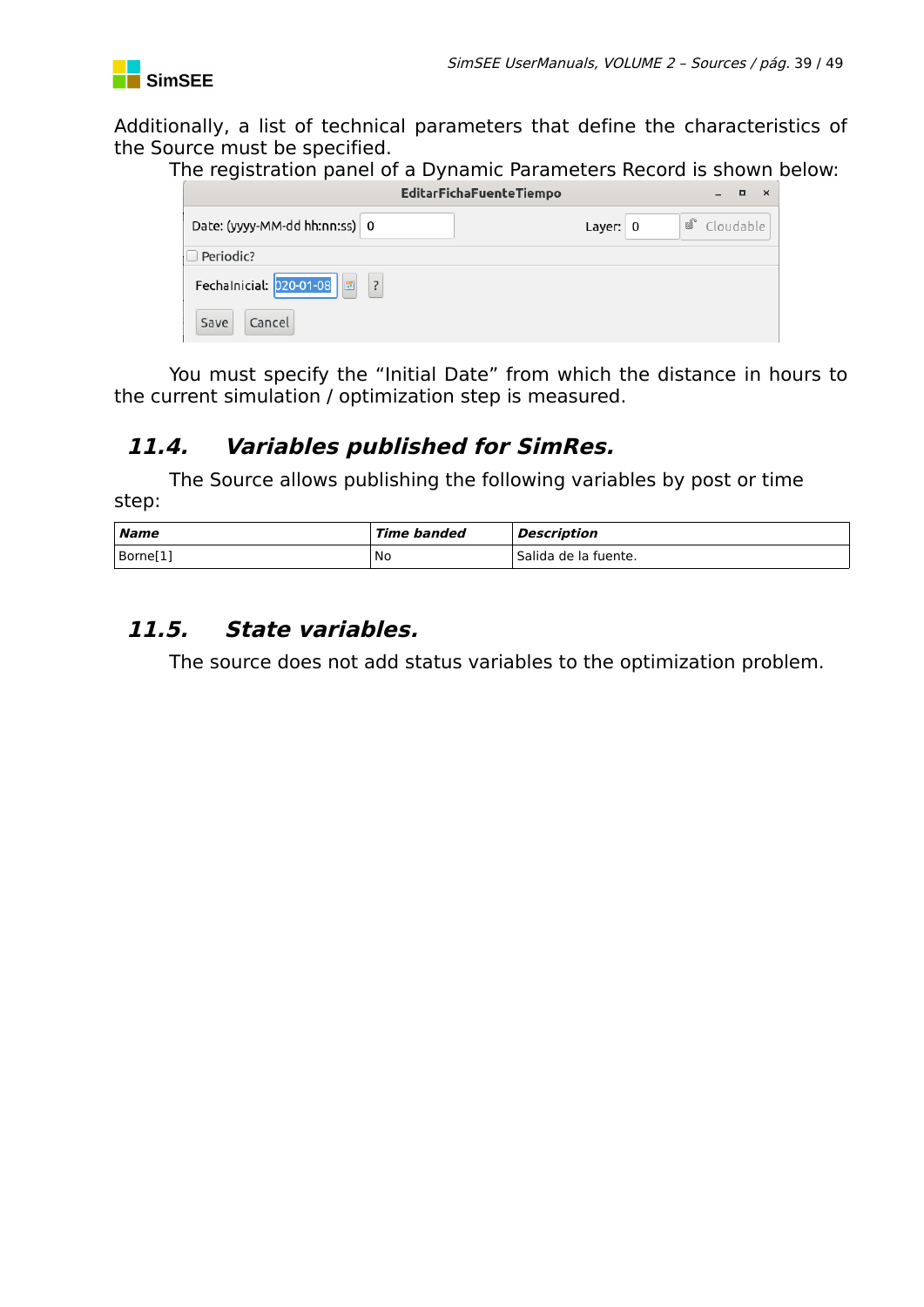

## <span id="page-39-3"></span> **12. Sinusoidal source.**

This source implements the sine and cosine functions at the output of another source selected as input.

#### **12.1. Function description**

The Sinusoidal Source registration form is presented below:

<span id="page-39-2"></span>

| <b>New Sinusoidal source</b>                                                                            | $\Box$ | $\times$ |
|---------------------------------------------------------------------------------------------------------|--------|----------|
| ď<br>Cloudable                                                                                          |        |          |
| Name of the Source:<br>$\overline{\cdot}$                                                               |        |          |
| Duration of the Draw Step [h]:<br>☑ Summarize Averaging (applicable if enslaved in a sub-sampling)<br>0 |        |          |
| Terminals:<br>Add Terminal<br><b>Terminal name</b><br><b>Terminal</b><br>$\mathscr{P}_1$<br>×           |        |          |
| Add Record<br>View expanded<br>Records:                                                                 |        |          |
| Start Date Additional information Periodic?                                                             |        |          |
| Cancel<br>Save                                                                                          |        |          |

The general functionalities of the Source are described in the General Characteristics of the Sources section.

#### <span id="page-39-1"></span> **12.2. Static parameters.**

The static parameters are the Origin Name and the Duration of the draw step.

#### **12.3. Dynamic parameters.**

<span id="page-39-0"></span>The entry / editing form of a dynamic parameters tab is as shown below: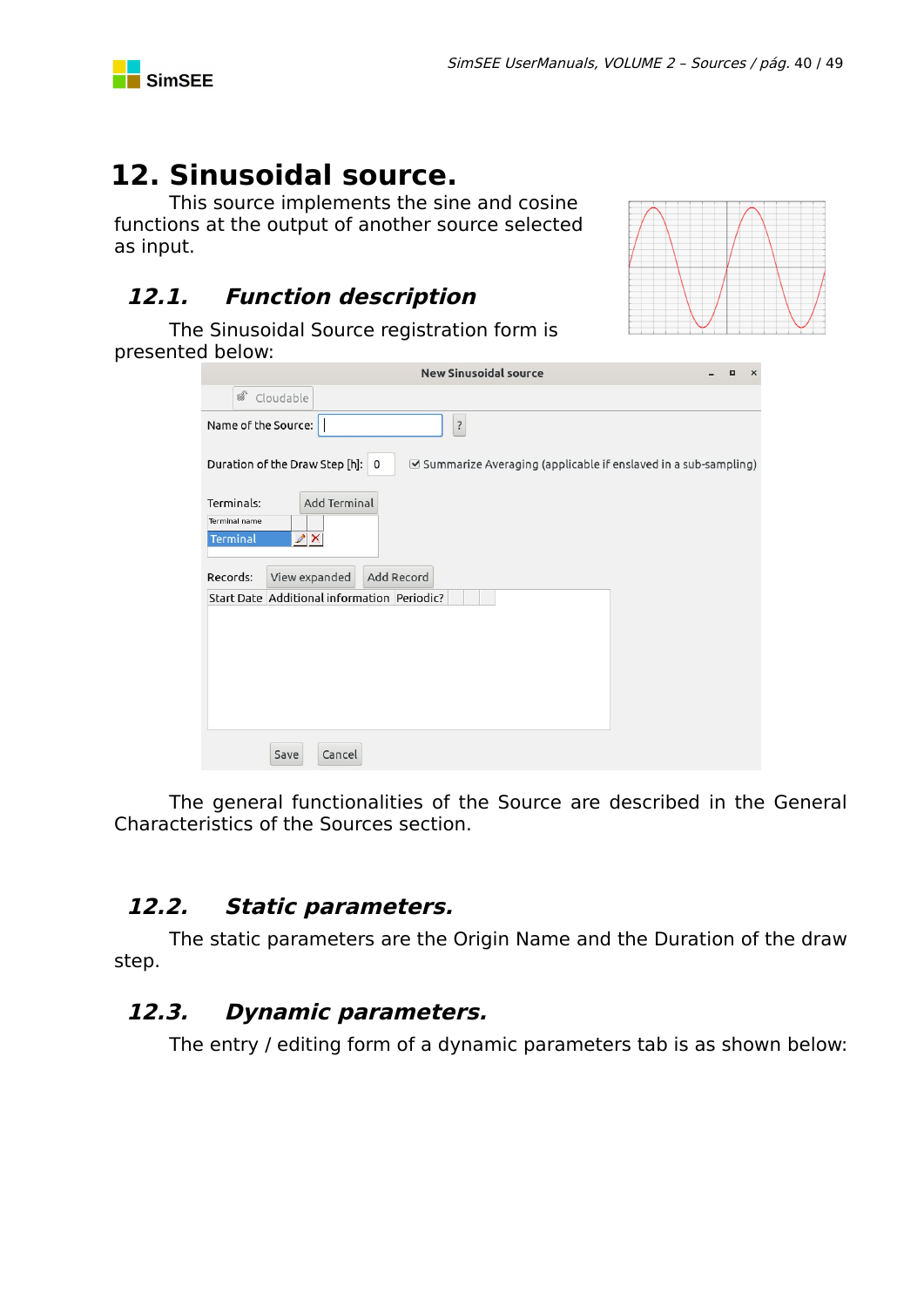

|                                         | Sinusoidal source's record        | $\Box$<br>$\times$                             |
|-----------------------------------------|-----------------------------------|------------------------------------------------|
| Date: (yyyy-MM-dd hh:nn:ss) 0           |                                   | ď<br>Cloudable<br>Layer: $\vert 0 \vert$       |
| Periodic?                               |                                   |                                                |
| Source:                                 | Terminal:<br>$\blacktriangledown$ | $\overline{\cdot}$<br>$\overline{\phantom{a}}$ |
| Parameters                              |                                   |                                                |
| А:<br>bseno<br>$\overline{\phantom{a}}$ |                                   |                                                |
| w:                                      |                                   |                                                |
| phi:                                    |                                   |                                                |
|                                         |                                   |                                                |
| Cancel<br>Save                          |                                   |                                                |

The source and terminal to which the sinusoidal function will be applied must be specified. You must also select between the sine or cosine function.

The following parameters must be specified:

- A: coefficient that modulates the amplitude of the sinusoid.
- w: Coefficient that modulates the angular frequency of the sinusoid.
- phi: coefficient that indicates the change of sinusoidal phas

The result will be as follows, depending on whether the cosine or sine function is selected respectively in the drop-down menu:

 $A * cos(w * x - phi)$  or  $A * sin(w * x - phi)$ 

Depending on whether "cosine" or "sine" has been selected respectively and where "x" is the value taken by the source specified in the specified terminal.

#### <span id="page-40-1"></span> **12.4. Variables published for SimRes.**

The Source allows publishing the following variables by publication or time step:

| <b>Name</b> | <b>Time-banded</b> | Description          |
|-------------|--------------------|----------------------|
| Borne[1]    | No                 | Output of the source |

#### <span id="page-40-0"></span> **12.5. Status Variables.**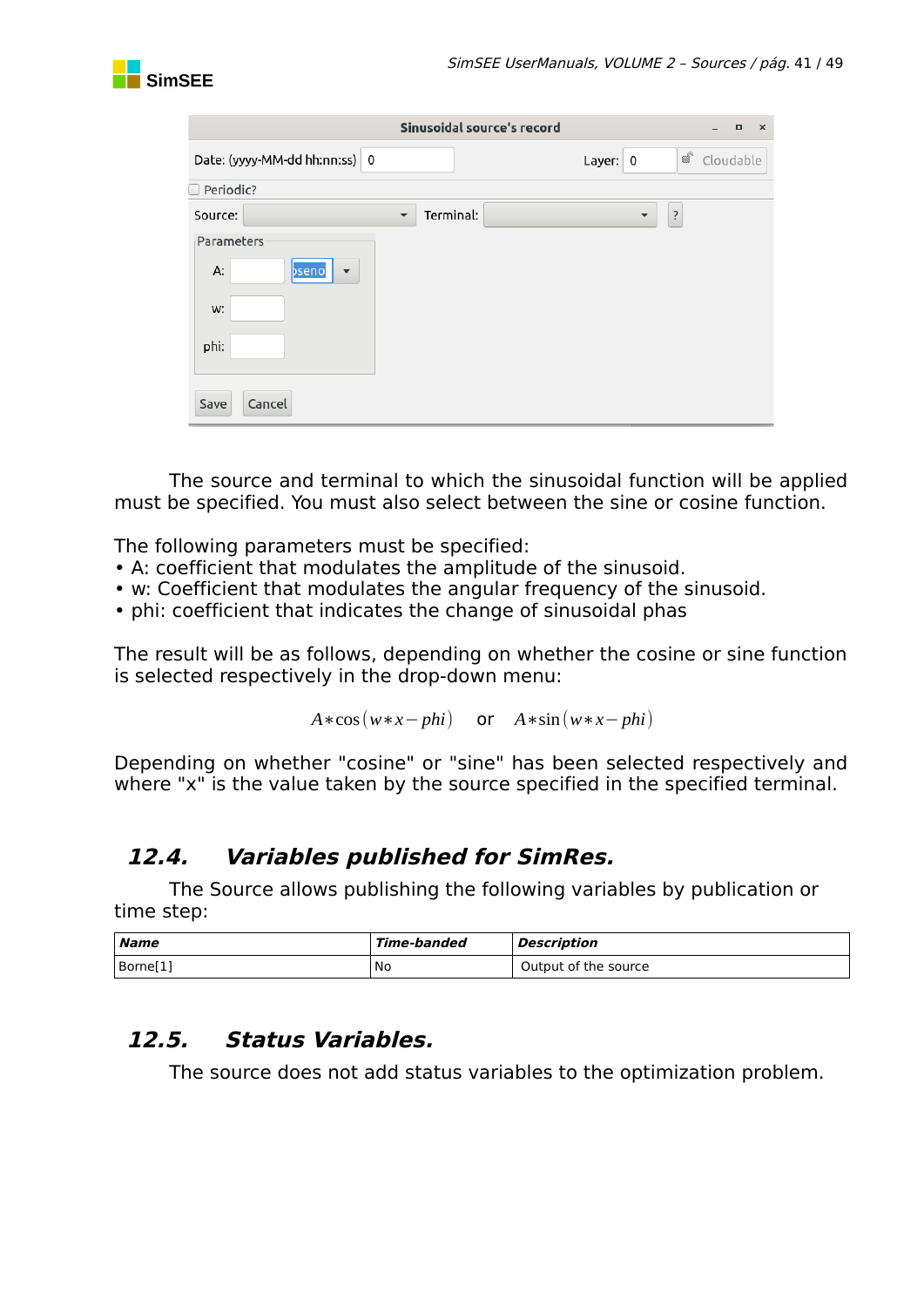

## <span id="page-41-1"></span> **13. MaxMin Source.**

This Source selects the Minimum or Maximum between the output of a Source and a user-defined value.

#### **13.1. Operation description.**

<span id="page-41-0"></span>The registration form of the Time Selector Source is presented below:

|                                                | ×<br>▭<br>Alta de MaxMin source                                  |
|------------------------------------------------|------------------------------------------------------------------|
| ď<br>Cloudable                                 |                                                                  |
| Name of the Source:                            | $\overline{\mathbf{?}}$                                          |
| Duration of the Draw Step [h]: 0               | √ Summarize Averaging (applicable if enslaved in a sub-sampling) |
| Terminals:                                     | <b>Add Terminal</b>                                              |
| Terminal name<br>×<br><b>Borne Por Defecto</b> |                                                                  |
| Records:<br>View expanded                      | <b>Add Record</b>                                                |
|                                                |                                                                  |
|                                                |                                                                  |
|                                                |                                                                  |
|                                                |                                                                  |
|                                                |                                                                  |
|                                                |                                                                  |
|                                                |                                                                  |
| Save changes                                   | Cancel                                                           |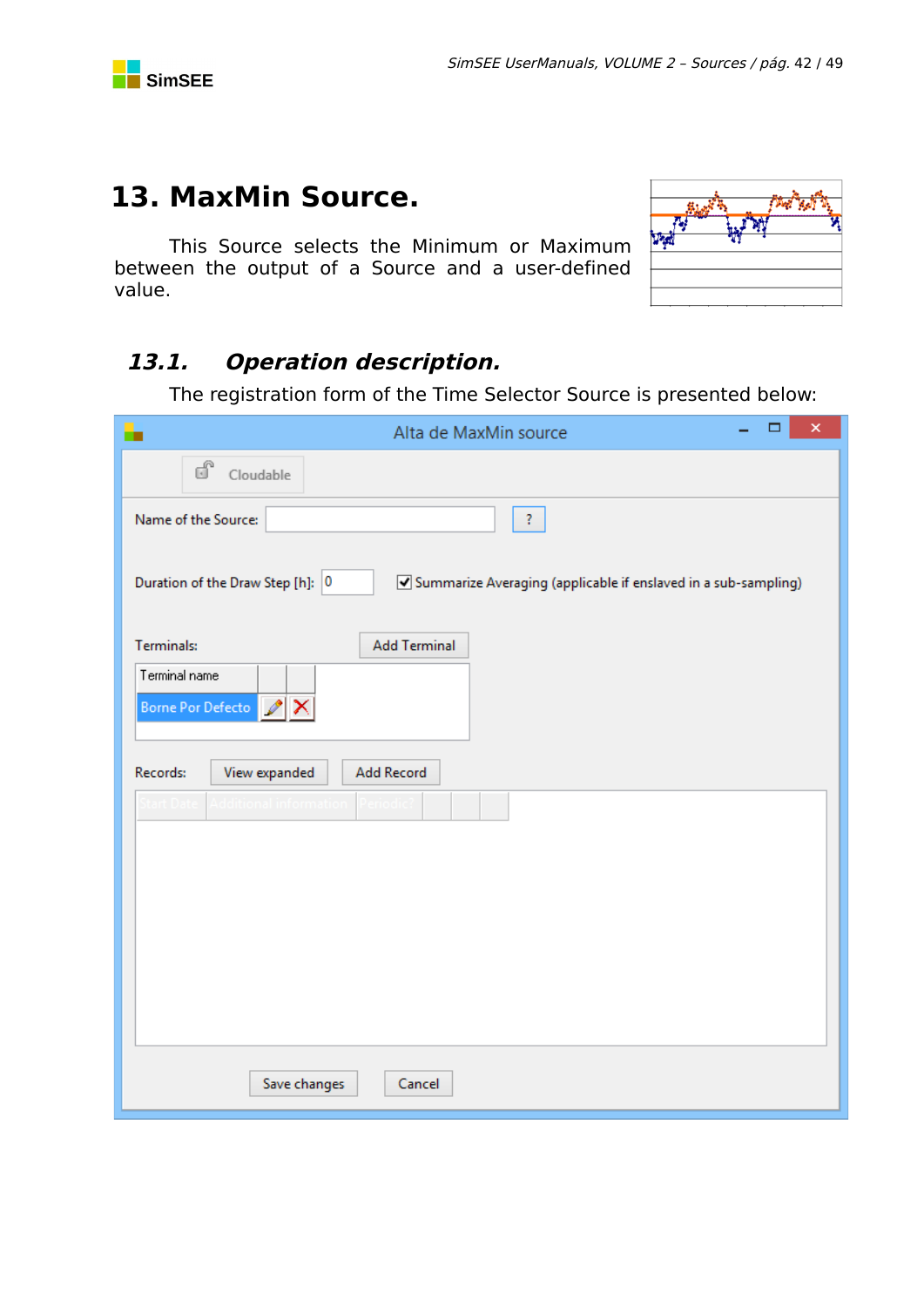

The general features of the Source are described in the document General Characteristics of the Sources.

#### <span id="page-42-2"></span> **13.2. Static parameters.**

The static parameters are the Source Name and the Duration of the draw step.

#### <span id="page-42-1"></span> **13.3. Dynamic parameters.**

The dynamic parameters of the Source are defined within the Records panel, when adding a new Record. In a new dynamic parameters Record, the effective start date and its periodicity must be defined. Additionally, a list of technical parameters that define the characteristics of the Actor must be specified.

The registration panel of a new Record is shown below:

| MaxMin Source Record                        | $\boldsymbol{\mathsf{x}}$<br>$\equiv$   |
|---------------------------------------------|-----------------------------------------|
| Date: (dd/MM/yyyy h:nn) 0                   | ď<br>Cloudable<br>Shet: $\vert 0 \vert$ |
| Periodic?                                   |                                         |
| Terminal:<br>Source:<br>v                   | -?<br>v                                 |
| Maximum<br>Maximum/Minimum:<br>$\checkmark$ |                                         |
| Cancel<br>Save changes                      |                                         |

The Source and Terminal to be considered must be specified in the form. It must also be selected between the Maximum or Minimum function.

It must be specified the default value in the "Maximum /Minimum" box that will be taken as a reference for comparison with the output value of the selected Source.

Depending on whether the "Minimum" or "Maximum" function is selected from the drop-down menu, the result will be:

*Min*(*x*, *value*) or *Max*(*x*, *value*)

Where *x* is value of the Terminal and *value* the value specified by the user.

#### **13.4. Published variables for SimRes.**

<span id="page-42-0"></span>The Source allows to publish the following variables:

| Name        | <b>Time Post</b> | Description               |
|-------------|------------------|---------------------------|
| Terminal[1] | No               | Value of Terminal output. |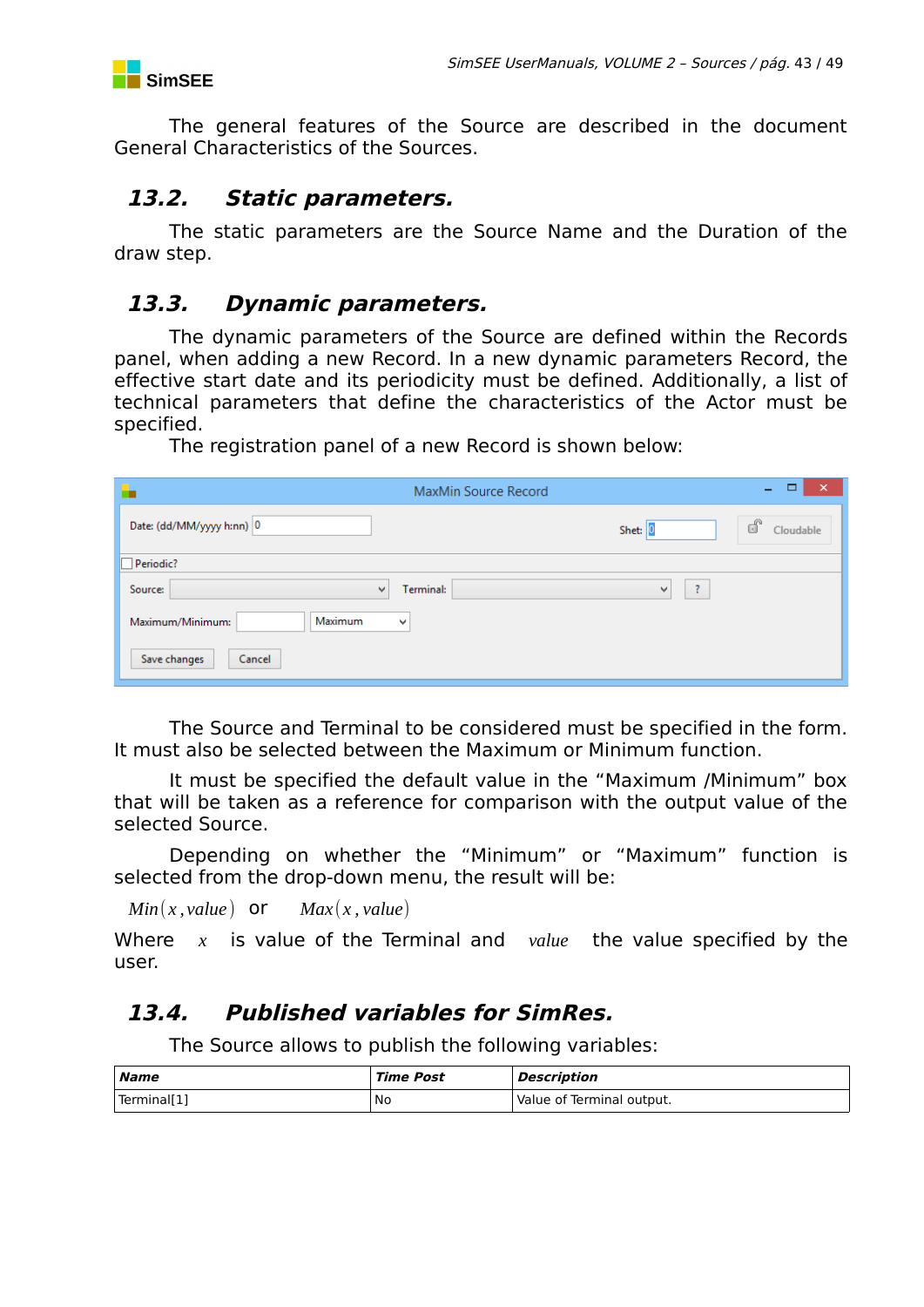

#### <span id="page-43-0"></span> **13.5. State variables, Control and Restrictions.**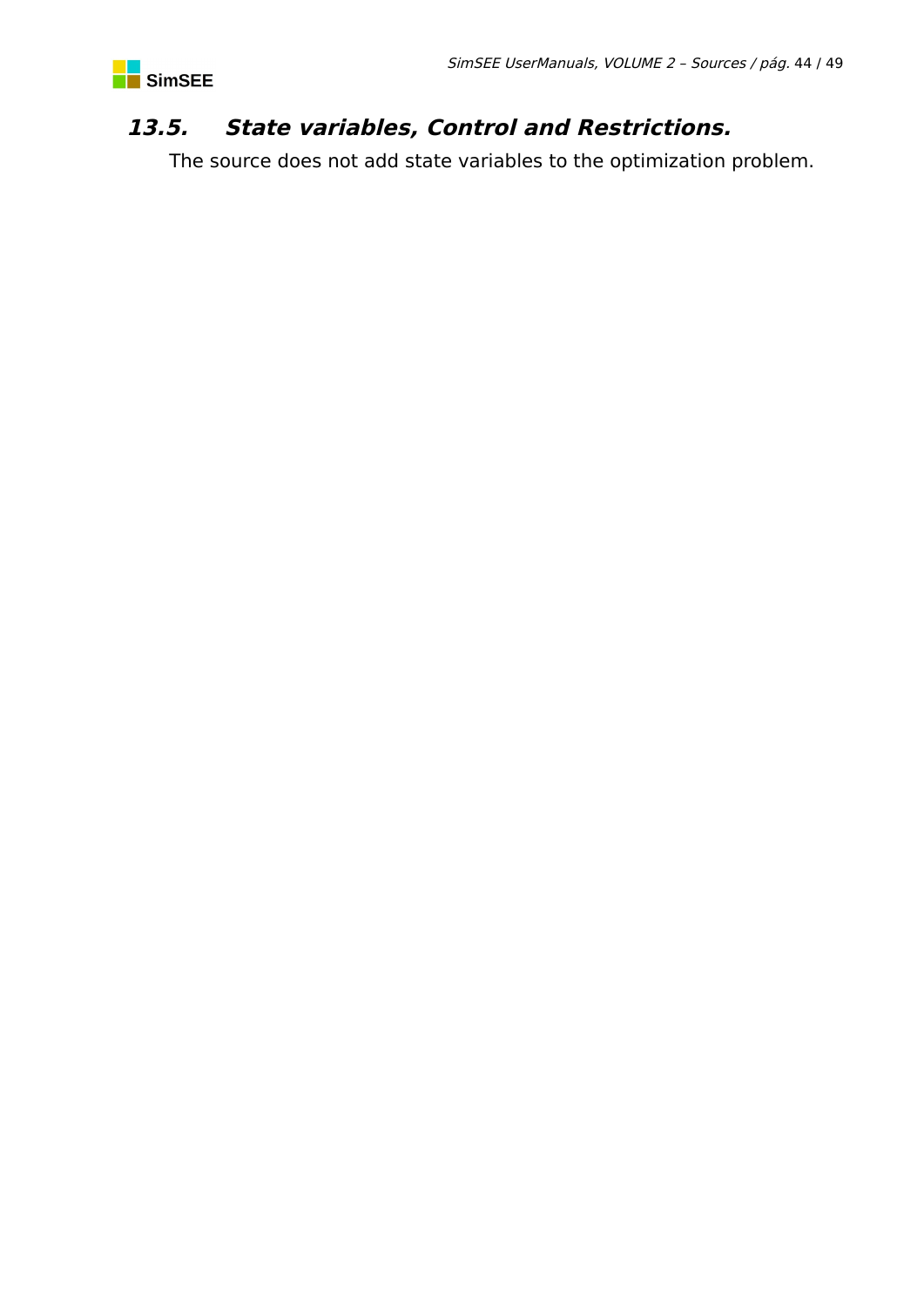

## <span id="page-44-3"></span> **14. Selector Source.**

This Source compares the values of the Terminals of two Sources A and B (inputs) and switches the Terminal output to the value of another Source C in case A>B or to the value of another Source D in case A≤B.



#### **14.1. Function description.**

<span id="page-44-2"></span>The registration form of the Selector Source is presented below:

|          | <b>New Selector source</b><br>$\Box$<br>$\times$                                                      |
|----------|-------------------------------------------------------------------------------------------------------|
|          | cloudable                                                                                             |
|          | Name of the Source:<br>$\ddot{\cdot}$                                                                 |
|          | Duration of the Draw Step [h]: 0<br>☑ Summarize Averaging (applicable if enslaved in a sub-sampling)  |
|          | Add Terminal<br>Terminals:<br>Terminal name<br>$\mathscr{P}$<br>Terminal<br>$\boldsymbol{\mathsf{x}}$ |
| Records: | Add Record<br>View expanded                                                                           |
|          | Start Date Additional information Periodic?                                                           |
|          | Cancel<br>Save                                                                                        |

#### <span id="page-44-1"></span> **14.2. Static parameters.**

The static parameters are the Source Name and Duration of the draw step.

#### **14.3. Dynamic parameters.**

<span id="page-44-0"></span>The form to create / edit a dynamic parameters record is as follows: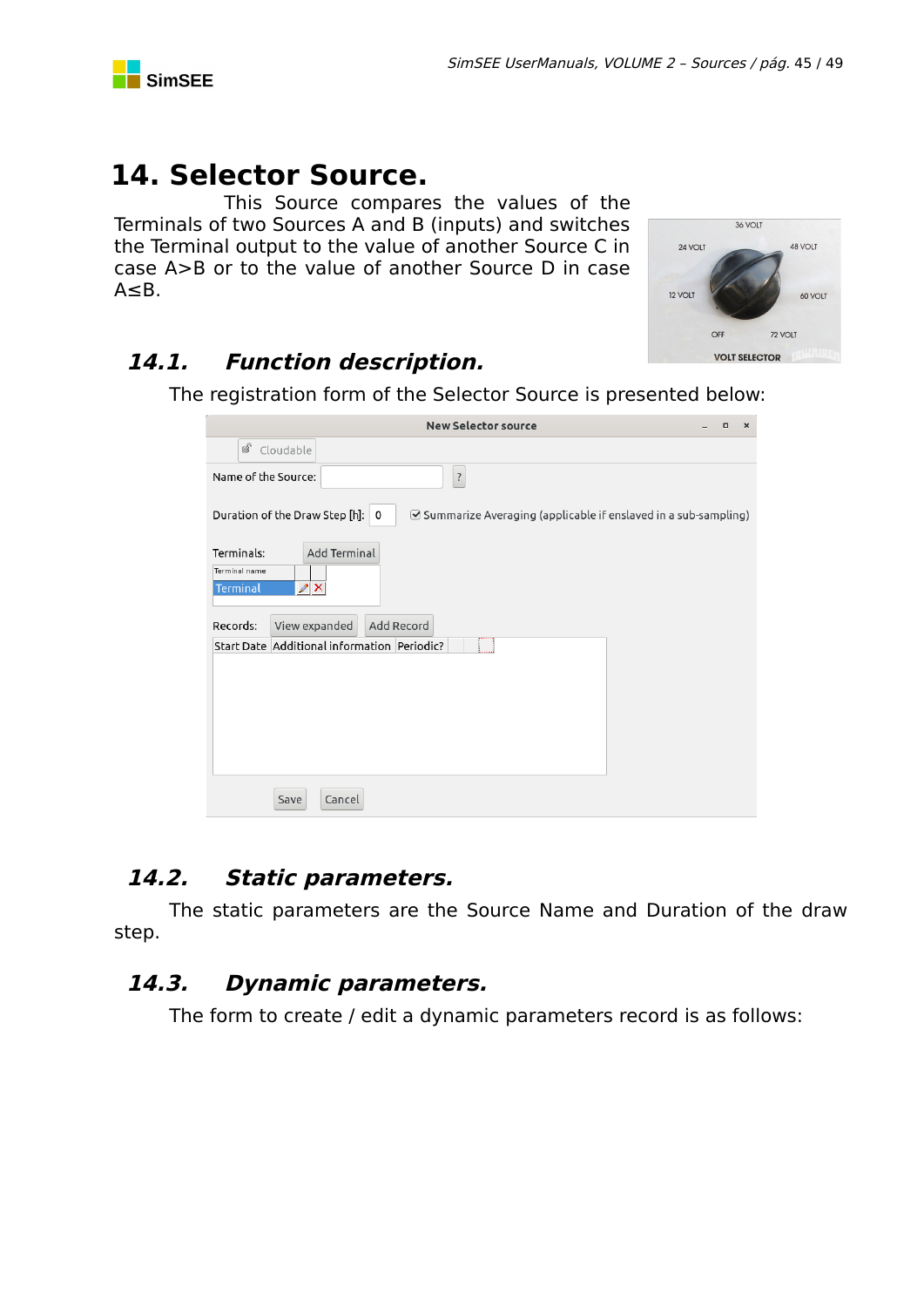

| Selector-Source Record<br>$\Box$<br>$\times$ |                               |                          |             |                    |                          |
|----------------------------------------------|-------------------------------|--------------------------|-------------|--------------------|--------------------------|
|                                              | Date: (yyyy-MM-dd hh:nn:ss) 0 |                          |             | Layer: $\boxed{0}$ | Cloudable                |
| $\Box$ Periodic?                             |                               |                          |             |                    |                          |
| Source A:                                    |                               | $\blacktriangledown$     | Termina A:  |                    | ?                        |
| Source B:                                    |                               | $\blacktriangledown$     | Termnal B:  |                    | $\overline{\phantom{a}}$ |
| Source C:                                    |                               | $\overline{\phantom{a}}$ | Terminal C: |                    | $\overline{\phantom{a}}$ |
| Source D:                                    |                               | $\overline{\phantom{a}}$ | Terminal D: |                    | ▼                        |
| Save                                         | Cancel                        |                          |             |                    |                          |

The 4 Sources must be specified, the two that you want to compare and the two that are selected according to the result of the comparison and the Terminals that you want to use from each of the sources. The result will be as follows, according to the result of the comparison between Sources A and B.

If  $(A > B)$  then  $Output = C$ else  $Output = D$ 

Where A, B, C and D are the values that take the 4 Sources specified in the specified terminals.

#### <span id="page-45-1"></span> **14.4. Variables published for SimRes.**

The Source allows publishing the following variables by post or time step:

| <b>Name</b> | <b>Banded-time</b> | Description           |
|-------------|--------------------|-----------------------|
| Borne[1]    | No                 | Output of the source. |

#### <span id="page-45-0"></span> **14.5. State variables.**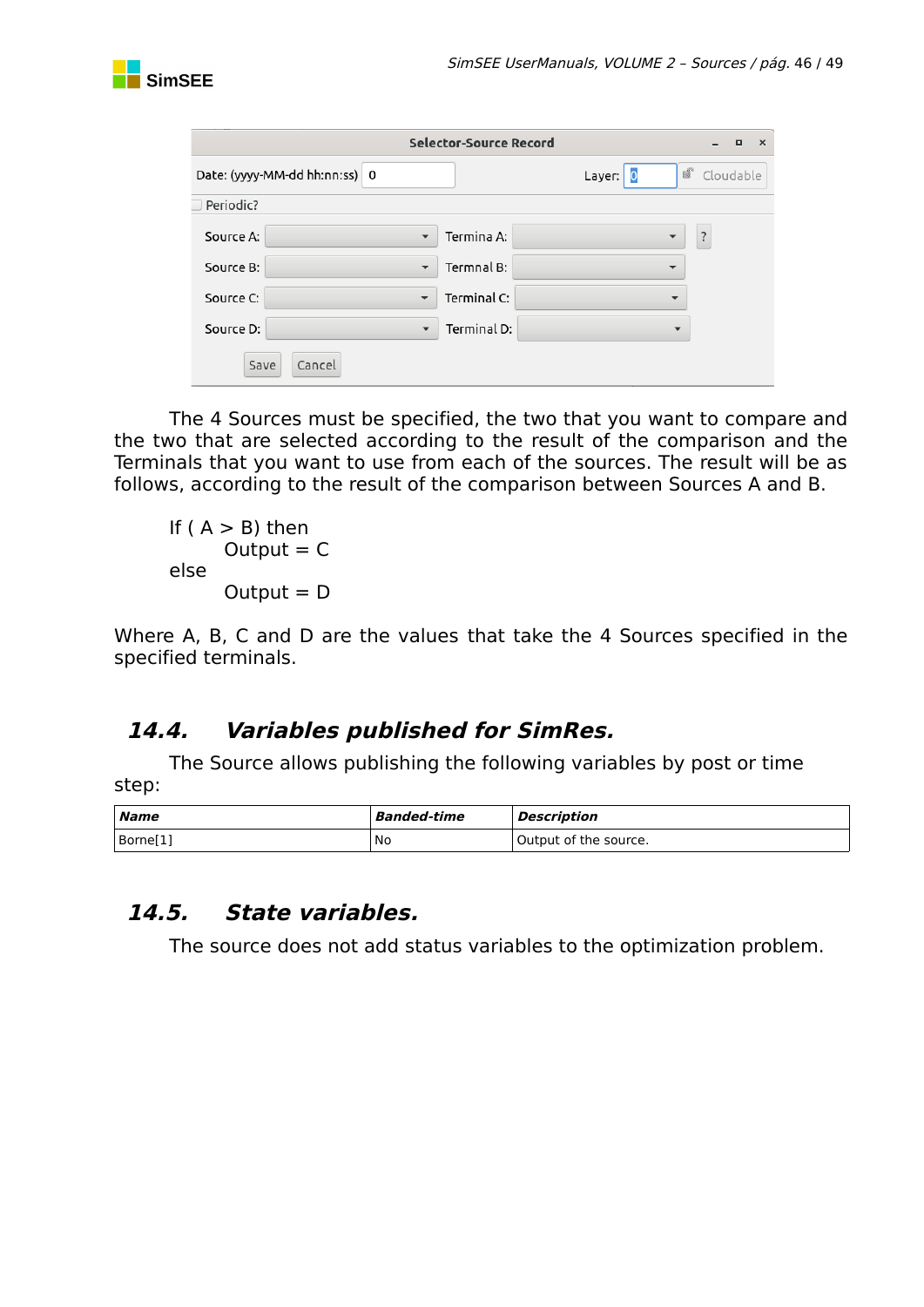

## <span id="page-46-1"></span> **15. Time Selector Source.**

This Source generates an output value by selecting it from the value of the terminal of a set of up to 4 specified Sources, based on the time and type of start day of the simulation step.

#### **15.1. Operation description.**

<span id="page-46-0"></span>The registration form of the Time Selector Source is presented below:

| $\pmb{\times}$<br>▭<br>Alta de Time selector source                                                  |  |  |  |  |
|------------------------------------------------------------------------------------------------------|--|--|--|--|
| $\mathbb{G}$ Cloudable                                                                               |  |  |  |  |
| $\overline{\mathcal{E}}$<br>Name of the Source:                                                      |  |  |  |  |
| Duration of the Draw Step [h]: 0<br>√ Summarize Averaging (applicable if enslaved in a sub-sampling) |  |  |  |  |
| Terminals:<br><b>Add Terminal</b>                                                                    |  |  |  |  |
| Terminal name<br>Borne Por Defecto X                                                                 |  |  |  |  |
| View expanded<br><b>Add Record</b><br>Records:                                                       |  |  |  |  |
|                                                                                                      |  |  |  |  |
|                                                                                                      |  |  |  |  |
|                                                                                                      |  |  |  |  |
|                                                                                                      |  |  |  |  |
|                                                                                                      |  |  |  |  |
|                                                                                                      |  |  |  |  |
|                                                                                                      |  |  |  |  |
| Save changes<br>Cancel                                                                               |  |  |  |  |

The general features of the Source are described in the document General Characteristics of the Sources.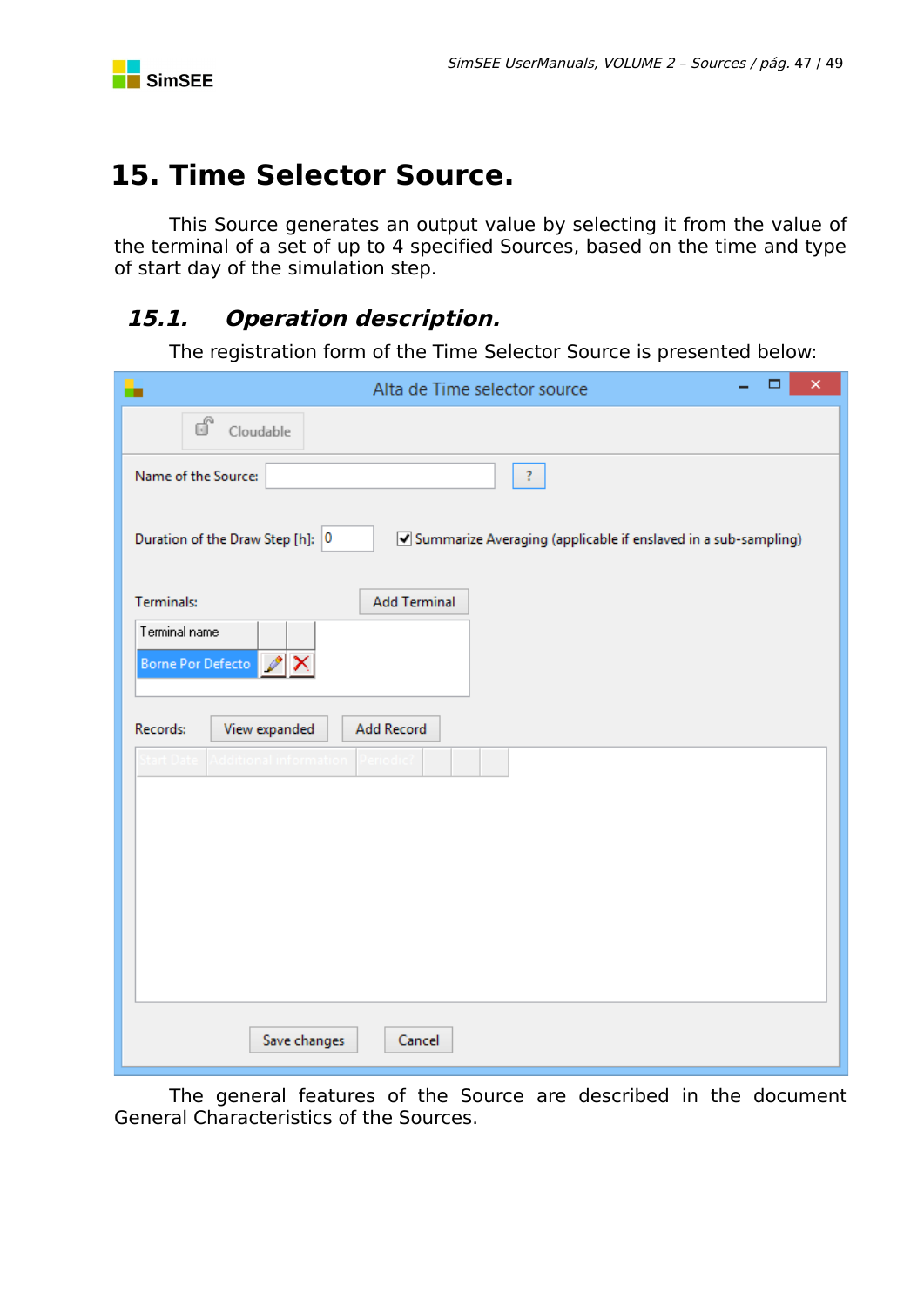

#### <span id="page-47-1"></span> **15.2. Static parameters.**

The static parameters are the Source Name and the Duration of the draw step.

#### <span id="page-47-0"></span> **15.3. Dynamic parameters.**

The dynamic parameters of the Source are defined within the Records panel, when adding a new Record. In a new dynamic parameters Record, the effective start date and its periodicity must be defined. Additionally, a list of technical parameters that define the characteristics of the Actor must be specified.

 $=$   $\Box$   $\times$ Selector-Source Record н. Date: (dd/MM/yyyy h:nn) 0  $\overline{\mathbb{S}}$  Cloudable Shet:  $\boxed{0}$  $\Box$  Periodic? **Hourly Filters**  $\mathbf{?}$ Use type of day Holidays days **Input Sources Business days** Semi holidays  $\checkmark$  $\checkmark$ <None> <None>  $\checkmark$  $\checkmark$  $\checkmark$ <None>  $\checkmark$  $\checkmark$ <None>  $\checkmark$ Default Value: **lo**  $\overline{0}$  $\overline{0}$ Save changes Cancel

The registration panel of a new Record is shown below:

The "Hourly Filters" panel allows you to specify up to 4 Sources and their terminals, with 3 columns on the right: "Business days" (Monday to Friday), "Semi-holiday days" (Saturdays and non-mandatory holidays) and "Holidays days" (Sundays and mandatory holidays).

The "Use type of day" checkbox enables or disables the use of the type of day based on the type of day the step begins. If it is checked, the schedule filter will aply considering the values in each column of type of day. If it is NOT checked, only the values on column "Business days" are considered regardless of the type of day.

The 3 columns on the right represent the hourly filters for business days, semi-holidays and holidays respectively. In the columns you must enter at each line the beginning of the time step hour (s) at the for which you want the source corresponding to that line to be considered; the value of the selected source in the specified terminal will be the one that is copied in the output of the Time Selector Source in each time step.

These means that at each time step the column of the time filter is selected according to the type of day (or the one corresponding to business